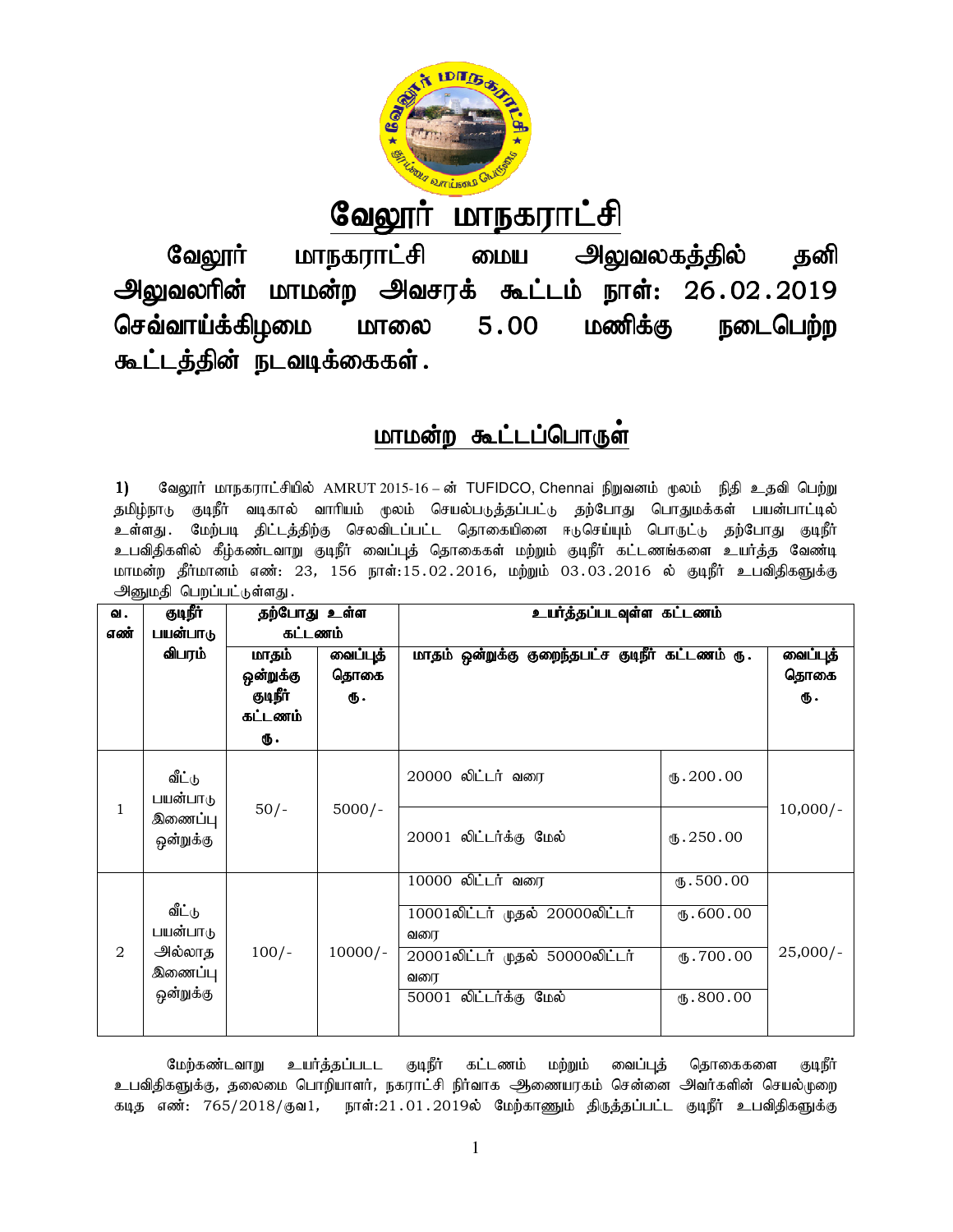பொது அங்கீகாரம் (General Approval) ஒப்புதல் வழங்கிய செயல்முறை ஆணையினை மாமன்றத்தின் அனுமதிக்கும் பதிவற்கும் வைக்கப்படுகிறது. பொது அங்கீகாரம் வழங்கிய பின் முன்று மாதம் கழித்து அதாவது 01.04.2019 முதல் அழுல்படுத்தலாம்.

### அலுவலககுறிப்பு:-

- 1. மாமன்றம் அனுமதி வழங்கலாம்
- 2. njw;Fz;lhd Jiw hPjpahd ehspjH; tpsk;gu bra;ag;gl;l brytpdA;fSf;F khkd;wk; அனுமதி வழங்கலாம். அட்சேபணை ஆலோசனை எதுவும் பெறப்படவில்லை.
- 3. FoePh; mgptpUj;jp jpl;l gzpfs; gad;ghl;oy; cs;s epiyapy; FoePh; cgtpjpfspy; திருத்தம் செய்து மாவட்ட அரசிதழில் விளம்பரம் செய்ய மாமன்றம் அனுமதிக்கலாம்.01.04.2019 முதல் அழல்படுத்தலாம்.

 $(5.5.5.5\cdot\frac{1000(15/81)}{2015/81})$ 

#### தீர்மானம் எண்: 544 – அலுவலகக் குறிப்பு அங்கீகரிக்கப்பட்டது.

(2) மேலுார் மாநகராட்சியில் பாதாளசாக்கடை விடுபட்ட பகுதிகளில் பாதாள சாக்கடைத் திட்டத்தினை செயல்படுத்த, AMRUT-2016-17 திட்டத்தின் கீழ் பகுதி –II (Phase-II) செயல்படுத்த ரூ.343.69 கோடிக்கு திட்ட மதிப்பீடு தயாாிக்கப்பட்டு, அரசு ஆணை 2D எண். 52 நகராட்சி நிா்வாகம் மற்றும் குடிநீர் வழஙகல் துறை (MC.6) நாள்.17.08.2017ல் நிர்வாக அனுமதி அளித்துள்ளதின் பேரில், மேற்படி திட்டப்பணியை 3 தொகுப்புகளாக பிரிக்கப்பட்டு, நகராட்சி நிர்வாக ஆணையரக, தலைமை பொறியாளா் அவா்களிடம் தொழில்நுட்ப அனுமதி பெறப்பட்டு, மாநில அளவில் ஒப்பந்தப்புள்ளிகள் கோரப்பட்டு, தொகுப்பு 1, 2 மற்றும் 3 பணிகளுக்கு வரப்பெற்ற ஒப்பந்தப்புள்ளிகளில் குறைந்த ஒப்பந்தப்புள்ளி வழஙகிய நிறுவனத்தின் ஒப்பந்தப்புள்ளியை மாநில ஒப்பந்தப்புள்ளி Tender Award Committee, நகராட்சி நிர்வாக ஆணையரகம், சென்னை அவர்களது ஒப்புதல் பெறப்பட்டு, ஆசிய வளர்ச்சி வஙகி அனுமதி அளித்துள்ளதன் பேரில், தொகுப்பு 1 மற்றும் தொகுப்பு 2 பணிக்கு , மெசர்ஸ். சுப்பையா கன்ஸட்ரக்சன் லிமிடெட், சென்னை மற்றும் தொகுப்பு 3 பணிக்கு மெசர்ஸ் P&C Pvt Ltd, சென்னை, நிறுவனஙகளுக்கு 07.01.2019 அன்று பணி உத்தரவு வழஙகப்பட்டுள்ளது.

இந்நிலையில், இத்திட்டப் பணிகள் மேற்கொள்ள தேவையான CI குழாய்கள், பிவிசி குழாய்கள், இதன் தொடர்புடைய உபகரணங்கள் Mechanical, Electrical equipment and Instrument மற்றும் இத்திட்டப் பணிகளுக்கு பயன்படுத்தப்படவிருக்கும் அனைத்துப் பொருட்களுக்கு (கட்டுமானப் பொருட்கள் நீங்கலாக) '' மூன்றாம் நபா் தர ஆய்வு '' (Third Party Inspection) செய்ய வேண்டியுள்ளது. ஆதலால் 2பகுதி–II ல் தொகுப்பு −1,2 மற்றும் 3 பணிகளுக்கு மூன்றாம் நபர் ஆய்வு செய்து கொடுக்க தகுதி வாய்ந்த நிறுவஙகளிடம் இருந்து ஒப்பந்தப்புள்ளிகள் கோர, தோராய மதிப்பீடு ரூ. 85.00 இலட்சத்திற்கு மதிப்பீடு தயாா் செய்யப்பட்டுள்ளதை மாமன்றத்தின் அனுமதிக்கு பொருள் வைக்கப்படுகிற<u>த</u>ு.

## <u>அலுவலகக்குறிப்பு:-</u>

- 1. இம்மாநகராட்சியில் பாதாளசாக்கடை விடுப்பட்ட பகுதிகளில் பாதாள சாக்கடை திட்டத்தை செயல்படுத்த AMRUT 2016-17 திட்டத்தின் கீழ் ரூ.343.69 கோடி மதிப்பீட்டில் 3 தொகுப்புகளாக பாதாளசாக்கடை திட்டத்தை செயல்படுத்துவதற்கு பயன்படுத்தப்படவிருக்கும் Cl குழாய்கள், பிவிசி சூழாய்கள், இதன் தொடர்புடைய உபகரணங்கள் Mechanical, Electrical equipment and Instrument மற்றும் இத்திட்டப் பணிகளுக்கு பயன்படுத்தப்படவிருக்கும் அனைத்துப் பொருட்களும் (கட்டுமானப் பொருட்கள் நீங்கலாக) மூன்றாம் நபர் தர ஆய்வு செய்ய அனுமதி வழஙகலாம்.
- 2. பகுதி−II, தொகுப்பு −1,2 மற்றும் 3ல் உள்ள பணிகளுக்கு மூன்றாம் நபர் தர ஆய்விற்காக ஆகும் உத்தேச செலவின தொகை ரூ.85.00 இலட்சத்திற்கு நிர்வாக அனுமதி அளிக்கலாம்.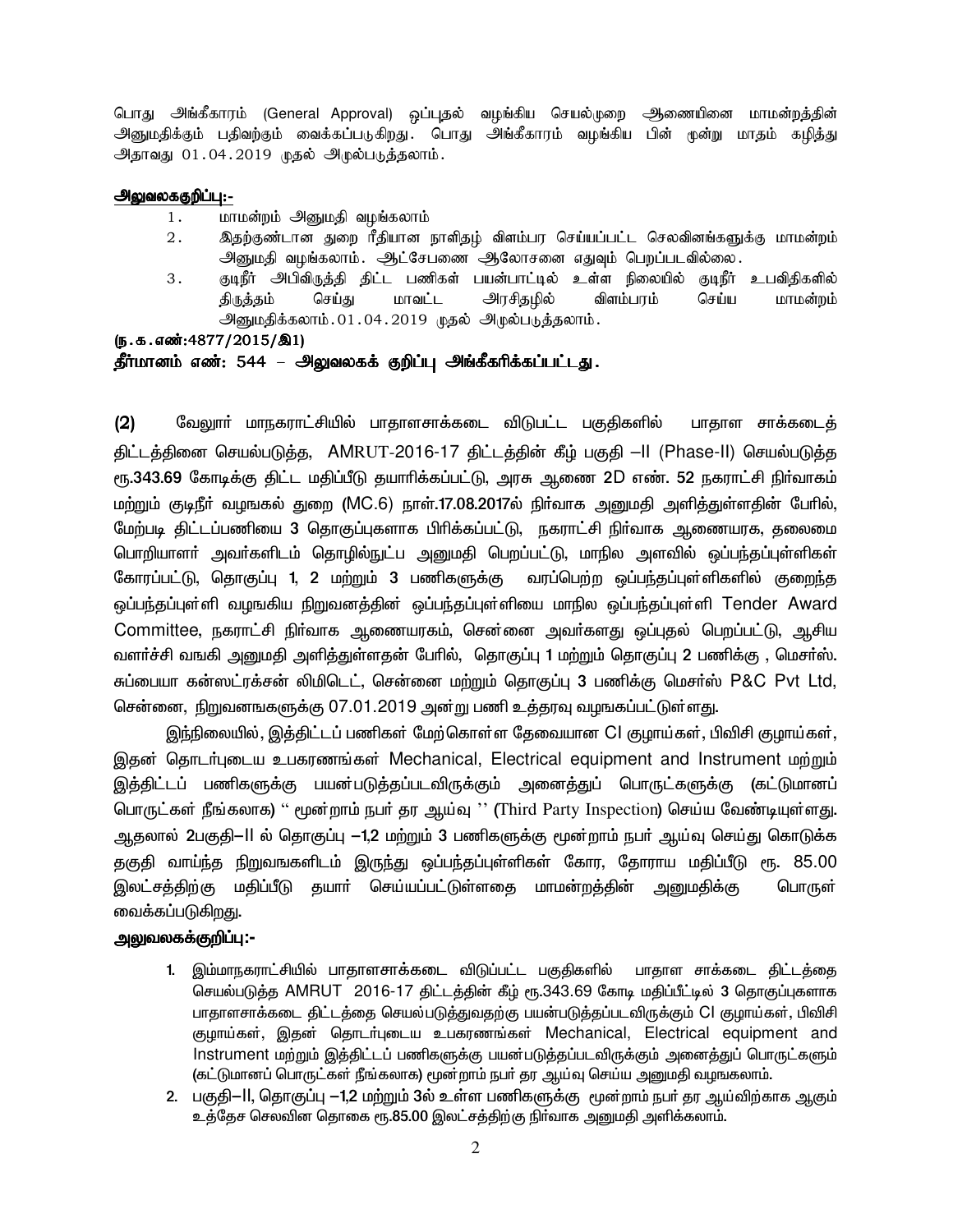3. மேற்கண்ட பணிக்கான செலவினத் தொகையினை  $AMRUT$  2016-17 திட்ட நிதியில் மேற்கொள்ள அனுமதி அளிக்கலாம்.

#### (ந.க.எண் இ1/17598/2016) தீர்மானம் எண்: 545 – அலுவலகக் குறிப்பு அங்கீகரிக்கப்பட்டது.

(3) வேலுாா் மாநகராட்சியில் பாதாளசாக்கடை விடுபட்ட பகுதிகளில் பாதாள சாக்கடைத் திட்டத்தினை செயல்படுத்த, AMRUT-2016-17 திட்டத்தின் கீழ் பகுதி –III (Phase-III) செயல்படுத்த ரூ.293.77 கோடிக்கு திட்ட மதிப்பீடு தயாாிக்கப்பட்டு, அரசு ஆணை MS எண். 5 நகராட்சி நிா்வாகம் மற்றும் குடிநீர் வழஙகல் துறை (MA) நாள்.22.01..2018ல் நிர்வாக அனுமதி அளித்துள்ளதின் பேரில், மேற்படி திட்டப்பணிக்கு நகராட்சி நிர்வாக ஆணையரக, தலைமை பொறியாளர் அவர்களிடம் தொழில்நுட்ப அனுமதி பெறப்பட்டு, மாநில அளவில் ஒப்பந்தப்புள்ளிகள் கோரப்பட்டு, மேற்படி பணிக்கு வரப்பெற்ற ஒப்பந்தப்புள்ளிகளில் குறைந்த ஒப்பந்தப்புள்ளி வழஙகிய நிறுவனத்தின் ஒப்பந்தப்புள்ளியை மாநில ஒப்பந்தப்புள்ளி Tender Award Committee, நகராட்சி நிர்வாக ஆணையரகம், சென்னை அவா்களது ஒப்புதல் பெறப்பட்டு, ஆசிய வளா்ச்சி வஙகி அனுமதி அளித்துள்ளதன் போில், மேற்படி பணிக்கு, M/s.Larsen & Toubro Limited, Chennai-89, நிறுவனத்திற்கு பணி ஆணை வழஙகும் நிலையில் உள்ள<u>த</u>ு.

இந்நிலையில், இத்திட்டப் பணிகள் மேற்கொள்ள தேவையான Cl குழாய்கள், பிவிசி குழாய்கள், இதன் தொடர்புடைய உபகரணங்கள் Mechanical, Electrical equipment and Instrument மற்றும் இத்திட்டப் பணிகளுக்கு பயன்படுத்தப்படவிருக்கும் அனைத்துப் பொருட்களுக்கு (கட்டுமானப் பொருட்கள் நீங்கலாக) '' மூன்றாம் நபா் தர ஆய்வு '' (Third Party Inspection) செய்ய வேண்டியுள்ளது. அதலால் 3பகுதி−III பணிக்கு மூன்றாம் நபா் ஆய்வு செய்து கொடுக்க தகுதி வாய்ந்த நிறுவஙகளிடம் ÏUªJ x¥gªj¥òŸëfŸ nfhu, njhuha kÂ¥ÕL ரூ.**60**.00 இலட்சத்திற்கு மதிப்பீடு தயாா் செய்யப்பட்டுள்ளதை மாமன்றத்தின் அனுமதிக்கு பொருள் வைக்கப்படுகிறது.

## <u>அலுவலகக்குறிப்பு:-</u>

- 1. இம்மாநகராட்சியில் பாதாளசாக்கடை விடுப்பட்ட பகுதிகளில் பாதாள சாக்கடை திட்டத்தை செயல்படுத்த AMRUT 2016-17 திட்டத்தின் கீழ் ரூ.293.77 கோடி மதிப்பீட்டில் பாதாளசாக்கடை திட்டத்தை செயல்படுத்துவதற்கு பயன்படுத்தப்படவிருக்கும் Cl குழாய்கள், பிவிசி குழாய்கள், இதன் தொடர்புடைய உபகரணங்கள் Mechanical, Electrical equipment and Instrument மற்றும் <u>இத்தி</u>ட்டப் பணிகளுக்கு பயன்படுத்தப்படவிருக்கும் அனைத்துப் பொருட்களும் (கட்டுமானப் பொருட்கள் நீஙகலாக) மூன்றாம் நபர் தர ஆய்வு செய்ய அனுமதி வழஙகலாம்.
- 2. பகுதி—III பணிக்கு மூன்றாம் நபர் தர ஆய்விற்காக ஆகும் உத்தேச செலவின தொகை ரூ.60.00 இலட்சத்திற்கு நிர்வாக அனுமதி அளிக்கலாம்.
- 3. மேற்கண்ட பணிக்கான செலவினத் தொகையினை AMRUT 2016-17 திட்ட நிதியில் மேற்கொள்ள அனுமதி அளிக்கலாம்.

## (ந.க.எண் இ1/17903/2017) தீர்மானம் எண்: 546 – அலுவலகக் குறிப்பு அங்கீகரிக்கப்பட்டது.

 $(4)$  வேலூர் மாநகராட்சியில், ஸ்மார்ட் சிட்டி திட்டத்தில் கீழே பட்டியலில் கண்ட 1 பணிக்கு நகராட்சி நிர்வாக ஆணையர், சென்னை அவர்களின் செயல்முறைகள் நகராட்சி நிர்வாக ஆணையர், சென்னை அவர்களின் செயல்முறைகள் ந.க.எண்: 18340/2018/IHSDP-3, நாள்:02.08.2018ல் நிர்வாக அனுமதி அளிக்கப்பட்டதின் அடிப்படையில், தலைமை பொறியாளர், நகராட்சி நிர்வாக ஆணையரகம், சென்னை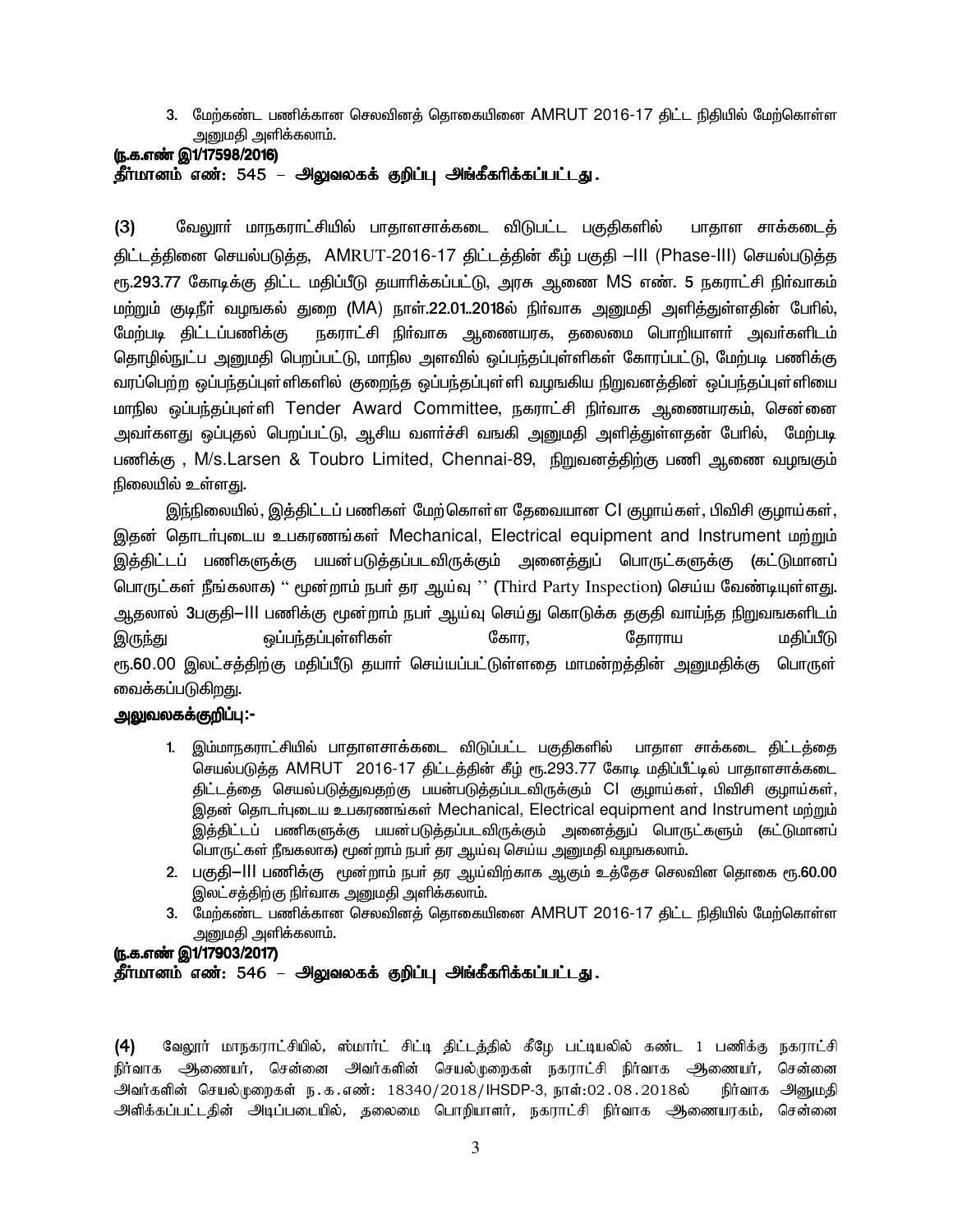அவர்களின் ந.க.எண்: 25477/2018/DO1 நாள்: 25.09.2018 தொழில் நுட்ப அனுமதியும் வழங்கப்பட்டுள்ளது . கீழ்கண்ட 1 பணிக்கு 07.01.2019 அன்று ஒப்பந்தப்புள்ளிகள் பெறப்பட்டுள்ளன .

ஸ்மார்ட் சிட்டி திட்டத்தின் கீழே பட்டியலில் கண்ட 1 பணிக்கு பெறப்பட்டுள்ள ஒப்பந்தப்புள்ளியை முடிவு செய்ய ஒப்புநோக்குப்பட்டியல் மாமன்றத்திற்கு சமர்ப்பிக்கப்படுகிறது.

| வ.<br>எண் | பணியின் பெயர்                                                     | மதிப்பீடு | ஒப்பந்ததாரா்<br>திருவாளர்கள்                         | ஒப்பந்தப்புள்ளி<br>மதிப்பிட்டு<br>தொகையைவிட<br>கூடுதல்<br>விலைவிகிதம் | குறிப்பு                                                                              |
|-----------|-------------------------------------------------------------------|-----------|------------------------------------------------------|-----------------------------------------------------------------------|---------------------------------------------------------------------------------------|
|           | $\mathfrak{D}_{\mathfrak{p}}$                                     | 3         | 4                                                    | 5                                                                     |                                                                                       |
| 1.        | Construction of New<br>Anganyadi Centers in<br>Zone III $(20Nos)$ | 250.00    | R.S.Prabakaran<br>Vellore<br>V.K.Magesh,<br>வேலூர் . | $+ 0.00\%$ (L1)<br>$+6.38\%$ (L2)                                     | (L1) ல் $-0.00\%$<br>மதிப்பீட்டுத் தொகை<br>விகிதத்தில் வழங்கப்<br>பட்டுள்ளதை ஏற்கலாம் |

மேற்கண்ட பட்டியலில் கண்ட 1 பணிக்கு பெறப்பட்ட ஒப்பந்தப்புள்ளியில் மதிப்பிட்டு தொகை விலைவிகிதத்தில் ஒப்பந்தப்புள்ளி அளித்துள்ள ஒப்பந்ததாரரிள் ஓப்பந்தப்புள்ளியை ஏற்று பட்டியலில் கண்ட 1 பணிக்கு பணி உத்திரவு வழங்க மாமன்றத்தின் அனுமதி வேண்டப்படுகிறது.

#### அலுவலக குறிப்பு :

- 1. khr மன்றத்தின் பார்வைக்கு வைக்கப்பட்டுள்ள இப்பொருள் மாமன்றத்தில் பதிவு செய்யலாம்.
- 2 . இப்பணிக்கான செலவினத் தொகையை ஸ்மார்ட் சிட்டி திட்டத்தின் கீழ் செலவு செய்யலாம் .
- 3. கேலூர் மாநகராட்சியில் ஸ்மார்ட் சிட்டி திட்டத்தின் கீழ் ஒப்பந்தப்புள்ளி கோரப்பட்ட மேற்கண்ட 1-பணிக்கு ஒப்பந்தப்புள்ளி அிித்துள்ள ஒப்பந்ததாரர் அிித்துள்ள தொகைக்கான L1-((1)- $0.00\%$  ஒப்பந்தப்புள்ளிகளை மாமன்றம் ஏற்று பணி உத்திரவு வழங்க அனுமதிக்கலாம். முன்அனுமதி வழங்கப்பட்டதை மாமன்றம் ஏற்கலாம்.

(ந.க.எண். 6209/2015/E1)

#### தீர்மானம் எண்: 547 – அலுவலகக் குறிப்பு அங்கீகரிக்கப்பட்டது.

(5) வேலூர் மாநகராட்சியில், ஸ்மார்ட் சிட்டி திட்டத்தின் கீழ் கீழே பட்டியலில் கண்ட 1 பணிக்கு ஸ்மார்ட் சிட்டி நிர்வாக குழு 11வது கூட்டத்தில் நிர்வாக அனுமதி அளிக்கப்பட்டதின் அடிப்படையில் தலைமை பொறியாளர், நகராட்சி நிர்வாக ஆணையரகம்,சென்ளை அவர்களின் ந.க.எண்: 25477/2017/DO1 நாள்: 07.01.2019ல் தொழில் நுட்ப அனுமதி வழங்கப்பட்டுள்ளது. கீழ்கண்ட 1 பணிக்கு 28.01.2019 அன்று ஒப்பந்தப்புள்ளிகள் பெறப்பட்டுள்ளன.

ஸ்மார்ட் சிட்டி திட்டத்தில் கீழ் கண்ட 1 பணிக்கு பெறப்பட்டுள்ள ஒப்பந்தப்புள்ளியை முடிவு செய்ய ஒப்புநோக்குப்பட்டியல் மாமன்றத்திற்கு சமர்ப்பிக்கப்படுகிறது.

| ഖ.<br>எண் | பணியின் பெ <b>யா்</b> | மதிப்பீடு<br>லட்சத்தி<br>ல | ஒப்பந்ததாரா்<br>திருவாளர்கள் | ஒப்பந்தப்புள்ளி<br>விலைவிகிதம் | குறிப்பு |
|-----------|-----------------------|----------------------------|------------------------------|--------------------------------|----------|
|           |                       | ັ                          |                              |                                |          |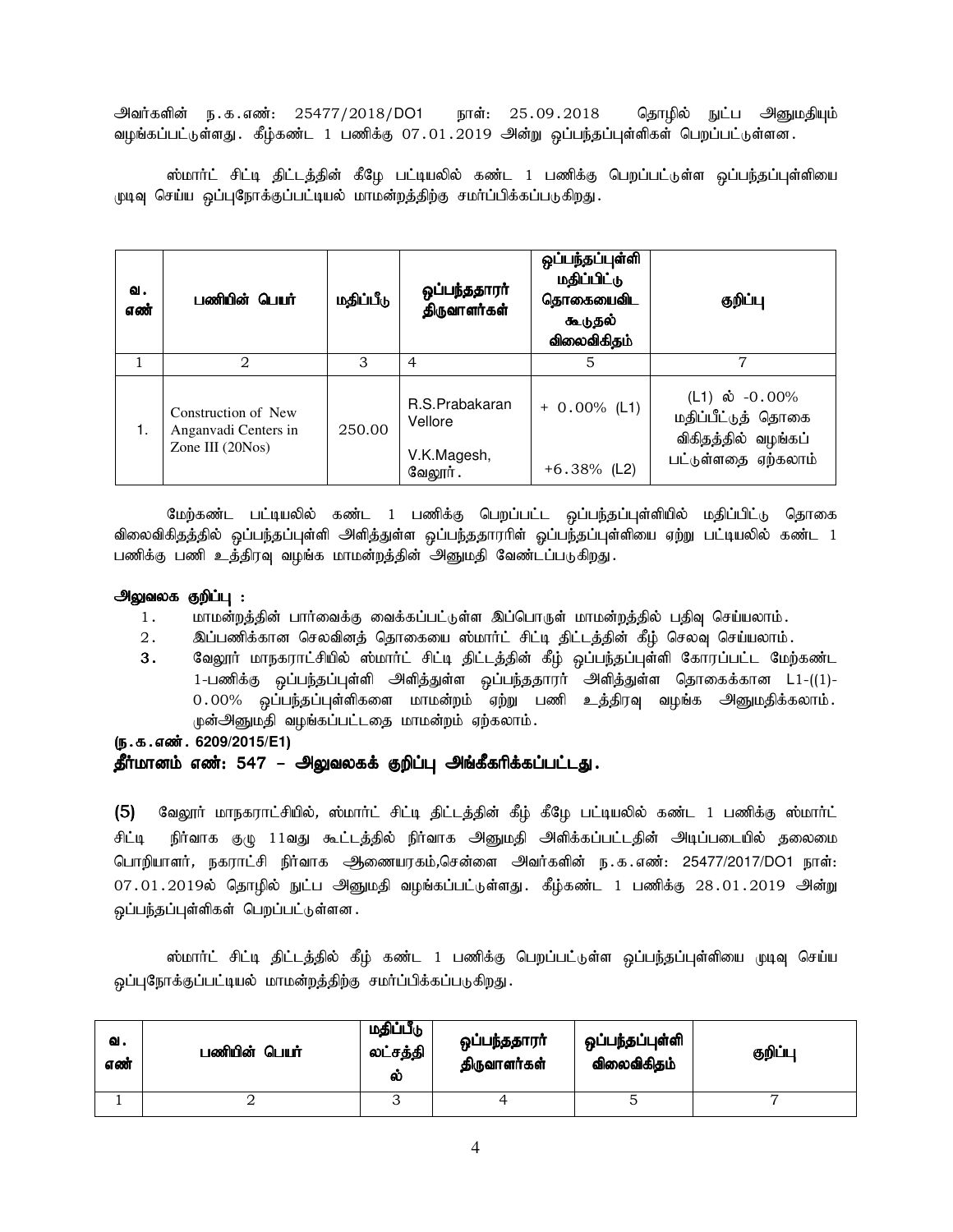|  | Construction of Protection wall<br>at STP site and Solar plant at<br>Sarkar Thoppu in Vellore City<br><b>Municipal Corporation</b> | 250.00 | M/s.D.Natarajan &<br>Co., Vellore | $-0.02\%$ (L1) | $L1 - \omega - 0.02\%$<br>மதிப்பீட்டுத்<br>தொகையை விட<br>குறைவாக வழங்கப்<br>பட்டுள்ளதை<br>ஏற்கலாம் |
|--|------------------------------------------------------------------------------------------------------------------------------------|--------|-----------------------------------|----------------|----------------------------------------------------------------------------------------------------|
|--|------------------------------------------------------------------------------------------------------------------------------------|--------|-----------------------------------|----------------|----------------------------------------------------------------------------------------------------|

மேற்கண்ட பட்டியலில் கண்ட 1 பணிக்கு பெறப்பட்ட ஒப்பந்தப்புள்ளிகளில் மதிப்பிட்டு தொகையை விட குறைந்த தொகைக்கான ஒப்பந்தப்புள்ளிகள் அளித்துள்ள ஒப்பந்ததாரரின் ஒப்பந்தப்புள்ளியை ஏற்று பட்டியலில் கண்ட 1 பணிக்கு பணி உத்திரவு வழங்க மாமன்றத்தின் அனுமதி வேண்டப்படுகிறது.

#### அலுவலக குறிப்பு :

- 1. மாமன்றத்தின் பார்வைக்கு வைக்கப்பட்டுள்ள இப்பொருள் மாமன்றத்தில் பதிவு செய்யலாம்.
- 2. இப்பணிக்கான செலவினத் தொகையை ஸ்மார்ட் சிட்டி திட்டத்தின் கீழ் செலவு செய்யலாம்.
- 3. வேலூர் மாநகராட்சியில் ஸ்மார்ட் சிட்டி திட்டத்தின் கீழ் ஒப்பந்தப்புள்ளி கோரப்பட்ட மேற்கண்ட 1-பணிக்கு ஒப்பந்தப்புள்ளி அளித்துள்ள ஒப்பந்ததாரர் அளித்துள்ள குறைந்த தொகைக்கான L1(-0.02%) ஒப்பந்தப்புள்ளியை மாமன்றம் ஏற்று பணி உத்திரவு வழங்க அனுமதிக்கலாம். முன்அனுமதி வழங்கப்பட்டதை மாமன்றம் எற்கலாம்

#### (ந.க.எண். 6209/2015/E1)

#### தீர்மானம் எண்: 548 – அலுவலகக் குறிப்பு அங்கீகரிக்கப்பட்டது.

(6) வேலூர் மாநகராட்சியில், ஸ்மார்ட் சிட்டி திட்டத்தில் கீழ் கண்ட தெரு விளக்கு மேம்பாட்டு பணிகளுக்கு நகராட்சி நிர்வாக அணையர், சென்னை அவர்களின் செயல்முறைகள் ந.க.எண்: 8340/2018/IHSDP-3-1,2,3,4, நாள்:15.10.2018-ல் நிர்வாக அனுமதி அளிக்கப்பட்டதின் அடிப்படையில் தலைமை பொறியாளர், நகராட்சி நிர்வாக ஆணையரகம்,சென்ளை அவர்களின் ந.க.எண்: 25477/2017/DO1 நாள்: 22.11.2018ல் தொழில் நுட்ப அனுமதி வழங்கப்பட்டுள்ளது. கீழ்கண்ட 4 பணிகளுக்கு 07.01.2019 அன்று ஒப்பந்தப்புள்ளிகள் பெறப்பட்டுள்ளன.

ஸ்மார்ட் சிட்டி திட்டத்தில் கீழ் கண்ட 4 பணிகளுக்கு பெறப்பட்டுள்ள ஒப்பந்தப்புள்ளியை முடிவு செய்ய ஒப்புநோக்குப்பட்டியல் மாமன்றத்திற்கு சமர்ப்பிக்கப்படுகிறது.

| வ.<br>எண் | பணியின் பெயர்                                                                                                                                                                                                                   | மதிப்பீடு | ஒப்பந்ததாரா்<br>திருவாளர்கள்                                                                                                      | ஒப்பந்தப்புள்ளி<br>மதிப்பிட்டு<br>தொகையைவிட<br>கூடுதல்<br>விலைவிகிதம் | ഖിതல<br>குறைப்பிற்<br>கு பின்<br><b>விலை</b><br>விகிதம் | அலுவலக<br>குறிப்பு                                                                                    |
|-----------|---------------------------------------------------------------------------------------------------------------------------------------------------------------------------------------------------------------------------------|-----------|-----------------------------------------------------------------------------------------------------------------------------------|-----------------------------------------------------------------------|---------------------------------------------------------|-------------------------------------------------------------------------------------------------------|
|           | $\mathcal{D}_{\mathcal{L}}$                                                                                                                                                                                                     | 3         | 4                                                                                                                                 | 5                                                                     | 6                                                       | 7                                                                                                     |
| 1.        | <b>Conversion of Existing</b><br>Streetlights of All<br>Categories into LED<br>Fixtures and Supply,<br>Erection of New Proposal<br>of LED Streetlight Fixture<br>with Monitoring System at<br>Zone-I in Vellore<br>Corporation. | 880.00    | M/s.Schnell<br>Energy<br><b>Equipments Pvt</b><br>Ltd., Coimbatore<br>M/s.Akash<br>Engineering<br>Associates Pvt<br>Ltd., Chennai | $+ 4.94\%$ (L1)<br>$+9.32\%$ (L2)                                     | $+4.71%$                                                | (L1) $\dot{\omega}$ +4.71%<br>மதிப்பீட்டுத்<br>தொகையை விட<br>அதிகம் வழங்கப்<br>பட்டுள்ளதை<br>ஏற்கலாம் |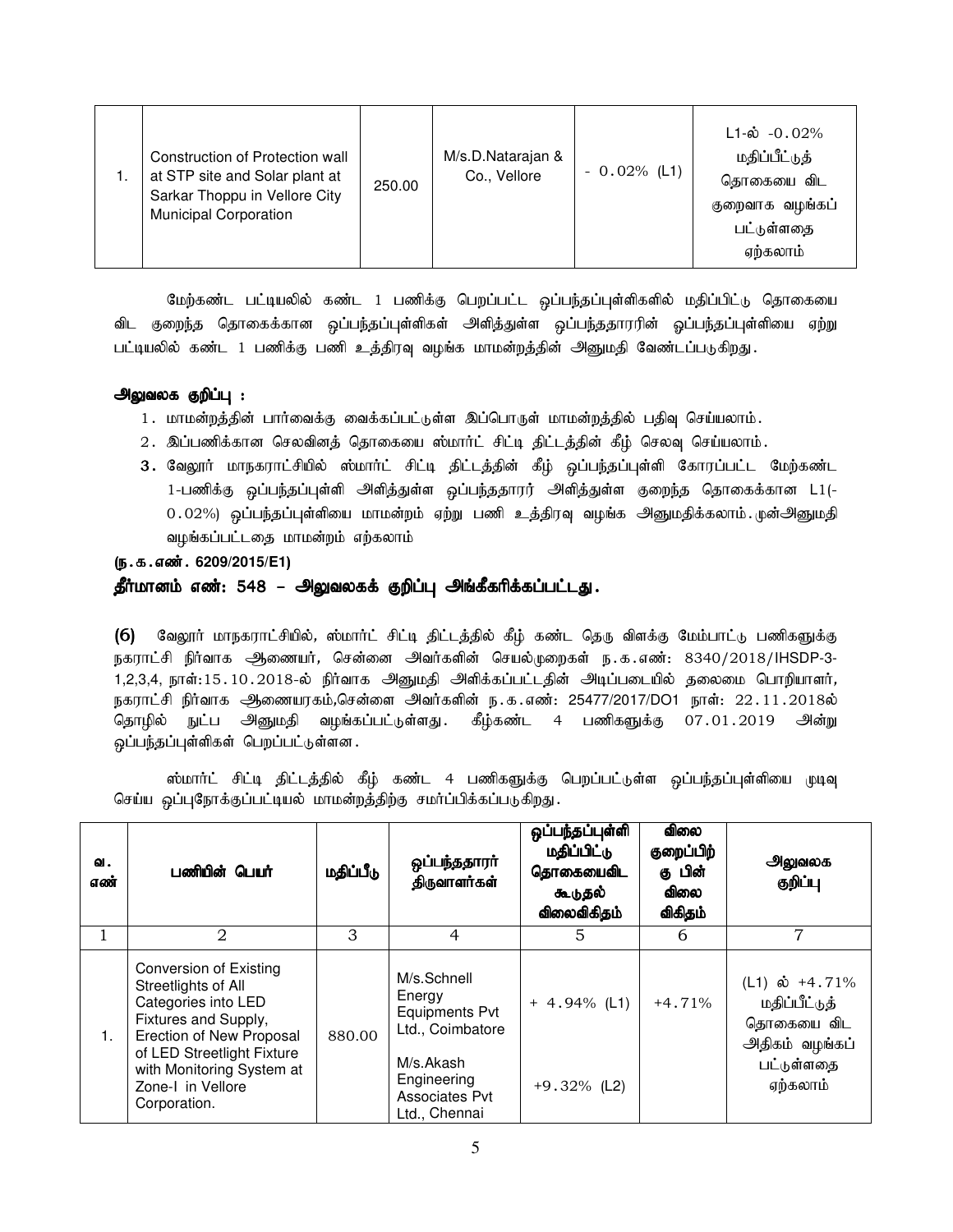| 2. | <b>Conversion of Existing</b><br>Streetlights of All<br>Categories into LED<br>Fixtures and Supply,<br>Erection of New Proposal<br>of LED Streetlight Fixture<br>with Monitoring System at<br>Zone-II in Vellore<br>Corporation.  | 660.00 | M/s.Schnell<br>Energy<br><b>Equipments Pvt</b><br>Ltd., Coimbatore<br>M/s.Akash<br>Engineering<br>Associates Pvt<br>Ltd., Chennai | $+ 4.95\%$ (L1)<br>$+9.31\%$ (L2) | $+4.70%$ | (L1) ல் +4.70%<br>மதிப்பீட்டுத்<br>தொகையை விட<br>அதிகம் வழங்கப்<br>பட்டுள்ளதை<br>ஏற்கலாம்             |
|----|-----------------------------------------------------------------------------------------------------------------------------------------------------------------------------------------------------------------------------------|--------|-----------------------------------------------------------------------------------------------------------------------------------|-----------------------------------|----------|-------------------------------------------------------------------------------------------------------|
|    |                                                                                                                                                                                                                                   |        |                                                                                                                                   |                                   |          |                                                                                                       |
| 3. | <b>Conversion of Existing</b><br>Streetlights of All<br>Categories into LED<br>Fixtures and Supply,<br>Erection of New Proposal<br>of LED Streetlight Fixture<br>with Monitoring System at<br>Zone-III in Vellore<br>Corporation. | 560.00 | M/s.Schnell<br>Energy<br>Equipments Pvt<br>Ltd., Coimbatore<br>M/s.Akash<br>Engineering<br><b>Associates Pvt</b><br>Ltd., Chennai | $+ 4.94\%$ (L1)<br>$+9.31\%$ (L2) | $+4.66%$ | (L1) ல் +4.66%<br>மதிப்பீட்டுத்<br>தொகையை விட<br>அதிகம் வழங்கப்<br>பட்டுள்ளதை<br>ஏற்கலாம்             |
| 4. | <b>Conversion of Existing</b><br>Streetlights of All<br>Categories into LED<br>Fixtures and Supply,<br>Erection of New Proposal<br>of LED Streetlight Fixture<br>with Monitoring System at<br>Zone-IV in Vellore<br>Corporation.  | 900.00 | M/s.Schnell<br>Energy<br>Equipments Pvt<br>Ltd., Coimbatore<br>M/s.Akash<br>Engineering<br><b>Associates Pvt</b><br>Ltd., Chennai | $+ 4.94\%$ (L1)<br>$+9.32\%$ (L2) | $+4.71%$ | (L1) $\dot{\omega}$ +4.71%<br>மதிப்பீட்டுத்<br>தொகையை விட<br>அதிகம் வழங்கப்<br>பட்டுள்ளதை<br>ஏற்கலாம் |

மேலும் பெறப்பட்ட ஒப்பந்தப்புள்ளியில் கூடுதல் விலை விகிதத்தில் அிளித்துள்ள<br>தாரர்களுக்கு 18.01.2019ல் விலைகுறைப்பு கடிதம் வழங்கப்பட்டதற்கு பதில் கடிதமாக <u>ஒ</u>ப்பந்ததாரர்களுக்கு 18․01․2019ல் விலைகுறைப்பு கடிதம் வழங்கப்பட்டதற்கு பதில் கடிதமாக .<br>ஒப்பந்ததாரர்கள் / நிறுவனம் தனது 28.01.2019ம் நாளிட்ட விலைக்குறைப்பு கடிதம் அிளித்துள்ளனர்.

மேற்கண்ட பட்டியலில் கண்ட 4 பணிகளுக்கு பெறப்பட்ட ஒப்பந்தப்புள்ளியில் மதிப்பிட்டு தொகையை விட அதிகமான தொகைக்கு ஒப்பந்தப்புள்ளி அளித்துள்ள நிறுவனத்தின் ஒப்பந்தப்புள்ளியை ஏற்று பட்டியலில் கண்ட 4 பணிக்கு பணி உத்திரவு வழங்க மாமன்றத்தின் அனுமதி வேண்டப்படுகிறது.

#### அலுவலக குறிப்பு :

- 1. மாமன்றத்தின் பார்வைக்கு வைக்கப்பட்டுள்ள இப்பொருள் மாமன்றத்தில் பதிவு செய்யலாம்.
- 2. இப்பணிக்கான செலவினத் தொகையை ஸ்மார்ட் சிட்டி திட்டத்தின் கீழ் செலவு செய்யலாம்.
- 3. வேலூர் மாநகராட்சியில் ஸ்மார்ட் சிட்டி திட்டத்தின் கீழ் ஒப்பந்தப்புள்ளி கோரப்பட்ட மேற்கண்ட 4-ணிகளுக்கு M/s.Schnell Energy Equipments Pvt Ltd., Coimbatore எனும் நிறுவனம் விலைகுறைப்பு கடித்ததிற்கு பின் அளிக்கப்பட்ட L1 - (1) +4.71% (2)+4.71% (3)+4.66% (4)+4.71% விலைவிகிதத்தை மாமன்றம் ஏற்று பணி உத்திரவு வழங்க அனுமதிக்கலாம். முன்அனுமதி வழங்கப்பட்டதை மாமன்றம் ஏற்கலாம்

(ந.க.எண். 6209/2015/E1)

#### தீர்மானம் எண்: 549 – அலுவலகக் குறிப்பு அங்கீகரிக்கப்பட்டது.

(7) கேலூர் மாநகராட்சிக்குட்பட்ட 28 நடுநிலை மற்றும் மேல்நிலை மாநகராட்சி பள்ளிகளில் சானிட்ரி நாப்கின் டிஸ்போஸல் மெசின் (Sanitary Napkin Disposal Machine) பொருத்தும் பணிக்கு ஒரு இயந்திரம் பொருத்த ஆகும் தோரய செலவு ரு.50,000/- (ஐம்பதாயிரம்) எனவே, 28 மாநகராட்சி பள்ளிகளுக்கும் பொருத்த ஆகும் செலவு ரு. 14,00,000/- (பதினான்கு லட்சம்) பொது நிதிலியிருந்து வழங்குவதற்கும் மாமன்றத்தின் ஒப்புதல் கோரப்படுகிறது.

#### அலுவலக குறிப்பு: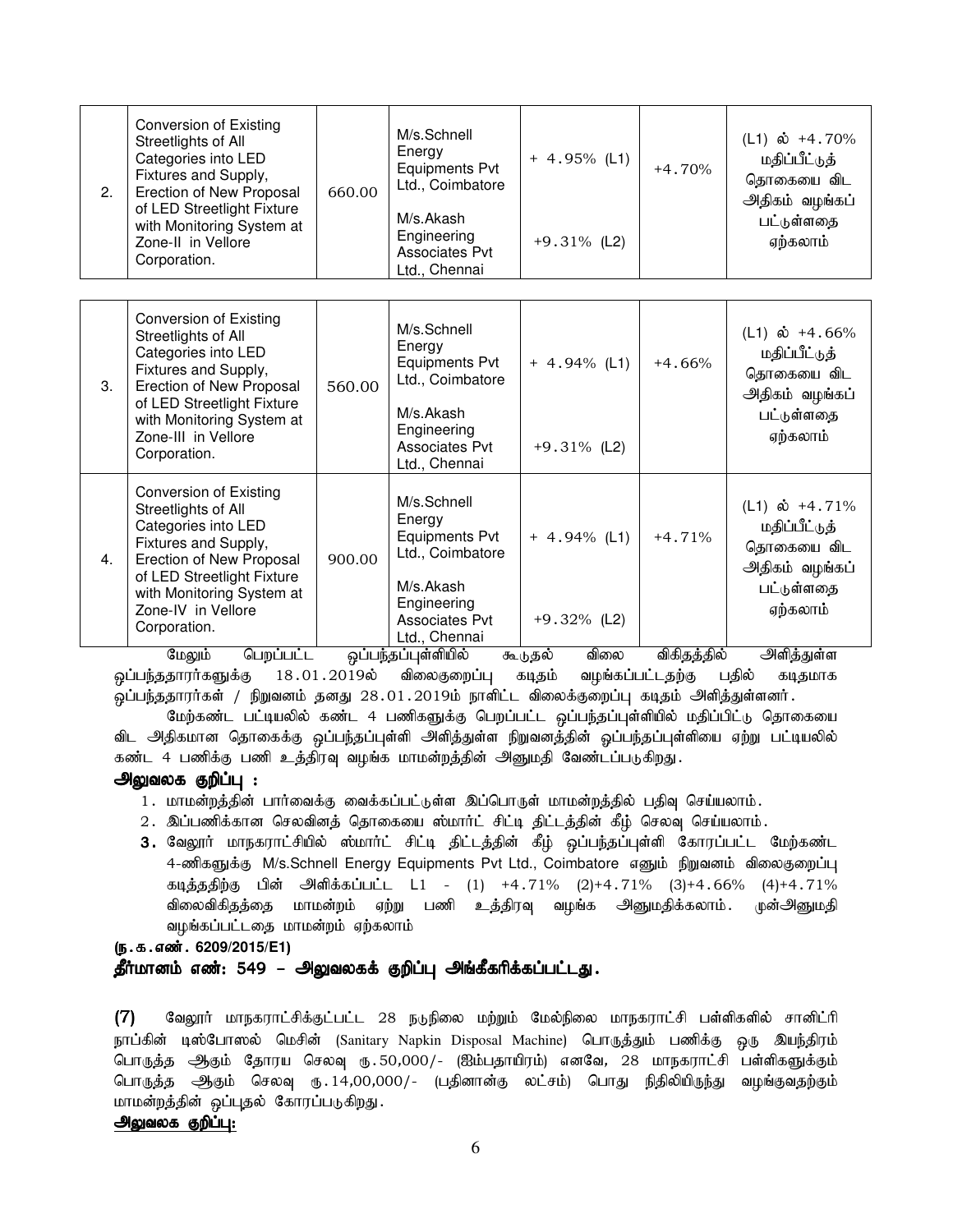- 1. ரு. 14,00,000/-செலவிட மாமன்றம் அனுமதிக்கலாம்.
- 2. இச்செலவினம் 2018-19ம் ஆண்டிற்கான பொது நிதியிலிருந்து மேற்கொள்ளலாம். முன் அனுமதி வழங்கப்பட்டதை மன்றம் ஏற்கலாம்.

## $p.a.6$   $m:679/2019/6$  $d1$

 $\overline{\mathbf{\hat{g}^{\text{fr}^{\text{ir}}}}$ மானம் எண்: 550 – அலுவலகக் குறிப்பு அங்கீகரிக்கப்பட்டது.

(ஒம்) சு. சிவசுப்பிரமணியன்

ஆணையாளர் (ம) தனி அலுவலர், வேலூர் மாநகராட்சி.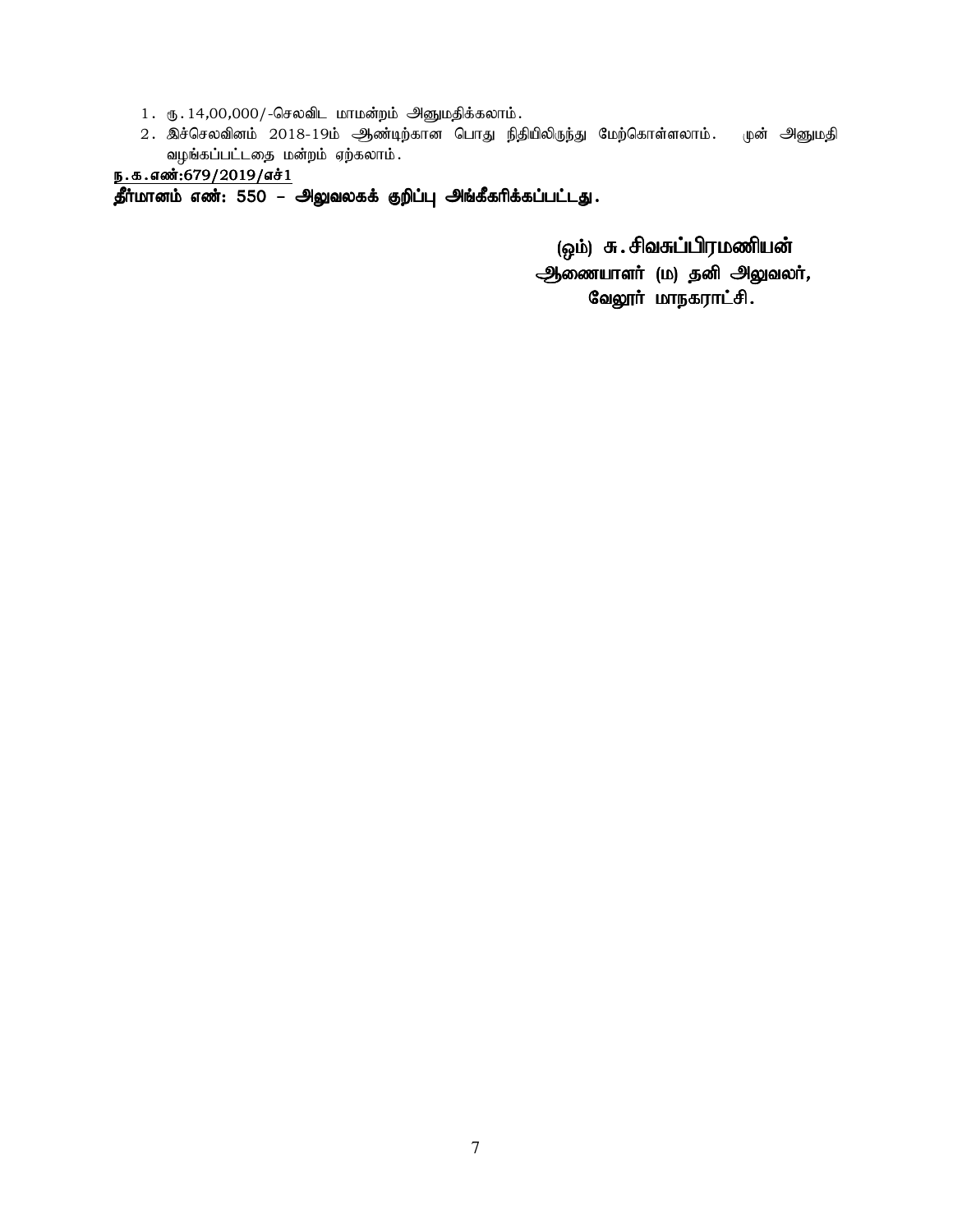

<u>வேலூர் மாநகராட்சி</u>

வேலூர் மாநகராட்சி மைய அலுவலகத்தில் தனி அலுவலரின் மாமன்ற சாதாரணக் கூட்டம் நாள்: 28 வியாழக்கிழமை காலை கூட்டத்தின் நடவடிக்கைகள்.  $11.00$  மணிக்கு நடைபெற்ற

# <u>மாமன்ற கூட்டப்பொருள</u>்

(1) வேலூர் மாநகராட்சி ஆணையர் அவர்களின் ஜனவரி-2019 மாத நாட்குறிப்பு மாமன்றத்தின் பார்வைக்கும் பதிவிற்கும் வைக்கப்படுகிறது. அலுவலக குறிப்பு: -பதிவு செய்யலாம்.  $(\mathfrak{g}.\mathfrak{s}.\mathfrak{s}.\mathfrak{so}$ ்சி $1/14864/2017)$ 

## தீர்மானம் எண்: 551 – பதிவு செய்யப்பட்டது.

(2) வேலூர் மாநகராட்சி பொறியியல் பிரிவில் தற்போது திரு.சி.பழனி, இளநிலைபொறியாளர் (அயர்பணி) அவர்கள் 22.12.2011 முதல் பணியமர்த்தப்பட்டு, 01.01.2012 முதல் பணியாற்றி வருகிறார். மேலும் அன்னார் அவர்கள் வேலூர் மாநகராட்சி பணியில் இளநிலை பொறியாளராக தன்னை ஈர்த்து கொள்ள ்விண்ணப்பித்தின் பேரில் வேலூர் மாநகராட்சி மாமன்ற தீர்மானம் எண்:291, நாள்:27.04.2012 வழங்கப்பட்டுள்ளது . இந்நிலையில் அன்னார் அவர்கள் B'Tech கட்டிடவியல் பட்டயபடிப்பு தேர்ச்சி பெற்றுள்ளதால் உதவிபொறியாளராக பணிபெயர் மாற்றம் செய்து நகராட்சி நிர்வாக கூடுதல் இயக்குநர்<br>அவர்களின் செயல்முறை உத்திரவு ந.க.எண்:29019/எப்4/2015, நாள்:07.04.2016 .<br>அவர்களின் செயல்முறை உத்திரவு ந.க.எண்:29019/எப்4/2015, நாள்:07.04.2016 ஆணைபிறப்பிக்கப்பட்டுள்ளது. அரசு ஆணை MA&WS நாள்:27.08.1992-ன் படி பட்டப்படிப்பு முடித்த நாளிலிருந்து உதவிபொறியாளராக பணியாற்றலாம் என அரசாணை படி 01.01.2012 முதல் நாளிலிருந்து உதவிபொறியாளராக பணியாற்றலாம் என அரசாணை படி<br>உதவிபொறியாளராக பணியாற்றிவருகிறார் . rir அவர்கள் வேலூர் மாநகராட்சி பணியில் இளநிலை பொறியாளராக தன்னை ஈர்த்து கொள்ள<br>ப்பித்தின் பேரில் வேலூர் மாநகராட்சி மாமன்ற தீர்மானம் எண்:291, நாள்:27.04.2012-ல் ஒப்புதல்<br>ப்பட்டுள்ளது. இந்நிலையில் அன்னார் அவர்கள் B'Tech க **Galgyrini Lurip-Simmi-9i enchum - 9igyialev.5.5580 5611**<br>**enchicos consider a memorial encomination of the simminal encomination of the simminal energy and the simminal<br>guidality of the simminal energy of the simminal e** (1) வேலூா மாநகராடசி ஆணையா அவாகளின ஜனவர்-2019 மாத நாட்குறிப்பு மாமனறத்தின்<br>பார்வைக்கும் பதிவிற்கும் வைக்கப்படுகிறது.<br>- அலுவலைக் குறிப்பு: -பதிவு செய்யலாம்.<br>(ந.க.எண்:சி1/14864/2017)<br>தீ**ர்மானம் எண்:** 551 – **பதிவு செய்யப்பட்ட** 

இந்நிலையில் அரசு ஆணை (நிலை) எண்.125, நகராட்சி நிர்வாகம் மற்றும் குடிநீர் வழங்கல் துறை இந்நிலையில் அரசு ஆணை (நிலை) எண்.125, நகராட்சி நிர்வாகம் மற்றும் குடிநீர் வழங்கல் துறை<br>(மா.ந.6) துறை நாள்:26.11.2018-படி வேலூர் மாநகராட்சி பொறியியல் பிரிவல் 8 இளநிலை பொறியாளர்/உதவி பொறியாளர் பணியிடம் தோற்றுவிக்கப்பட்டுள்ளது.

01.08.2008 அன்று வேலூர் நகராட்சி மாநகராட்சியாக தரம் உயர்த்தப்பட்ட போது அத்துடன் <u>இ</u>ணைக்கப்பட்ட உள்ளாட்சி அமைப்புகளில் பணிபுரிந்த அலுவலர்களை வேலூர் மாநகராட்சி ஈர்த்து கொள்ள விருப்ப மனு பெறப்பட்டது. அதுசமயம் அயற்பணி அடிப்படையில் பணிபுரிந்து வந்த திரு.சி.படினி, கொள்ள விருப்ப மனு பெறப்பட்டது. அதுசமயம் அயற்பணி அடிப்படையில் பணிபுரிந்து வந்த திரு.சி.பழனி,<br>இளநிலைபொறியாளர் 23.05.2012- நாளிட்ட மனுவின் மூலம் விருப்பம் தெரிவித்தார். இந்தநிலையில் சில நிர்வாக காரணங்களால் அவரது பெயர் பரிசீலிக்கப்படாமல் விடுபட்டுவிட்டது. மேற்படி தனியாரது மனு ஏற்றுக்கொண்டிருக்கம் பட்சத்தில் தனியார் தற்போது பதவிஉயர்வு அடிப்படையில் உதவிசெயற்பொறியாளராக அவர்களின் செயல்டுறை உத்திரவு ந.க.எண்:29019/எப்4/2015, நாள்:07.04.2016<br>ஆணைபிறப்பிக்கப்பட்டுள்ளது. அரசு ஆணை MA&WS நாள்:27.08.1992-ன் படி பட்டப்படிப்பு முடித்த<br>நாளிலிருந்து உதவிபொறியாளராக பணியாற்றலாம் என அிரசாணை படி 01.01.20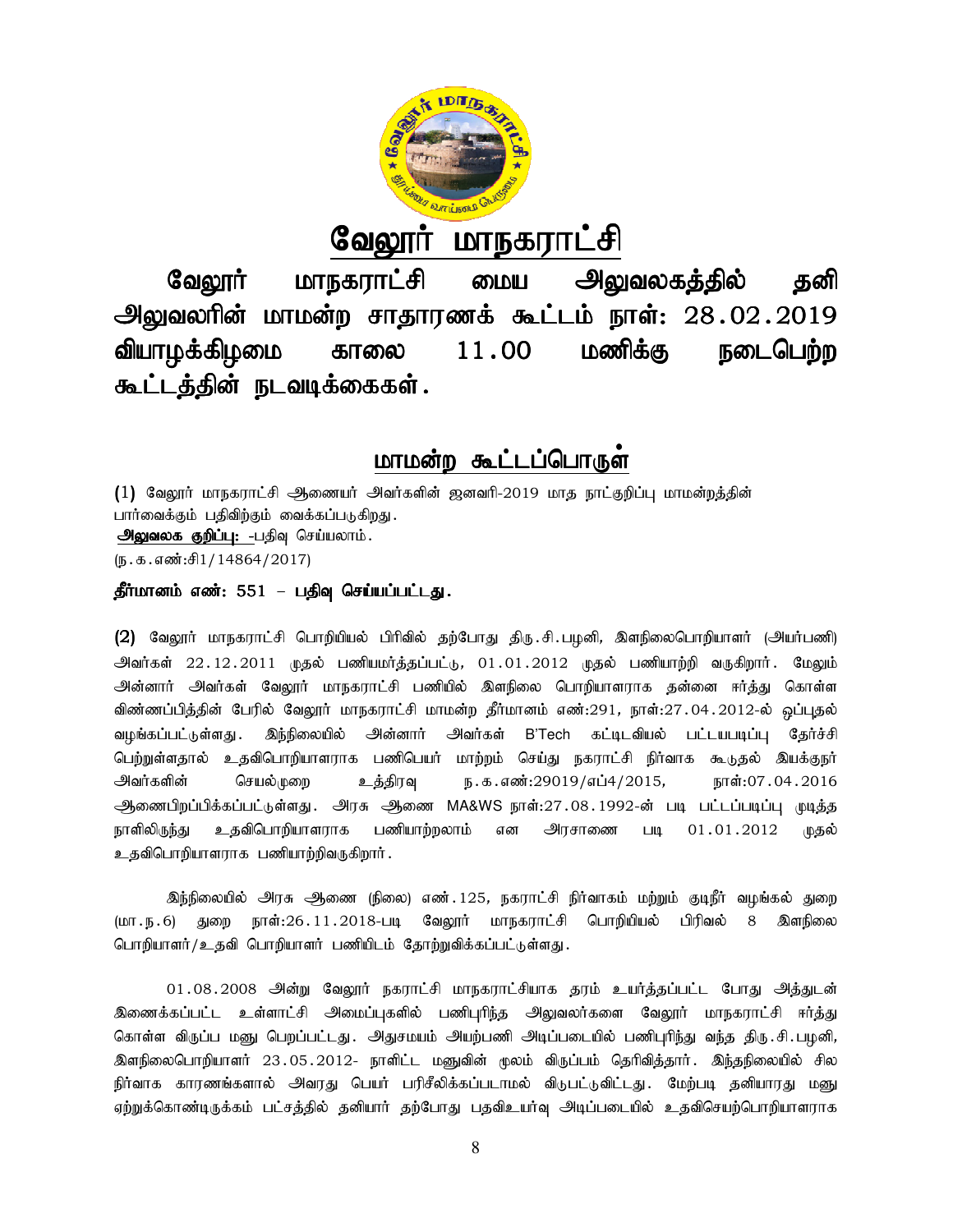பதவி உயர்வு பெற்றிருக்க கூடும். எனவே தற்போது திரு.சி.பழனி, என்பவர் நிரந்தரமாக ஈர்த்துகொள்ளும் பட்சத்தில் அவர் கடந்த 7-ஆண்டுகளாக வேலூர் மாநகராட்சியில் பணிபுரிந்துவருவதை கருத்தில் கொண்டு சிறப்பு நிகழ்வாக உரிய பணி முப்பு (Seniority) அடிப்படையில் வேலூர் மாநகராட்சியில் நிரந்தரமாக ஈர்த்துக்கொள்ள மாமன்றம் அரசுக்கு பரிந்துரை செய்ய மாமன்ற பொருள் பணிந்து வைக்கப்படுகிறது.

#### அலுவலக குறிப்பு:-

வேலூர் மாநகராட்சியில் உதவி பொறியாளர் நிரந்தர பணியிடத்தில் திரு.சி.பழனி, அவர்கள் அயற்பணியில் தொடர்ந்து 7-ஆண்டுகள் பணிபுரிந்து வருவதால் இவரை தகுந்த பணிமுப்பு நிலையில் நிரந்தர பணியிடத்திற்கு மாற்றம் செய்து நியமனம் செய்ய ``தடையேதும் இல்லை⁄`` என மாமன்றம் அனுமதி வழங்கலாம் .

#### $(5.5.5.5\ldots)(5.11663/2011/\text{F})$

#### தீர்மானம் எண்: 552 – அலுவலகக் குறிப்பு அங்கீகரிக்கப்பட்டது.

(3) வேலூர் மாநகராட்சி மண்டலம்-2க்குட்பட்ட காந்தி ரோட்டில் அமைந்துள்ள மாநகராட்சி பள்ளி காம்பவுண்ட் சுவரில் ஒட்டிய பகுதியில் 10′ X 12' என்ற அளவில் காலி அறை உள்ளது. இந்த காலி அறையை நேரடியாக மாத வாடகை அடிப்படையில் ஒதுக்கீடு செய்ய இயலாது என்பதால் மேற்கண்ட அறைக்கு ஏலம் மற்றும் ஒப்பந்தப்புள்ளியின் அடிப்படையில் ஏலம் நடத்தி குத்தகை உரிமம் வழங்க மாமன்றத்தின் பார்வைக்கும் அனுமதிக்கும் வைக்கப்படுகிறது.

#### அலுவலகக்குறிப்பு

காந்தி ரோட்டில் மாநகராட்சிக்கு சொந்தமான பள்ளி வளாகத்தில் கிழக்கு பக்கம் காலியாக உள்ள (10′ X 12') அிறையை, பொது ஏலம் மற்றும் பொது ஒப்பந்தப்புள்ளியின் முலம் ஏலம் விட மாமன்றம் அனுமதிக்கலாம் .

#### (ந.க.எண். 855/2019/எப்1)

தீர்மானம் எண்: 553 – அலுவலகக் குறிப்பு அங்கீகரிக்கப்பட்டது.

(4) மேலூர் மாநகராட்சி 2018-2019 ஆம் ஆண்டுக்கு திருத்திய வரவு செலவு மற்றும் 2019-2020 ஆம் ஆண்டுக்கான உத்தேச வரவு செலவு திட்டம் மாமன்றத்தின் அனுமதிக்கு வைக்கப்படுகிறது.

#### அலுவலகக்குறிப்பு

மாமன்றம் அனுமதி வழங்கலாம்

#### (ந.க.எண்.பி1/827/2019)

தீர்மானம் எண்: 554– அலுவலகக் குறிப்பு அங்கீகரிக்கப்பட்டது.

 $(5)$  Baலூர் மாநகராட்சியில், தமிழ்நாடு மாசுகட்டுபாட்டு வாரியம், சென்னை 2016-17-ன் கீழ் கீழே பட்டியலில் கண்ட 2 பணிக்கு தமிழ்நாடு மாசுகட்டுபாட்டு வாரியம், சென்னை அவர்களின் ந.க.எண்: T3/TNPCB/TN Assembly Annocement/21152/2016 நாள்: 13.01.2017ல் நிர்வாக அனுமதி வழங்கப்பட்டுள்ளது . கீழ்கண்ட 2 பணிக்கு 06.02.2019 அன்று ஒப்பந்தப்புள்ளிகள் பெறப்பட்டுள்ளன . தமிழ்நாடு மாசுகட்டுபாட்டு வாரியம், சென்னை 2016-17-ன் கீழ் 2 பணிக்கு பெறப்பட்டுள்ள ஒப்பந்தப்புள்ளிகளை முடிவு செய்ய ஒப்புநோக்குப்பட்டியல் மாமன்றத்திற்கு சமா்ப்பிக்கப்படுகிறது.

| ഖ.<br>எண் | பணியின் பெ0யர் | மதிப்பீடு<br>லட்சத்தி<br>ல | ஒப்பந்ததாரா்<br>திருவாளர்கள் | ் ஒப்பந்தப்புள்ளி<br>விலைவிகிதம் | ഖിതல<br>குறைப்பிற்கு<br>பின் விலை<br>விகிதம் | குறிப்பு |
|-----------|----------------|----------------------------|------------------------------|----------------------------------|----------------------------------------------|----------|
|           |                | ບ                          |                              | ٮ                                |                                              |          |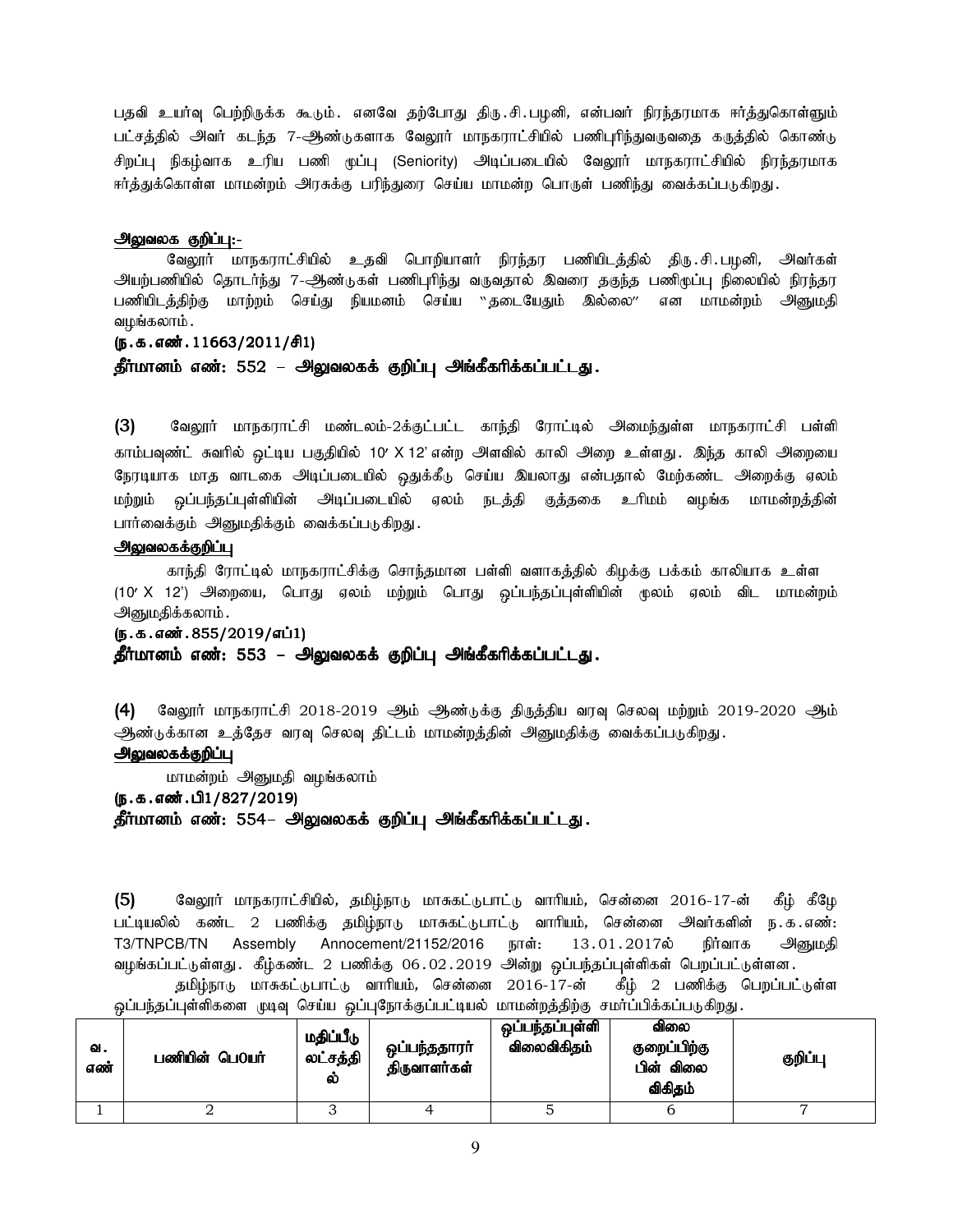| 1. | Construction of<br>Toilet<br>Block and Providing Art<br>Sets in Amma<br>Eco<br>Park<br>Pavilion<br>Development at Gandhi<br>Nagar East in Zone - I | 25.00 | M/s. First<br>Generation,<br>Chennai | $+13.48\%$ (L1) | $-0.00\%$ (L1) | $L1-\dot{\omega}$ -0.00%<br>மதிப்பீட்டுத்<br>தொகை விலை<br>விகிதத்தில்<br>வழங்கப்பட்டுள்ளலை<br>த ஏற்கலாம்     |
|----|----------------------------------------------------------------------------------------------------------------------------------------------------|-------|--------------------------------------|-----------------|----------------|--------------------------------------------------------------------------------------------------------------|
| 2. | Providing<br>Amma Eco<br>Pavilion Park at Gandhi<br>Nagar East in Zone - I                                                                         | 25.00 | M/s. First<br>Generation,<br>Chennai | $+12.06\%$ (L1) | $-0.00\%$ (L1) | $L1 - \dot{\omega} - 0.00\%$<br>மதிப்பீட்டுத்<br>தொகை விலை<br>விகிதத்தில்<br>வழங்கப்பட்டுள்ளலை<br>த ஏற்கலாம் |

மேற்கண்ட பட்டியலில் கண்ட 2 பணிக்கு பெறப்பட்ட ஒப்பந்தப்புள்ளிகளில் மதிப்பிட்டு தொகை விலை விகிதத்தில் அளித்துள்ள நிறுவனத்தாரின் ஒப்பந்தப்புள்ளியை ஏற்று பட்டியலில் கண்ட 2 பணிக்கு பணி உத்திரவ வழங்க மாமன்றத்தின் அனுமதி வேண்டப்படுகிறது.

#### அலுவலக குறிப்பு :

- 1. மாமன்றத்தின் பார்வைக்கு வைக்கப்பட்டுள்ள இப்பொருள் மாமன்றத்தில் பதிவு செய்யலாம்.
- 2. இப்பணிக்கான செலவினத் தொகையை தமிழ்நாடு மாசுகட்டுபாட்டு வாரியம், சென்னை 2016-17-ன் கீழ் செலவு செய்யலாம்.
- 3. வேலூர் மாநகராட்சியில் தமிழ்நாடு மாசுகட்டுபாட்டு வாரியம், சென்னை 2016-17-ன் கீழ் ஒப்பந்தப்புள்ளி கோரப்பட்ட மேற்கண்ட 2-பணிக்கு ஒப்பந்தப்புள்ளி அளித்துள்ள நிறுவனத்தார் ூித்துள்ள குறைந்த தொகைக்கான L1(1.-0.00%, 2.-0.00%) ஒப்பந்தப்புள்ளியை மாமன்றம் ஏற்று பணி உத்திரவு வழங்க அனுமதிக்கலாம்.

#### (ந.க.எண். 17903/2016/E1)

#### தீர்மானம் எண்: 555 – அலுவலகக் குறிப்பு அங்கீகரிக்கப்பட்டது.

(6) வேலூர் மாநகராட்சி பொதுநிதி 2018-19ன் கீழ் Supply and Delivery of Desktop Computer, Printer and Scanner at Noon meal Secation, Main Office in Vellore Corporation பணிக்கு தயாரிக்கப்பட்ட மதிப்பீட்டுத் தொகை ரூ.2,00,000/-க்கு மாமனற் தீர்மானம் எண்: 518 நாள்: 31.01.2019-ல் நிர்வாக அினுமதி வழங்கப்பட்டுள்ளது . இப்பணிக்கு 25.02.2019 அன்று பெறப்பட்ட முன்று விலைப்புள்ளிகளின் ஒப்புநோக்கு பட்டியல் விவரம் பின்வருமாறு.

| வ . எண் | ஒப்பந்ததாரரின் பெயர்                        | விலைப்புள்ளி சதவிகிதம் |
|---------|---------------------------------------------|------------------------|
|         | M/S. Gets Computer<br>Accessiories;, வேலூர் | $\text{I}87856/-$      |
| 2       | M/S. Netware Computers<br>வேலூர்            | $\text{I}88623$ /-     |
| 3       | M/S.Brindha Agencies,<br>வேலூர்             | $\text{I}89213/-$      |

மேற்படி பணிக்கு பெறப்பட்ட முன்று விலைப்புள்ளிகளில் M/S.Gets Computer Accessories, வேலூர் நிறுவனத்தார் மதிப்பீட்டுத் தொகையை விட குறைவான விலை விகிதத்தில் அளித்துள்ள விலைப்புள்ளியை ஏற்கலாம். மேலும் M/S.Gets Computer Accessories, வேலூர், நிறுவனத்தாருக்கு பணிஆிணை வழங்க மாமன்றத்தின் அனுமதிக்கு கோரப்படுகிறது.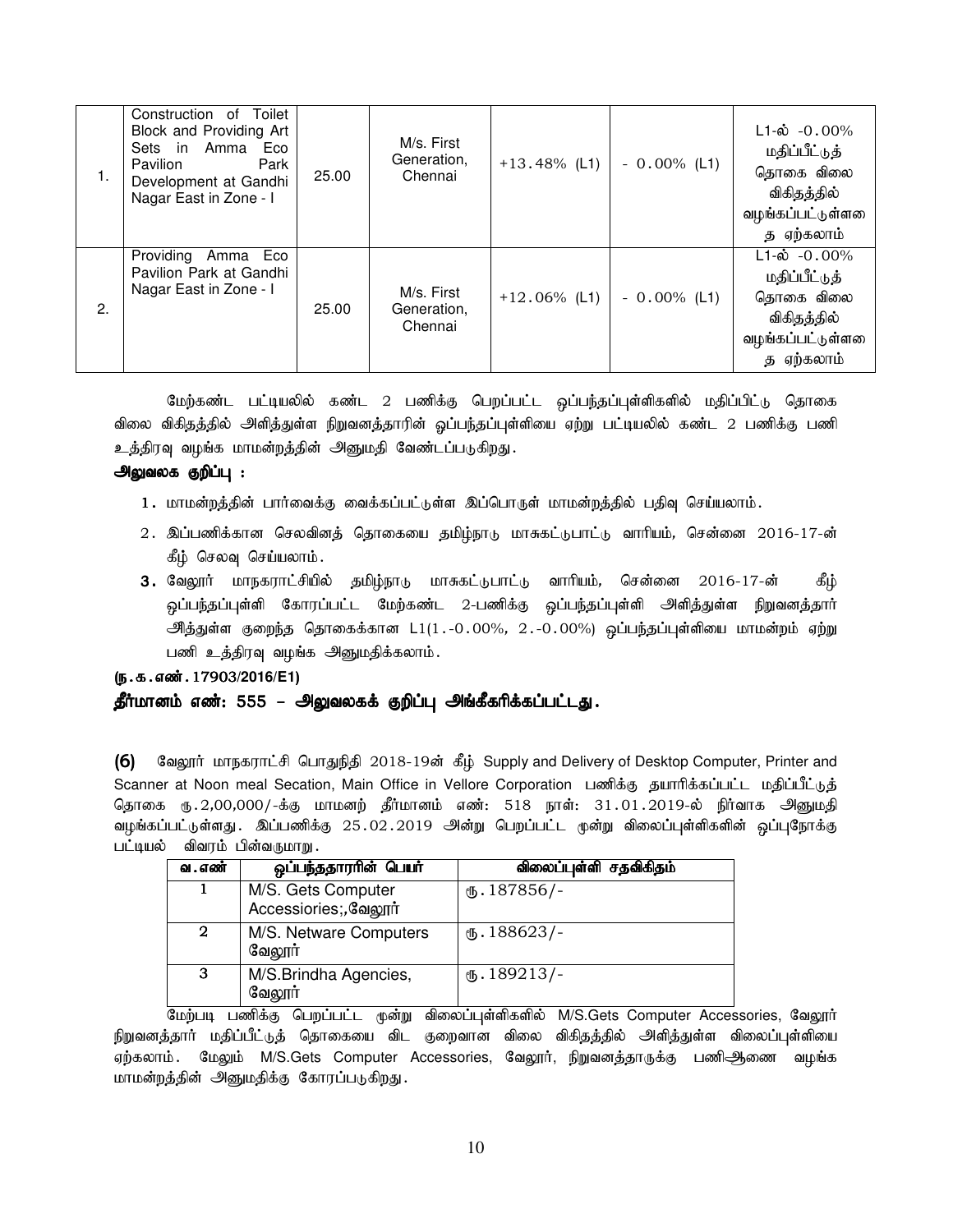#### அலுவலக குறிப்பு:-

- 1. khkd;wj;jpd; ghh;itf;F itf;fg;gl;Ls;s ng;bghUs; khkd;wj;jpy; gjpt[ bra;ayhk;.
- 2. இப்பணிக்கான செலவினத் தொகையை பொதுநிதி 2018-19ன் கீழ் செலவு செய்யலாம்.
- 3 . பெறப்பட்ட விலைப்புள்ளிகளில் மதிப்பீட்டுத் தொகையை விட குறைவான விலை விகிதத்தில் விலைப்புள்ளி அளித்துள்ள M/S.Gets Computer Accessories, வேலூர், அவர்களின் விலைப்புள்ளியை ஏற்கலாம்.

 $(5.5.5\pi, 6539/2018/\text{d}5)$ 

#### தீர்மானம் எண்: 556 – அலுவலகக் குறிப்பு அங்கீகரிக்கப்பட்டது.

 $(7)$  வேலூர் மாநகராட்சி பொதுநிதி 2018-19ன் கீழ் ஆணையர் அவர்களின் முன்அனுமதியில் நாள்:02 11 2018 ன் படி கீழே பட்டியலில் கண்ட 1 பணி மேற்கொள்ள நிர்வாக அனுமதி பெறப்பட்டுள்ளது. இப்பணிக்கு 03.12.2018-ல் அன்று பெறப்பட்ட ஒப்பந்தபுள்ளிகளுக்கான ஒப்புநோக்கு பட்டியல் தயார் செய்யப்பட்டுள்ளது .இப்பணிக்கு அளிக்கப்பட்டுள்ள ஒப்பந்தபுள்ளிகளில் மதிப்பீட்டு தொகையை விட 0.20% குறைவாக விலை விகிதத்தில் அளித்துள்ள நிறுவனத்தின் ஒப்பந்தப்புள்ளியை முடிவு செய்ய மாமன்றத்தின் அனுமதி கோரப்படுகிறது.

| வ.<br>எண் | பணியின் பெயர்                                                                                                                                                                                                                                            | மதிப்பீடு | ஒப்பந்ததாரர்<br>திருவாளர்கள்                                   | ஒப்பந்தப்புள்ளி<br>விலைவிகிதம்   | குறிப்பு                                                                                                                   |
|-----------|----------------------------------------------------------------------------------------------------------------------------------------------------------------------------------------------------------------------------------------------------------|-----------|----------------------------------------------------------------|----------------------------------|----------------------------------------------------------------------------------------------------------------------------|
|           | $\mathfrak{D}_{\mathfrak{p}}$                                                                                                                                                                                                                            | 3         | $\overline{4}$                                                 | 5.                               | 6                                                                                                                          |
|           | மாநகராட்சி,<br>வேலூர்<br>மற்றும்<br>மையஅலுவலகம்<br>நான்கு மண்டலங்களின் 2017-<br>ஆண்டிற்கான<br>18<br>ஆம்<br>கணக்குகள் தனியார் நிறுவனம்<br>Sourcing)<br>(Out<br>மலம்<br>முறையில் முன்அனுபம் பெற்ற<br>ஆட்களை நியமனம் செய்து<br>கணக்குகள் முடிக்கும் பணிக்கு | 4.90      | M/S.Brindha<br>Agencies Vellore<br>M/S. Gets Agency<br>Vellorè | $-0.20\%$ (L1)<br>$-0.00\%$ (L2) | $L1 - \phi$ -0.20%<br>மதிப்பீட்டுத்<br>தொகையை விட<br>$0.20\%$ குறைவான<br>விலை விகிதத்தில்<br>வழங்கப்பட்டுள்ளதை<br>ஏற்கலாம் |

மேற்கண்ட பட்டியலில் கண்ட 1 பணிக்கு சமா்ப்பிக்கப்பட்டுள்ள விலைப்புள்ளிகளில் மதிப்பீட்டுத் தொகையை விட 0.20% குறைவாக ஒப்பந்தப்புள்ளி அளித்துள்ள M/S.Brindha Agencies Vellore நிறுவனத்தின் ஒப்பந்தப்புள்ளியை ஏற்று பணி உத்தரவு வழங்கப்பட்டமைக்கு மாமன்றத்தின் பின்னேற்பு கோரப்படுகிறது .

#### அலுவலக குறிப்பு :

- 1. மாமன்றத்தின் பார்வைக்கு வைக்கப்பட்டுள்ள இப்பொருள் மாமன்றத்தில் பதிவு செய்யலாம்.
- $2.$  இப்பணிக்கான செலவினத் தொகையை பொதுநிதி  $2018$ -19ன் கீழ் செலவு செய்யலாம்.
- 3. வேலூர் மாநகராட்சியில் பொது நிதி 2018-19-ன் கீழ் ஒப்பந்தப்புள்ளி கோரப்பட்ட மேற்கண்ட 1 பணிக்கு விலைப்புள்ளி அளித்துள்ள நிறுவனம் மதிப்பீட்டு தொகைக்கான  $(L1((1)-0.20%)$  ஒப்பந்தப்புள்ளியை ஏற்க மாமன்றம் அனுமதிக்கலாம்.

#### (**ந.க.எண்.** 827 /2018/B1)

#### தீர்மானம் எண்: 557 – அலுவலகக் குறிப்பு அங்கீகரிக்கப்பட்டது.

(8) வேலூர் மாநகராட்சி மண்டலம் 4 வார்டு எண்:59ல் வேலூர் மக்கான் அம்பேக்கர் நகரில் அம்பேக்கர் சிலை எதிரில் புதிய சுடுதாயக் கூடம் கட்டுதல் பணிக்கு பணி அிணை வழங்கப்பட்டது. வேலூர் சட்டமன்ற உறுப்பினர் அவர்கள் மேற்படி பணியினை மேற்கொள்வதில் நடைமுறை சிக்கல் உள்ளதாகவும் அதனால்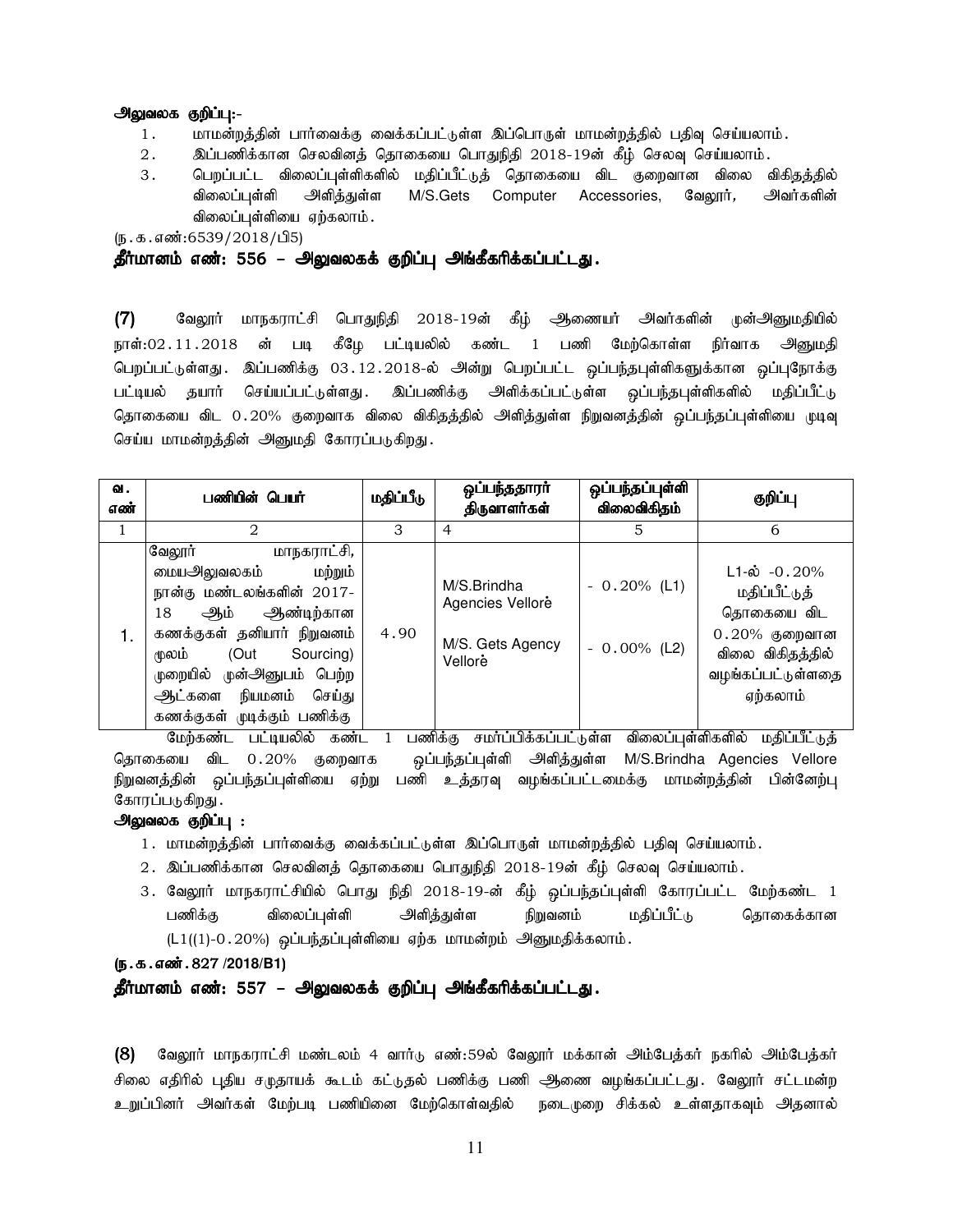மண்டலம்-3 வார்டு எண்:35 ஒல்டுடவுன் பகுதியில் சமுதாயக் கூடம் அமைக்க, மாவட்ட ஆட்சித்தலைவர் / பெருந்தலைவர், மாவட்ட ஊரக வளர்ச்சி முகமை வேலூர் அவர்களுக்கு மறுபரிந்துரை செய்துள்ளார். மாவட்ட ஆட்சித்தலைவர் / பெருந்தலைவர், மாவட்ட ஊரக வளர்ச்சி முகமை, வேலூர் அவர்கள் செயல்முறைகள் ந.க.எண்:அ2/1062/2018 நாள் 22.02.2019 அன்று மறுபரிந்துரை செய்த மேற்படி பணிக்கு உத்தரவு அிளிக்கப்பட்டுள்ளது .எனவே மண்டலம் 3-ல் வார்டு எண்:35 ஒல்டுடவுன் பகுதியில் சமுதாயக் கூடம் அமைப்பதற்கு அதே ஒப்பந்ததாரர் முலம் அதே விலை விகிதத்தில் மேற்கொள்ளவும், பணிஉத்தரவு வழங்கவும், மேலும் இதற்கான நிதி வேலூர் சட்டமன்ற உறுப்பினர் தொகுதி மேம்பாட்டு திட்டம் 2018-19 ஆம் ஆண்டு நிதியில் வழங்க அனுமதிக்கப்பட்டுள்ளது. மேற்படி விவரம் மாமன்றத்தின் பார்வைக்கும் பதிவிற்கும் பொருள் வைக்கப்படுகிறது.

### அலுவலக குறிப்பு:-

1. மாமன்றத்தின் பார்வைக்கு வைக்கப்பட்டுள்ள இப்பொருள் மாமன்றம் பதிவு செய்யலாம்.

2. இப்பணிக்கான செலவினக்கொகை வேலூர் சட்டமன்ற உறுப்பினர் கொகுதி மேம்பாட்டு திட்டம் 2018-19 ஆம் ஆண்டு நிதியில் வழங்க மாமன்றம் அனுமதி வழங்கலாம்.

#### $(5.5.5.5\ldots)$  (5.5.54 $\ldots$ 3339/2018/ $\Omega$ 1)

தீர்மானம் எண்: 558 – அலுவலகக் குறிப்பு அங்கீகரிக்கப்பட்டது.

(9) வேலூர் மாநகராட்சியில், வேலூர் சட்டமன்ற உறுப்பினர் தொகுதி மேம்பாட்டு திட்டம் 2018-19 மற்றும் கீம் பட்டியலில் கண்ட 6 பணிக்கு மாவட்ட ஆட்சிக்கலைவர் / பெருந்கலைவர், மாவட்ட ஊரக வளர்ச்சி முகமை, வேலூர் அவர்களின் செயல்முறை கடித ந.க.எண்.அ $2/1062/2018$  நாள்:01.02.2019 நிர்வாக அனுமதி வழங்கப்பட்டுள்ளது .மேற்படி 6 பணிகளுக்கு 27.02.2019 அன்று ஒப்பந்தப்புள்ளிகள் பெறப்பட்டுள்ளன .

வேலூர் சட்டமன்ற உறுப்பினர் தொகுதி மேம்பாட்டு திட்டம் 2018-19-ன் கீழே பட்டியலில் கண்ட 6 பணிகளுக்கு பெறப்பட்டுள்ள மதிப்பீட்டைவிட குறைந்த தொகைக்கான(L1) அளிக்கப்பட்டுள்ள ஒப்பந்தப்புள்ளிகளை முடிவு செய்ய ஒப்புநோக்குப்பட்டியல் மாமன்றத்திற்கு சமா்ப்பிக்கப்படுகிறது.

| ഖ.           | பணியின் பெயர்                                                                                                                                                                          | மதிப்பீடு | ஒப்பந்ததாரா்                    | ஒப்பந்தப்புள்ளி                   | குறிப்பு                                                                                         |
|--------------|----------------------------------------------------------------------------------------------------------------------------------------------------------------------------------------|-----------|---------------------------------|-----------------------------------|--------------------------------------------------------------------------------------------------|
| எண்          |                                                                                                                                                                                        |           | விலைவிகிதம்<br>திருவாளர்கள்     |                                   |                                                                                                  |
| $\mathbf{1}$ | 2                                                                                                                                                                                      | 3         | $\overline{4}$                  | 5                                 | 7                                                                                                |
| 1.           | வேலூர் மாநகராட்சி<br>வார்டு<br>எண்:35ல்<br>ஓல்டுடவுன்<br>அருகில்<br>சமுதாக்கூடம்<br>ஏற்கனவே உள்ள ஆழ்துளை<br>சின்டெக்ஸ்<br>கிணற்றிக்கு<br>மின்மோட்டார்<br>மற்றும்<br>டைப்லைன் அமைத்தல். | 1.00      | A.முகமதுரவி<br>D.அழுதரசு        | $-0.05\%$ (L1)<br>$+ 0.34\%$ (L2) | $L1-\dot{\omega} - 0.05\%$<br>மதிப்பீட்டுத் தொகையை<br>விட குறைவாக வழங்கப்<br>பட்டுள்ளதை ஏற்கலாம் |
| 2.           | வேலூர் மாநகராட்சி வார்டு<br>கவுன்சிலர்<br>எண்:38ல்<br>தெருவில்<br>முனிசாமி<br>புதிய<br>ஆழ்துளை<br>கிணறு<br>சின்டெக்ஸ், மின்மோட்டார்<br>பைப்லைன்<br>மற்றும்<br>அமைத்தல                  | 2.00      | K.மீனா<br>T.அறிவழகன்            | $-0.07\%$ (L1)<br>$+ 1.94\%$ (L2) | $L1-\omega$ -0.07%<br>மதிப்பீட்டுத் தொகையை<br>விட குறைவாக வழங்கப்<br>பட்டுள்ளதை ஏற்கலாம்         |
| 3.           | மாநகராட்சி<br>வேலூர்<br>வார்டு<br>எண்:18ல்<br>சத்துவாச்சாரி<br>கோயில்<br>பொன்னியம்மன்<br>காரிய<br>அருகில்<br>மண்டபம்,                                                                  | 8.00      | N.சீனிவாசன்<br>P.நித்தியானந்தன் | $-0.17\%$ (L1)<br>$+ 0.83\%$ (L2) | $L1-\hat{\omega}$ -0.17%<br>மதிப்பீட்டுத் தொகையை<br>விட குறைவாக வழங்கப்<br>பட்டுள்ளதை ஏற்கலாம்   |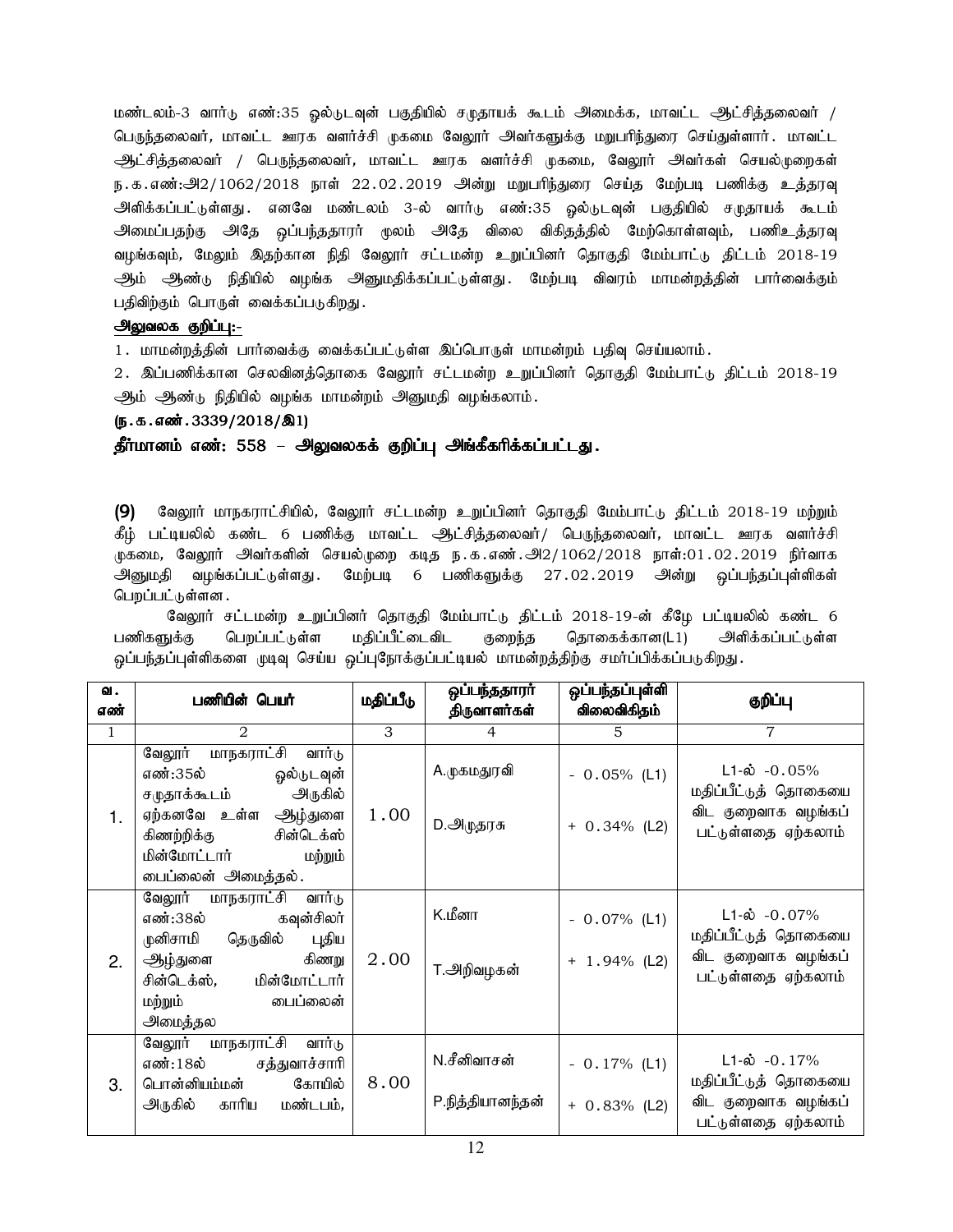|    | புதிய<br>கிணறு<br>ஆழ்துளை<br>மற்றும் சுற்றுச்சுவர் அமைத்தல்<br>(Solar Palnel and Motor)                                                                                                                      |      |                                           |                                   |                                                                                                |
|----|--------------------------------------------------------------------------------------------------------------------------------------------------------------------------------------------------------------|------|-------------------------------------------|-----------------------------------|------------------------------------------------------------------------------------------------|
| 4. | வார்டு<br>வேலூர் மாநகராட்சி<br>சத்துவாச்சாரி<br>எண்:19ல்<br>நீராம்<br>பகுதி-3ல்<br>நகரில்<br>மண்டபம்,<br>புதிய<br>காரிய<br>கிணறு<br>ஆழ்துளை<br>மற்றும்<br>சுற்றுச்சுவர் அமைத்தல் (Solar<br>Palnel and Motor) | 8.00 | M/s.V.M<br>Construction<br>N.சீனிவாசன்    | $-0.04\%$ (L1)<br>$+ 0.73\%$ (L2) | $L1-\dot{\omega}$ -0.04%<br>மதிப்பீட்டுத் தொகை<br>விகிதத்தில் வழங்கப்<br>பட்டுள்ளதை ஏற்கலாம்   |
| 5. | வேலூர் மாநகராட்சி,<br>வார்டு<br>எண்:37ல்<br>வேலப்பாடி<br>முதலியார்<br>வி . கே . விநாயக<br>பெண்கள்<br>அரசு<br>உள்ள<br>மேல்நிலைப்பள்ளியில்<br>டைல்ஸ்<br>மேடைக்கு<br>விழா<br>மற்றும் மேற்கூரை அமைத்தல்          | 1.50 | M/S.Thanigai<br>Construction<br>C.நடராஜன் | $-0.00\%$ (L1)<br>$+2.16\%$ (L2)  | $L1-\dot{\omega}$ -0.00%<br>மதிப்பீட்டுத் தொகையை<br>விட குறைவாக வழங்கப்<br>பட்டுள்ளதை ஏற்கலாம் |

|    | மாநகராட்சி,<br>வேலூர்<br>வேலார் |       |              |                |                          |
|----|---------------------------------|-------|--------------|----------------|--------------------------|
| 6. | உறுப்பினர்<br>சட்டமன்ற          | 15.00 | A.முகமது ரபி | $-0.00\%$ (L1) | $L1-\dot{\omega}$ -0.00% |
|    | ' தொகுதிக்குட்பட்ட              |       |              |                | மதிப்பீட்டுத் தொகையை     |
|    | மின்கம்ங்களுக்கு<br>LED         |       | D.அழுதரசு    | $+ 0.12%$ (L2) | விட குறைவாக வழங்கப்      |
|    | தெருவிளக்குகள் அமைத்தல்         |       |              |                | பட்டுள்ளதை ஏற்கலாம்      |

மேற்கண்ட பட்டியலில் கண்ட 6 பணிகளுக்கு பெறப்பட்ட ஒப்பந்தப்புள்ளிகளில் மதிப்பிட்டு தொகையை விட குறைந்த தொகைக்கான ஒப்பந்தப்புள்ளி அளித்துள்ள ஒப்பந்ததாரர்கள் ஓப்பந்தப்புள்ளிளை ஏற்று பட்டியலில் கண்ட 6 பணிகளுக்கும் பணி உத்திரவு வழங்க மாமன்றத்தின் அனுமதி வேண்டப்படுகிறது. அலுவலக குறிப்பு :

- 1. மாமன்றத்தின் பார்வைக்கு வைக்கப்பட்டுள்ள இப்பொருள் மாமன்றத்தில் பதிவு செய்யலாம்.
- 2. இப்பணிக்கான செலவினத் தொகையை வேலூர் சட்டமன்ற உறுப்பினர் தொகுதி மேம்பாட்டு திட்டம்  $2018-19$  கீழ் செலவு செய்யலாம்.
- 3. வேலூர் மாநகராட்சியில் வேலூர் சட்டமன்ற உறுப்பினர் தொகுதி மேம்பாட்டு திட்டம் 2018-19-ன் கீழ் ஒப்பந்தப்புள்ளி கோரப்பட்ட மேற்கண்ட 6-பணிகளுக்கு ஒப்பந்தப்புள்ளி அிளித்துள்ள ஒப்பந்ததார் அளித்துள்ள குறைந்த தொகைக்கான L1-((1)-0.05%, (2)-.07%, (3)-0.17%, (4)-0.04%, (5)-0.00%, (6)-0.00%, ஒப்பந்தப்புள்ளியை மாமன்றம் ஏற்று பணி உத்திரவு வழங்க அனுமதிக்கலாம்.

#### (ந.க.எண். 3873/2018/E1)

## தீர்மானம் எண்: 559 – அலுவலகக் குறிப்பு அங்கீகரிக்கப்பட்டது.

 $(10)$  வேலூர் மாநகராட்சியில், **NUHM 2016-17** திட்டத்தின் கீழ் கீழே பட்டியலில் கண்ட 1 பணிக்கு Proceedings of the Mission Director, National Health Mission & Executive secratary, state Health society, Chennai proceedings no. 11480/NUHM/SHS/2016 Dt.28.02.2017ல் நிர்வாக அனுமதி அளிக்கப்பட்டதின் .<br>அடிப்படையில் தலைமை பொறியாளர், நகராட்சி நிர்வாக ஆணையரகம், சென்னை அவர்களின் ந.க.எண்:  $25477/2017/D$ O1 நாள்:  $01.02.2019$  தொழில் நுட்ப அனுமதியும் வழங்கப்பட்டுள்ளது. கீழ்கண்ட  $1$ பணிக்கு ஒப்பந்தப்புள்ளியாக 20.02.2019 அன்று ஒப்பந்தப்புள்ளிகள் பெறப்பட்டுள்ளன.

NUHM 2016-17 திட்டத்தில் கீழே பட்டியலில் கண்ட 1 பணிக்கு பெறப்பட்டுள்ள ஒப்பந்தப்புள்ளியை முடிவு செய்ய ஒப்புநோக்குப்பட்டியல் மாமன்றத்திற்கு சமர்ப்பிக்கப்படுகிறது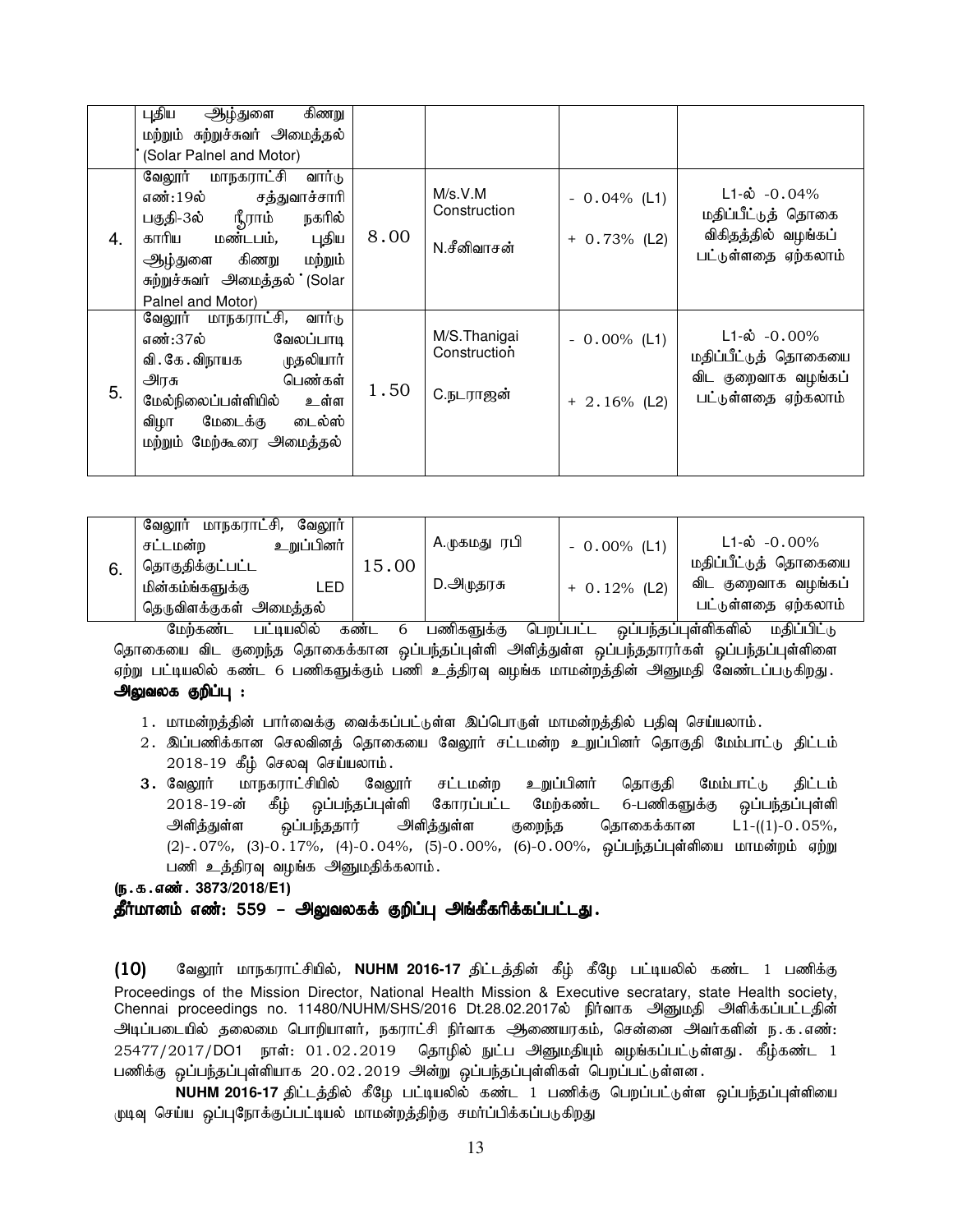| வ.<br>எண் | பணியின் பெயர்                                                                                                                                | மதிப்பீடு<br>லட்சத்தி<br>ல் | ஒப்பந்ததாரர்<br>திருவாளர்கள்         | ஒப்பந்தப்புள்ளி<br>விலைவிகிதம் | குறிப்பு                                                                                                    |
|-----------|----------------------------------------------------------------------------------------------------------------------------------------------|-----------------------------|--------------------------------------|--------------------------------|-------------------------------------------------------------------------------------------------------------|
|           |                                                                                                                                              | 3                           |                                      | 5                              |                                                                                                             |
| 1.        | Construction<br>Additional<br>of<br>Primary Health Centre in<br>Ward<br>Sathuvachari<br>No:23<br>Municipal<br>City<br>Vellore<br>Corporation | 120.00                      | M/s.V.M.Constructi<br>on, Gudiyatham | $-0.02\%$ (L1)                 | (L1) ல் $-0.02\%$<br>மதிப்பீட்டுத் தொகையை<br>விட குறைவான விலை<br>விகிதத்தில் வழங்கப்<br>பட்டுள்ளதை ஏற்கலாம் |

மேற்கண்ட பட்டியலில் கண்ட 1 பணிக்கு பெறப்பட்ட ஒப்பந்தப்புள்ளிகளில் மதிப்பிட்டு தொகையை விட குறைந்த தொகைக்கான ஒப்பந்தப்புள்ளிகள் அளித்துள்ள ஒப்பந்ததாரரின் ஒப்பந்தப்புள்ளியை ஏற்று பட்டியலில் கண்ட 1 பணிக்கு பணி உத்திரவு வழங்க மாமன்றத்தின் அனுமதி வேண்டப்படுகிறது. அலுவலக குறிப்பு :

- 1. மாமன்றத்தின் பார்வைக்கு வைக்கப்பட்டுள்ள இப்பொருள் மாமன்றத்தில் பதிவு செய்யலாம்.
- 2. இப்பணிக்கான செலவினத் தொகையை NUHM 2016-17 திட்டத்தின் கீழ் செலவு செய்யலாம்.
- 3. வேலூர் மாநகராட்சியில் NUHM 2016-17 திட்டத்தின் கீழ் ஒப்பந்தப்புள்ளி கோரப்பட்ட மேற்கண்ட 1-பணிக்கு ஒப்பந்தப்புள்ளி அளித்துள்ள ஒப்பந்ததாரர் அளித்துள்ள குறைந்த தொகைக்கான L1  $(-0.02\%)$  ஒப்பந்தப்புள்ளியை மாமன்றம் ஏற்று பணி உத்திரவு வழங்க அனுமதிக்கலாம்.

### (ந.க.எண். 9041/2014/H4) தீர்மானம் எண்: 560 – அலுவலகக் குறிப்பு அங்கீகரிக்கப்பட்டது.

 $(11)$  மேலூர் மாநகராட்சியில், வேலூர் நாடாளுமன்ற உறுப்பினர் உள்ளூர் பகுதி வளர்ச்சி திட்டம் 2018-19ன் கீழ் பட்டியலில் கண்ட 1 பணிக்கு இணை இயக்குநர்/திட்ட இயக்குநர், மாவட்ட ஊரக வளர்ச்சி .<br>முகமை, வேலூர் அவர்களின் செயல்முறை கடித ந.க.எண். அ $2/969/2018$  நாள். $24.01.2019$  நிர்வாக .<br>அனுமதி வழங்கப்பட்டுள்ளது கீழ்கண்ட 1 பணிக்கு 27.02.2019 அன்று ஒப்பந்தப்புள்ளிகள் பெறப்பட்டுள்ளன.

வேலூர் நாடாளுமன்ற உறுப்பினர் உள்ளூர் பகுதி வளர்ச்சி திட்டம் 2018-19-ன் கீழே பட்டியலில் கண்ட 1 பணிக்கு பெறப்பட்டுள்ள மதிப்பீட்டைவிட குறைந்த தொகைக்கான(L1) ஒப்பந்தப்புள்ளிகளை முடிவு செய்ய ஒப்புநோக்குப்பட்டியல் மாமன்றத்திற்கு சமர்ப்பிக்கப்படுகிறது.

| வ.<br>எண் | பணியின் பெயர்                                                                                                                                                                 | மதிப்பீடு | ஒப்பந்ததாரர்<br>திருவாளர்கள்                                       | ஒப்பந்தப்புள்ளி<br>விலைவிகிதம்  | குறிப்பு                                                                                 |
|-----------|-------------------------------------------------------------------------------------------------------------------------------------------------------------------------------|-----------|--------------------------------------------------------------------|---------------------------------|------------------------------------------------------------------------------------------|
|           |                                                                                                                                                                               | З         |                                                                    |                                 |                                                                                          |
|           | Erection of High Mast Light<br>LED<br>Luminaire<br>with<br>and<br>Fittings near Fish Market at<br>Makkan road<br>junction<br>in<br>Vellore Bangalore Highway in<br>Ward No:59 | 6.50      | M/s Sophia<br>Agencies, Vellore<br>M/s Indian<br>Agencies, Vellore | $-0.15%$ (L1)<br>$+1.09\%$ (L2) | $L1 - \phi$ -0.15%<br>மதிப்பீட்டுத் தொகையை<br>விட குறைவாக வழங்கப்<br>பட்டுள்ளதை ஏற்கலாம் |

மேற்கண்ட பட்டியலில் கண்ட 1 பணிக்கு பெறப்பட்ட ஒப்பந்தப்புள்ளிகளில் மதிப்பிட்டு தொகையை விட குறைந்த தொகைக்கான ஒப்பந்தப்புள்ளி அளித்துள்ள ஒப்பந்ததாரரின் ஒப்பந்தப்புள்ளிளை ஏற்று பட்டியலில் கண்ட 1 பணிக்கு பணி உத்திரவு வழங்க மாமன்றத்தின் அனுமதி வேண்டப்படுகிறது.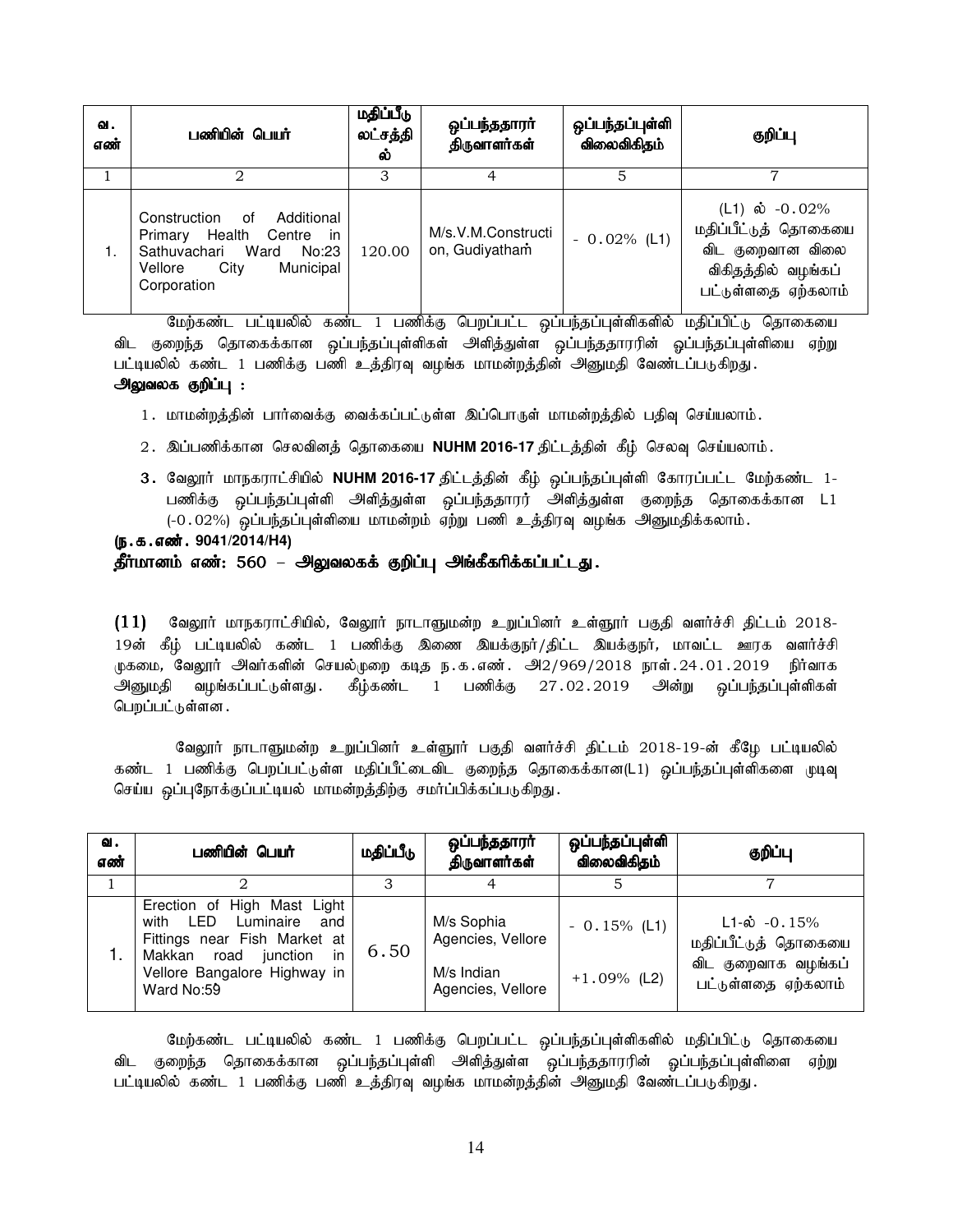### அலுவலக குறிப்பு :

- 1. மாமன்றத்தின் பார்வைக்கு வைக்கப்பட்டுள்ள இப்பொருள் மாமன்றத்தில் பதிவு செய்யலாம்.
- 2. இப்பணிக்கான செலவினக் தொகையை வேலூர் நாடாளுமன்ற உறுப்பினர் உள்ளூர் பகுதி வளர்ச்சி  $j$ ட்டம் 2018-19-ன் கீழ் செலவு செய்யலாம்.
- 3. வேலூர் மாநகராட்சியில் வேலூர் நாடாளுமன்ற உறுப்பினர் உள்ளூர் பகுதி வளர்ச்சி திட்டம் 2018-19-ன் கீழ் ஒப்பந்தப்புள்ளி கோரப்பட்ட மேற்கண்ட 1-பணிக்கு ஒப்பந்தப்புள்ளி அிித்துள்ள ஒப்பந்ததார் அளித்துள்ள குறைந்த தொகைக்கான (L1-0.15%),ஒப்பந்தப்புள்ளியை மாமன்றம் ஏற்று பணி உத்திரவு வழங்க அனுமதிக்கலாம்.

## (ந.க.எண2246/2018/E1) தீர்மானம் எண்: 561 – அலுவலகக் குறிப்பு அங்கீகரிக்கப்பட்டது.

 $(12)$  Baலூர் மாநகராட்சியில், காட்பாடி சட்டமன்ற உறுப்பினர் தொகுதி மேம்பாட்டு திட்டம் 2018-19ன் கீழ் கீழே பட்டியலில் கண்ட 4 பணிகளுக்கு மாவட்ட ஆட்சித்தலைவர்/ பெருந்தலைவர், மாவட்ட ஊரக வளர்ச்சி முகமை, வேலூர் அவர்களின் செயல்முறை கடித ந.க.எண். அ2/2213/2018 நாள்.02.02.2019 நிர்வாக அனுமதி வழங்கப்பட்டுள்ளது. கீழ்கண்ட 4 பணிகளுக்கு 25.02.2019 அன்று ஒப்பந்தப்புள்ளிகள் பெறப்பட்டுள்ளன .

காட்பாடி சட்டமன்ற உறுப்பினர் தொகுதி மேம்பாட்டு திட்டம் 2018-19-ன் கீழே பட்டியலில் கண்ட 4 பணிகளுக்கு பெறப்பட்டுள்ள மதிப்பீட்டைவிட குறைந்த தொகைக்கான(L1) அளிக்கப்பட்டுள்ள ஒப்பந்தப்புள்ளிகளை முடிவு செய்ய ஒப்புநோக்குப்பட்டியல் மாமன்றத்திற்கு சமாப்பிக்கப்படுகிறது.

| வ.<br>எண்      | பணியின் பெயர்                                                                                                               | மதிப்பீடு | ஒப்பந்ததாரா்<br>திருவாளர்கள்                       | ஒப்பந்தப்புள்ளி<br>விலைவிகிதம்    | குறிப்பு                                                                                       |
|----------------|-----------------------------------------------------------------------------------------------------------------------------|-----------|----------------------------------------------------|-----------------------------------|------------------------------------------------------------------------------------------------|
| $\mathbf{1}$   | $\mathcal{D}_{1}$                                                                                                           | 3         | $\overline{4}$                                     | $5^{\circ}$                       | $\overline{7}$                                                                                 |
| 1 <sub>1</sub> | வேலூர் மாநகராட்சி வார்டு<br>எண்:2ல் கீழ்மோட்டூர்<br>உடற்பயிற்சி கூடத்திற்கு<br>உபகாரணங்கள் வழங்குதல்                        | 12.00     | C.Balaji, Vellore<br>K.S.V.<br>Construction        | $-0.06\%$ (L1)<br>$+23.66\%$ (L2) | $L1-\dot{\omega}$ -0.06%<br>மதிப்பீட்டுத் தொகையை<br>விட குறைவாக வழங்கப்<br>பட்டுள்ளதை ஏற்கலாம் |
| 2.             | வேலூர்<br>மாநகராட்சி வார்டு<br>எண்:6 ல் வ.உ.சி.<br>பூங்காவில் சுத்திகரிக்கப்பட்ட<br>குடிநீர் இயந்திரம் அமைத்தல்             | 15.00     | D.Vasanthy,<br>Vellore<br>N.Rajendiran,<br>Vellore | $-0.00\%$ (L1)<br>$+ 0.18%$ (L2)  | $L1-\hat{\omega}$ -0.00%<br>மதிப்பீட்டுத் தொகை<br>விகிதத்தில் வழங்கப்<br>பட்டுள்ளதை ஏற்கலாம்   |
| 3.             | வேலூர் மாநகராட்சி வார்டு<br>எண்:7ல் கஸ்தூரிபாய்<br>தெருவில் சுத்திகரிக்கப்பட்ட<br>குடிநீர் இயந்திரம் அமைத்தல்               | 8.00      | C.Balaji, Vellore<br>K.S.V.<br>Construction        | $-0.48%$ (L1)<br>$+10.37\%$ (L2)  | $L1-\dot{\omega}$ -0.48%<br>மதிப்பீட்டுத் தொகையை<br>விட குறைவாக வழங்கப்<br>பட்டுள்ளதை ஏற்கலாம் |
| 4.             | மாநகராட்சி வார்டு<br>வேலூர்<br>கஸ்தூரிபாய்<br>எண்:7ல்<br>தெருவில் பவானி அம்மன்<br>கோயில் அருகில் சமுதாயக்<br>கூடம் கட்டுதல் | 20.00     | C.Balaji, Vellore<br>K.S.V.<br>Construction        | $-0.19%$ (L1)<br>$+ 8.62\%$ (L2)  | $L1-\dot{\omega}$ -0.19%<br>மதிப்பீட்டுத் தொகையை<br>விட குறைவாக வழங்கப்<br>பட்டுள்ளதை ஏற்கலாம் |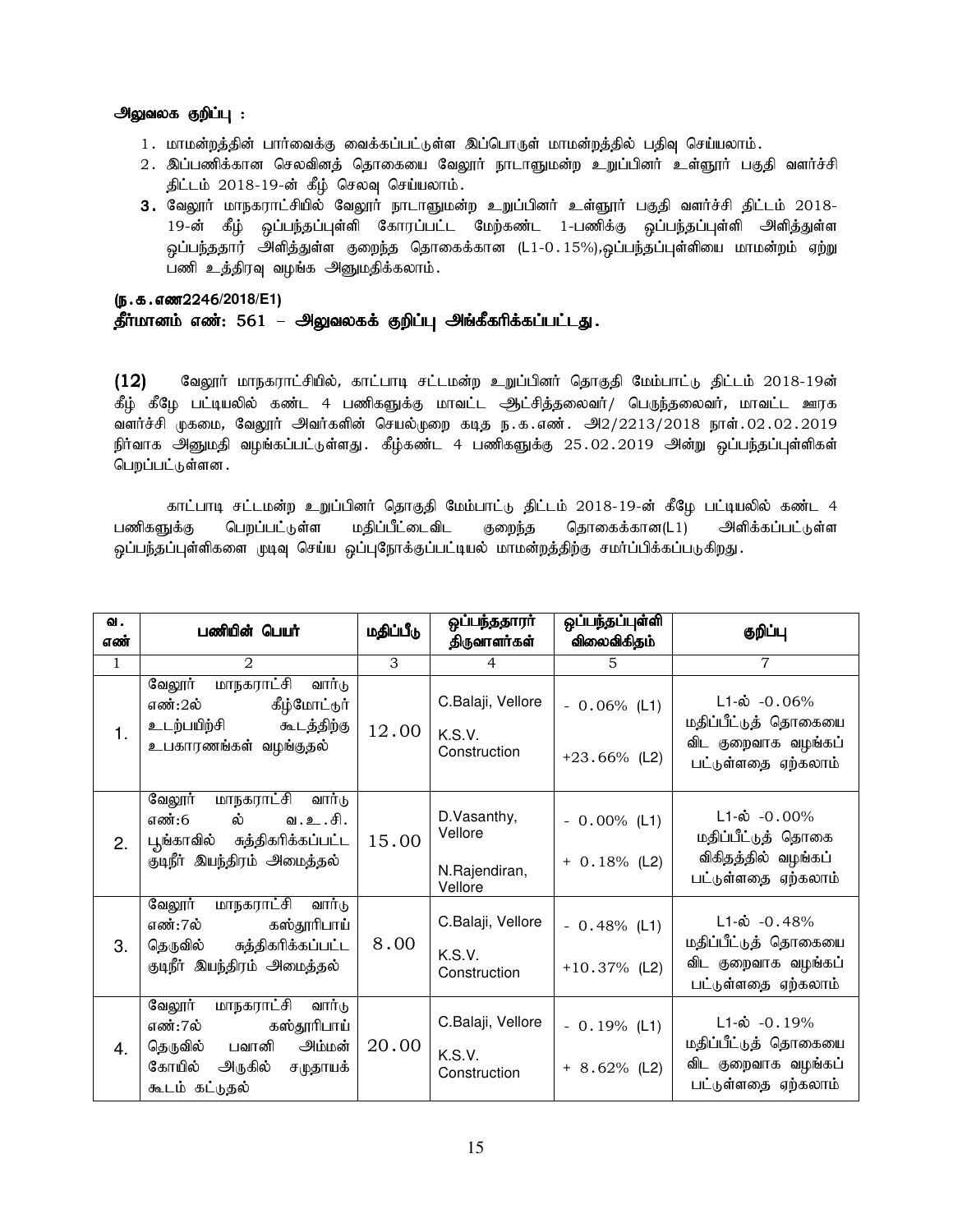மேற்கண்ட பட்டியலில் கண்ட 4 பணிகளுக்கு பெறப்பட்ட ஒப்பந்தப்புள்ளிகளில் மதிப்பிட்டு தொகையை விட குறைந்த தொகைக்கான ஒப்பந்தப்புள்ளி அளித்துள்ள ஒப்பந்ததாரர்கள் ஓப்பந்தப்புள்ளிளை ஏற்று பட்டியலில் கண்ட 4 பணிகளுக்கு பணி உத்திரவு வழங்க மாமன்றத்தின் அனுமதி வேண்டப்படுகிறது.

#### அலுவலக குறிப்பு :

- 1. மாமன்றத்தின் பார்வைக்கு வைக்கப்பட்டுள்ள இப்பொருள் மாமன்றத்தில் பதிவு செய்யலாம்.
- 2. இப்பணிக்கான செலவினத் தொகையை காட்பாடி சட்டமன்ற உறுப்பினர் தொகுதி மேம்பாட்டு திட்டம்  $2018-19$  கீழ் செலவு செய்யலாம்.
- 3. வேலூர் மாநகராட்சியில் காட்பாடி சட்டமன்ற உறுப்பினர் தொகுதி மேம்பாட்டு திட்டம் 2018-19-ன் கீழ் ஒப்பந்தப்புள்ளி கோரப்பட்ட மேற்கண்ட 4-பணிகளுக்கு ஒப்பந்தப்புள்ளி அிளித்துள்ள ஒப்பந்ததார் அளித்துள்ள குறைந்த தொகைக்கான L1-((1-0.06%, (2)-0.00%, (3)-0.48%, (4)-0.19%) ஒப்பந்தப்புள்ளியை மாமன்றம் ஏற்று பணி உத்திரவு வழங்க அனுமதிக்கலாம்.

## (ந.க.எண். 3873/2018/E1) தீர்மானம் எண்: 562 – அலுவலகக் குறிப்பு அங்கீகரிக்கப்பட்டது.

 $(13)$  கேலூர் மாநகராட்சி பொதுநிதி 2018-19ன் கீழ் ஆணையர் அவர்களின் செயல்முறை உத்தரவு நாள்: 08.02.2019-ன் படி கீழே பட்டியலில் கண்ட 1 பணி மேற்கொள்ள நிர்வாக அனுமதி பெறப்பட்டுள்ளது . இப்பணிக்கு 22.02.2019 அன்று பெறப்பட்ட ஒப்பந்தப்புள்ளிகளுக்கான ஒப்புநோக்கு பட்டியல் தயார் செய்யப்பட்டுள்ளது. இப்பணிக்கு அளிக்கப்பட்டுள்ள ஒப்பந்தப்புள்ளிகளில் மதிப்பீட்டை விட குறைந்த தொகைக்கான ஒப்பந்தப்புள்ளி அளித்துள்ள ஒப்பந்தாரரின் ஒப்பந்தப்புள்ளியை முடிவு செய்ய மாமன்றத்தின் அனுமதி கோரப்படுகிறது.

| வ.<br>எண் | பணியின் பெயர்                                                                                                                                                            | மதிப்பீடு             | ஒப்பந்ததாரா்<br>திருவாளர்கள்                           | ஒப்பந்தப்புள்ளி<br>விலைவிகிதம்              | குறிப்பு                                                                                                              |
|-----------|--------------------------------------------------------------------------------------------------------------------------------------------------------------------------|-----------------------|--------------------------------------------------------|---------------------------------------------|-----------------------------------------------------------------------------------------------------------------------|
|           |                                                                                                                                                                          |                       | 4                                                      |                                             |                                                                                                                       |
| 1.        | மாநகராட்சி<br>மண்டலம்-2<br>வேலார்<br>Smart City அடிக்கல்<br>ல்<br>நாட்டு<br>மண்டபம்<br>விழாவில்<br>(D)<br>இதர<br>செலவினம் ஆகிய பணிக்கு<br>$\sim$ $\sim$<br>$\sim$ $\sim$ | 6.00<br>$\sim$ $\sim$ | A.V.Vinayagamoorthi<br>Vellore<br>R.Arul, Vellore<br>. | $-0.08\%$ (L1)<br>$+ 1.36\%$ (L2)<br>$\sim$ | $L1-\dot{\omega}$ -0.08%<br>மதிப்பீட்டுத்<br>தொகையை விட<br>குறைவாக வழங்கப்<br>பட்டுள்ளதை<br>ஏற்கலாம்<br>$\sim$ $\sim$ |

மேற்கண்ட பட்டியலில் கண்ட பணிக்கு சமா்ப்பிக்கப்பட்டுள்ள ஒப்பந்தப்புள்ளிகளில் குறைந்த தொகைக்கான ஒப்பந்தப்புள்ளி அளித்த ஒப்பந்ததாரரின் ஒப்பந்தப்புள்ளியை ஏற்று பட்டியலில் கண்ட 1 பணிக்கு 22.02.2018ல் பணி உத்திரவு வழங்கியதற்கும் மாமன்றத்தின் அனுமதி வேண்டப்படுகிறது.

#### அலுவலக குறிப்பு :

- 1. மாமன்றத்தின் பார்வைக்கு வைக்கப்பட்டுள்ள இப்பொருள் மாமன்றத்தில் பதிவு செய்யலாம்.
- $2.$  இப்பணிக்கான செலவினத் தொகையை பொது நிதி  $2018$ -19ன் கீழ் செலவு செய்யலாம்.
- 3. வேலூர் மாநகராட்சியில் பொது நிதி 2018-19ன் கீழ் ஒப்பந்தப்புள்ளி கோரப்பட்ட மேற்கண்ட 1 பணிக்கு ஒப்பந்தப்புள்ளி அளித்துள்ள ஒப்பந்ததாரரின் குறைந்த தொகைக்கான (L1-0.08) <u>ஓ</u>ப்பந்தப்புள்ளியை ஏற்கலாம், பணி உத்தரவு வழங்கியதையும் மாமன்றம் அனுமதிக்கலாம்**.** முன்அனுமதி வழங்கப்பட்டதை மாமன்றம் ஏற்கலாம்.

#### (**ந.க.எண்313/2019/E1**)

தீர்மானம் எண்: 563 – அலுவலகக் குறிப்பு அங்கீகரிக்கப்பட்டது.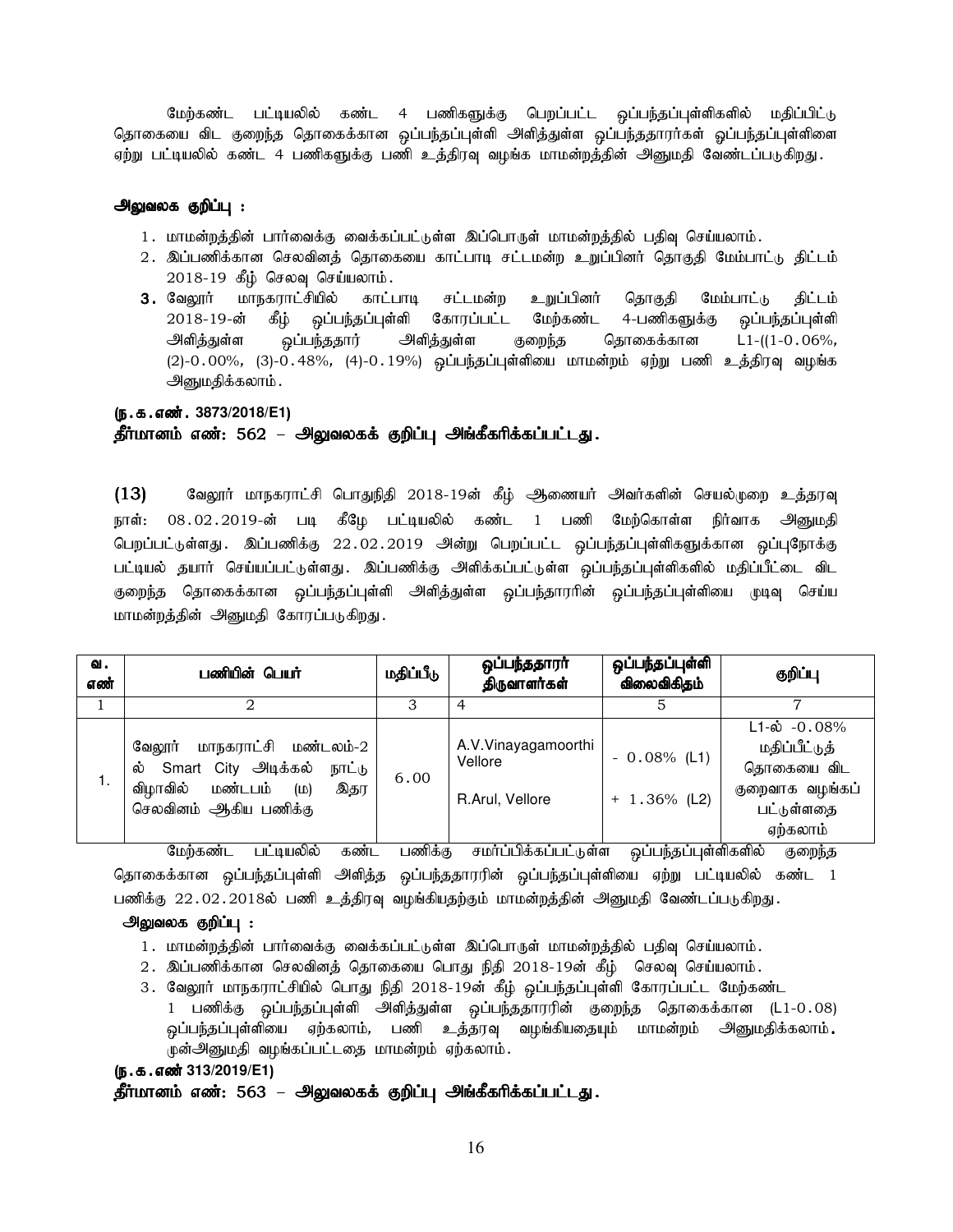$(14)$  கேலூர் மாநகராட்சி பொதுநிதி 2018-19ன் கீழ் ஆணையர் அவர்களின் செயல்முறை உத்தரவு நாள்: வரிசை எண்:1,2,3 உள்ள பணிக்கு 23.01.2019 மற்றும் வரிசை எண்:4,5,6 உள்ள பணிக்கு .<br>18.12.2018-ன் படி கீழே பட்டியலில் கண்ட 6 பணிகள் மேற்கொள்ள நிர்வாக அனுமதி பெறப்பட்டுள்ளது. இப்பணிகளுக்கு 15.02.2019 அன்று பெறப்பட்ட ஓப்பந்தப்புள்ளிகளுக்கான ஒப்புநோக்கு பட்டியல் தயார் செய்யப்பட்டுள்ளது . இப்பணிகளுக்கு அளிக்கப்பட்டுள்ள ஒப்பந்தப்புள்ளிகளில் மதிப்பீட்டை விட குறைந்த தொகைக்கான ஒப்பந்தப்புள்ளி அளித்துள்ள ஒப்பந்தாரர்களின் ஒப்பந்தப்புள்ளியை முடிவு செய்ய மாமன்றத்தின் அனுமதி கோரப்படுகிறது.

| வ.<br>எண்    | பணியின் பெயர்                                                                                                                                                                                                                                          | மதிப்பீடு | ஒப்பந்ததாரா்<br>திருவாளர்கள்                            | ஒப்பந்தப்புள்ளி<br>விலைவிகிதம்   | குறிப்பு                                                                                                 |
|--------------|--------------------------------------------------------------------------------------------------------------------------------------------------------------------------------------------------------------------------------------------------------|-----------|---------------------------------------------------------|----------------------------------|----------------------------------------------------------------------------------------------------------|
| $\mathbf{1}$ | 2                                                                                                                                                                                                                                                      | 3         | $\overline{4}$                                          | 5                                | 6                                                                                                        |
| 1.           | மாநகராட்சி மண்டலம்-4<br>வேலூர்<br>எண்:59<br>வார்டு<br>புதிய<br>மின்<br>மார்க்கெட் வளாகத்தில் தரைதளம்,<br>மின்விளக்குகள்<br>கழிவறை,<br>பராமரிப்பு பணி                                                                                                   | 7.00      | R.Arul, Vellore<br>A.V.Vinayagamoorthi<br>Vellore       | $-0.09%$ (L1)<br>$+ 0.40\%$ (L2) | $L1 - \dot{\omega} - 0.09\%$<br>மதிப்பீட்டுத்<br>தொகையை விட<br>குறைவாக வழங்கப்<br>பட்டுள்ளதை<br>ஏற்கலாம் |
| 2.           | வேலூர் மாநகராட்சி மண்டலம்-4,<br>வார்டு<br>எண்:59,<br>புதிய<br>மின்மார்க்கெட்<br>வளாகத்தில்<br>மாற்றி<br>அமைத்தல்<br>மேற்கூரை<br>மற்றும் Repair and Maintenance of<br>Truss Work பணி செயதல்                                                             | 7.00      | S.Kupusamy,<br>Vellore.<br>V.Sudhakar, Vellore          | $-0.09%$ (L1)<br>$+ 0.29%$ (L2)  | $L1-\dot{\omega} - 0.09\%$<br>மதிப்பீட்டுத்<br>தொகையை விட<br>குறைவாக வழங்கப்<br>பட்டுள்ளதை<br>ஏற்கலாம்   |
| 3.           | மாநகராட்சி மண்டலம்-4,<br>வேலூர்<br>எண்:48,<br>வார்டு<br>AG<br>நகரில்<br>புதியதாக தார் சாலை அமைத்தல்<br>பணி                                                                                                                                             | 4.50      | A.V.Vinayagamoorthi<br>Vellore<br>V.K.Magesh, Vellore   | $-0.42%$ (L1)<br>$-0.05%$ (L2)   | $L1-\dot{\omega}$ -0.42%<br>மதிப்பீட்டுத்<br>தொகையை விட<br>குறைவாக வழங்கப்<br>பட்டுள்ளதை<br>ஏற்கலாம்     |
| 4.           | வேலூர் மாநகராட்சி மண்டலம்-4,<br>எண்:56,<br>வார்டு<br>கொணவட்டம்<br>பகுதியில் திடக்கழிவு மேலாண்மை<br>திட்டத்தில் புதிய நுண் உரக்களம்<br><b>லையம் Grill Gate, Wedmesh மற்றும்</b><br>மின்சார<br>பொருட்கள்<br>மற்றும்<br>கூடுதல் பணி                       | 6.50      | V.K.Magesh, Vellore.<br>A.V.Vinayagamoorthi<br>Vellore  | $-0.02%$ (L1)<br>$+ 0.00\%$ (L2) | $L1-\omega$ -0.02%<br>மதிப்பீட்டுத்<br>தொகையை விட<br>குறைவாக வழங்கப்<br>பட்டுள்ளதை<br>ஏற்கலாம்           |
| 5.           | வேலூர் மாநகராட்சி மண்டலம்-4,<br>எண்:55,<br>வார்டு<br>கஸ்பா<br>பள்ளி<br>மாசிலாமணி<br>அருகில்<br>பகுதியில் திடக்கழிவு மேலாண்மை<br>திட்டத்தில் புதிய நுண் உரக்களம்<br>லையம் Grill Gate, Wedmesh மற்றும்<br>பொருட்கள்<br>மின்சார<br>மற்றும்<br>கூடுதல் பணி | 4.95      | D.Amudharasu,<br>Vellore.<br>V.K.Magesh, Vellore        | $-0.29%$ (L1)<br>$+ 2.06\%$ (L2) | $L1-\dot{\omega}$ -0.29%<br>மதிப்பீட்டுத்<br>தொகையை விட<br>குறைவாக வழங்கப்<br>பட்டுள்ளதை<br>ஏற்கலாம்     |
| 6.           | மாநகராட்சி மண்டலம்-4,<br>வேலூர்<br>எண்:58, கோட்டை<br>வார்டு<br>ரோடு<br>பகுதியில் திடக்கழிவு மேலாண்மை<br>திட்டத்தில் புதிய நுண் உரக்களம்<br>மேற்கூரை<br>மையம்<br>மற்றும்                                                                                | 3.60      | R.S.Prabakaran,<br>Vellore.<br>D.Amudharasu,<br>Vellore | $-0.13%$ (L1)<br>$+ 1.88\%$ (L2) | $L1-\dot{\omega}$ -0.13%<br>மதிப்பீட்டுத்<br>தொகையை விட<br>குறைவாக வழங்கப்<br>பட்டுள்ளதை                 |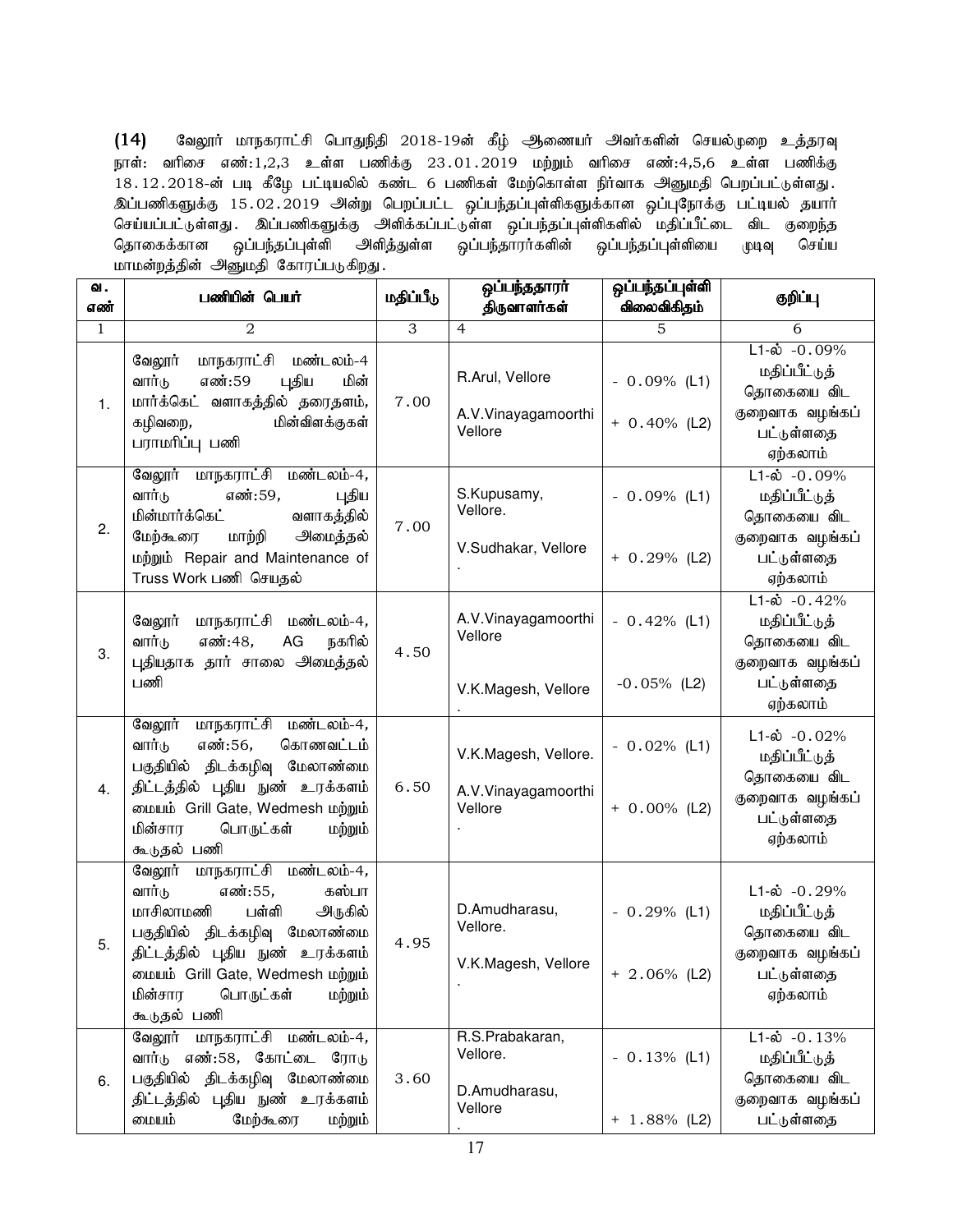| மின்              | பாருடகள<br>∪ol<br>$\sim$ | LDMMLL |  | $-220000$<br>σm |
|-------------------|--------------------------|--------|--|-----------------|
| கூ<br>பண்<br>ക്കാ |                          |        |  |                 |

மேற்கண்ட பட்டியலில் கண்ட பணிகளுக்கு சமர்ப்பிக்கப்பட்டுள்ள ஒப்பந்தப்புள்ளிகளில் குறைந்த தொகைக்கான ஒப்பந்தப்புள்ளி அளித்த ஒப்பந்ததாரர்களின் ஒப்பந்தப்புள்ளியை ஏற்று பட்டியலில் கண்ட 6 பணிகளுக்கான ஒப்பந்தப்புள்ளிகளை ஒப்புதல் செய்ய மாமன்றத்தின் அனுமதி கோரப்படுகிறது.

### அலுவலக குறிப்பு :

- 1. மாமன்றத்தின் பார்வைக்கு வைக்கப்பட்டுள்ள இப்பொருள் மாமன்றத்தில் பதிவு செய்யலாம்.
- $2.$  இப்பணிக்கான செலவினத் தொகையை பொது நிதி  $2018\text{-}19$ ன் கீழ் செலவு செய்யலாம்.
- 3. வேலூர் மாநகராட்சியில் பொது நிதி 2018-19ன் கீழ் ஒப்பந்தப்புள்ளி கோரப்பட்ட மேற்கண்ட 2 பணிகளுக்கும் ஒப்பந்தப்புள்ளி அளித்துள்ள ஒப்பந்ததாரகளின் குறைந்த தொகைக்கான (L1-((1)- $0.09\%,(2)-0.09\%,(3)-0.42\%,(4)-0.02\%, (5)-0.29\%, (6)-0.13\%,$  ஓப்பந்தப்புள்ளியை ஏற்க மாமன்றம் அனுமதிக்கலாம்.

(ந.க.எண் 287/2018/E1)

## தீர்மானம் எண்: 564 – அலுவலகக் குறிப்பு அங்கீகரிக்கப்பட்டது.

 $(15)$  Baலூர் மாநகராட்சியில், காட்பாடி சட்டமன்ற உறுப்பினர் தொகுதி மேம்பாட்டு திட்டம் 2018-19ன் கீழ் கீழே பட்டியலில் கண்ட 5 பணிகளுக்கு மாவட்ட ஆட்சித்தலைவர்/ பெருந்தலைவர், மாவட்ட ஊரக வளர்ச்சி முகமை, வேலூர் அவர்களின் செயல்முறை கடித ந.க.எண். அ2/2213/2017 நாள்.15.11.2018 நிர்வாக அனுமதி வழங்கப்பட்டுள்ளது .கீீழ்கண்ட 5 பணிகளுக்கு 12.02.2019 அன்று ஒப்பந்தப்புள்ளிகள் பெறப்பட்டுள்ளன .

காட்பாடி சட்டமன்ற உறுப்பினர் தொகுதி மேம்பாட்டு திட்டம் 2018-19-ன் கீழே பட்டியலில் கண்ட 5 பணிகளுக்கு பெறப்பட்டுள்ள மதிப்பீட்டைவிட குறைந்த தொகைக்கான(L1) அளிக்கப்பட்டுள்ள ஒப்பந்தப்புள்ளிகளை முடிவு செய்ய ஒப்புநோக்குப்பட்டியல் மாமன்றத்திற்கு சமாப்பிக்கப்படுகிறது.

| வ.<br>எண்    | பணியின் பெயர்                                                                                                                       | மதிப்பீடு | ஒப்பந்ததாரர்<br>திருவாளர்கள்                              | ஒப்பந்தப்புள்ளி<br>விலைவிகிதம்   | குறிப்பு                                                                                       |
|--------------|-------------------------------------------------------------------------------------------------------------------------------------|-----------|-----------------------------------------------------------|----------------------------------|------------------------------------------------------------------------------------------------|
| $\mathbf{1}$ | $\mathfrak{D}$                                                                                                                      | 3         | 4                                                         | 5.                               | 6                                                                                              |
| 1.           | வேலூர் மாநகராட்சி காட்பாடி<br>காந்திநகர் காமராஜ்ரர் சிலை<br>அருகில் பயணிகள் பேருந்து<br>நிலைய நிழற்குடை அமைத்தல்                    | 6.00      | S.Ramanan<br>Vellore<br>M/s.D.Natarajan<br>&Co.,, Vellore | $-0.23%$ (L1)<br>$+ 1.79%$ (L2)  | $L1-\dot{\omega} -0.23%$<br>மதிப்பீட்டுத் தொகையை<br>விட குறைவாக வழங்கப்<br>பட்டுள்ளதை ஏற்கலாம் |
| 2.           | வேலூர் மாநகராட்சி காட்பாடி<br>அரசினர்<br>மகளிர்<br>மேல்நிலைப்பள்ளி<br>அருகில்<br>பயணிகள்<br>பேருந்து<br>நிலைய<br>நிழற்குடை அமைத்தல் | 6.00      | K.Devendiran,<br>Vellore<br>N.Rajendiran,<br>Vellore      | $-0.03%$ (L1)<br>$+ 0.33\%$ (L2) | $L1-\dot{\omega}$ -0.03%<br>மதிப்பீட்டுத் தொகையை<br>விட குறைவாக வழங்கப்<br>பட்டுள்ளதை ஏற்கலாம் |
| 3.           | வேலூர் மாநகராட்சி காட்பாடி<br>காந்திநகர் தனபாக்கியம்<br>திருமணமண்டபம்<br>அருகில்<br>பயணிகள்<br>பேருந்து<br>நிலைய                    | 6.00      | S.Ramanan<br>Vellore<br>M/s.D.Natarajan                   | $-0.23%$ (L1)<br>$+ 1.79%$ (L2)  | $L1-\dot{\omega}$ -0.23%<br>மதிப்பீட்டுத் தொகையை<br>விட குறைவாக வழங்கப்                        |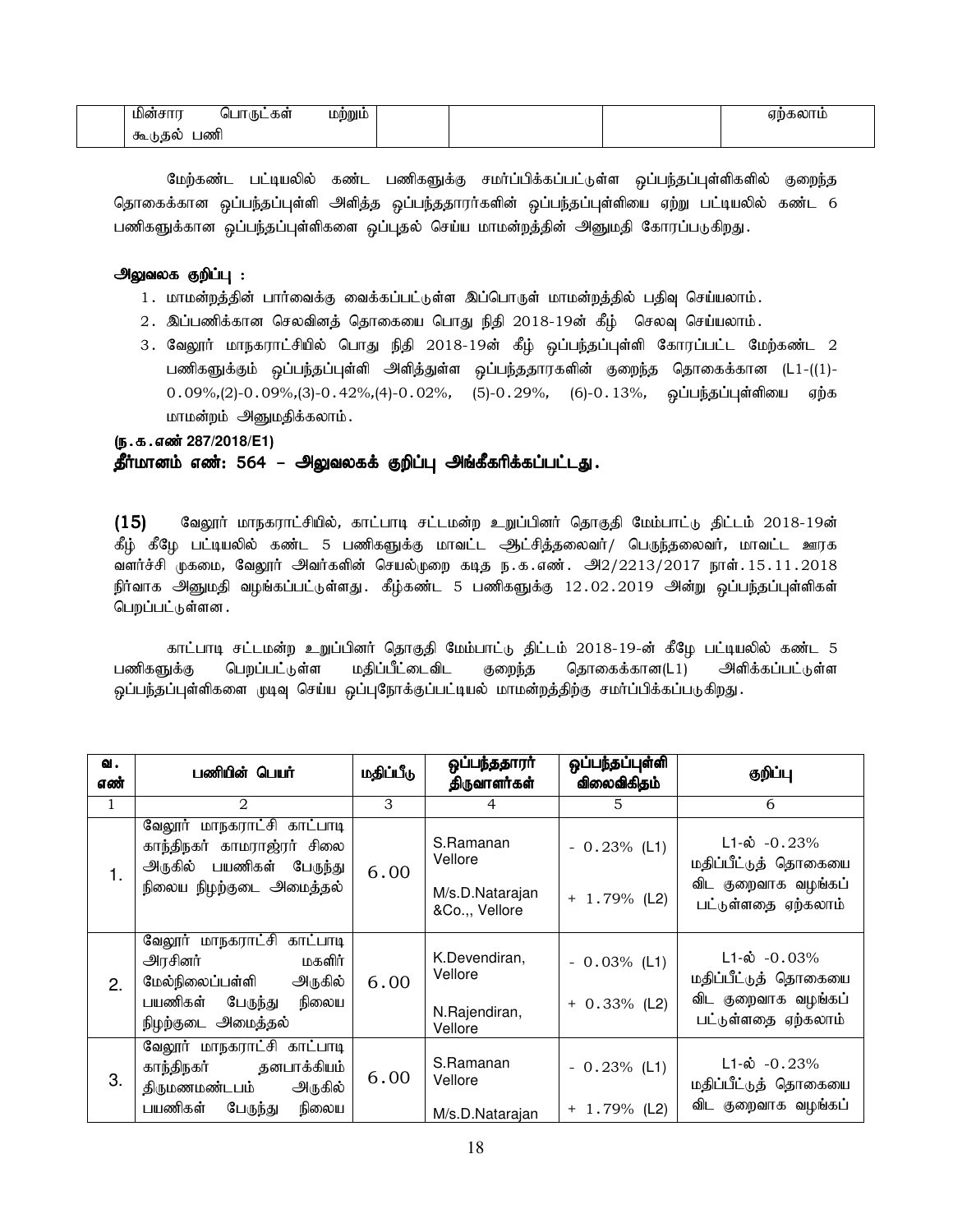|    | நிழற்குடை <del>அ</del> மைத்தல்                                                       |      | &Co.,, Vellore                    |                 | பட்டுள்ளதை ஏற்கலாம்                              |
|----|--------------------------------------------------------------------------------------|------|-----------------------------------|-----------------|--------------------------------------------------|
| 4. | வேலூர் மாநகராட்சி காட்பாடி<br>பஸ்நிலையம்<br>விருதம்பட்டு<br>அருகில் பயணிகள் பேருந்து | 6.00 | S.Ramanan<br>Vellore              | $-0.23%$ (L1)   | $L1-\dot{\omega}$ -0.23%<br>மதிப்பீட்டுத் தொகையை |
|    | நிலைய நிழற்குடை அமைத்தல்                                                             |      | M/s.D.Natarajan<br>&Co.,, Vellore | $+ 1.79\%$ (L2) | விட குறைவாக வழங்கப்<br>பட்டுள்ளதை ஏற்கலாம்       |
| 5. | மாநகராட்சி,<br>வேலூர்<br>மண்டலம்-1,<br>காட்பாடி<br>வள்ளிமைல<br>கூட்ரோடு              | 6.00 | K.Devendiran,<br>Vellore          | $-0.03\%$ (L1)  | $L1-\dot{\omega}$ -0.03%<br>மதிப்பீட்டுத் தொகை   |
|    | அருகில்<br>பஸ்நிலையம்<br>பயணிகள்<br>நிலைய<br>பேருந்து<br>நிழற்குடை அமைத்தல்          |      | N.RaJendiran,<br>Vellore          | $+ 0.33\%$ (L2) | விகிதத்தில் வழங்கப்<br>பட்டுள்ளதை ஏற்கலாம்       |

மேற்கண்ட பட்டியலில் கண்ட 5 பணிகளுக்கு பெறப்பட்ட ஒப்பந்தப்புள்ளிகளில் மதிப்பிட்டு தொகையை விட குறைந்த தொகைக்கான ஒப்பந்தப்புள்ளி அளித்துள்ள ஒப்பந்ததாரர்கள் ஓப்பந்தப்புள்ளிளை ஏற்று பட்டியலில் கண்ட 5 பணிகளுக்கு பணி உத்திரவு வழங்க மாமன்றத்தின் அனுமதி வேண்டப்படுகிறது.

## அலுவலக குறிப்பு :

- 1. மாமன்றத்தின் பார்வைக்கு வைக்கப்பட்டுள்ள இப்பொருள் மாமன்றத்தில் பதிவு செய்யலாம்.
- 2. இப்பணிக்கான செலவினத் தொகையை காட்பாடி சட்டமன்ற உறுப்பினர் தொகுதி மேம்பாட்டு திட்டம்  $2018-19$  கீழ் செலவு செய்யலாம்.
- 3. வேலூர் மாநகராட்சியில் காட்பாடி சட்டமன்ற உறுப்பினர் தொகுதி மேம்பாட்டு திட்டம் 2018-19-ன் கீழ் ஒப்பந்தப்புள்ளி கோரப்பட்ட மேற்கண்ட 5-பணிகளுக்கு ஒப்பந்தப்புள்ளி அளித்துள்ள ஒப்பந்ததார் அளித்துள்ள குறைந்த தொகைக்கான L1-((1- 0.23%, (2)-0.03%, (3)-0.23%, (4)-0.23%, (5)-0.03% ஒப்பந்தப்புள்ளியை மாமன்றம் ஏற்று பணி உத்திரவு வழங்க அனுமதிக்கலாம்.

(ந.க.எண். 3873/2018/E1)

#### தீர்மானம் எண்: 565 – அலுவலகக் குறிப்பு அங்கீகரிக்கப்பட்டது.

(16) வேலூர் மாநகராட்சி பொதுநிதி 2018-19ன் கீழ் அணையர் அவர்களின் அனுமதி நாள்:  $25.01.2019$ -ன் படி கீழே பட்டியலில் கண்ட  $2$  பணிகள் மேற்கொள்ள நிர்வாக அனுமதி பெறப்பட்டுள்ளது. இப்பணிகளுக்கு 21.02.2019 அன்று பெறப்பட்ட ஒப்பந்தப்புள்ளிகளுக்கான ஒப்புநோக்கு பட்டியல் தயார் செய்யப்பட்டுள்ளது . இப்பணிகளுக்கு அளிக்கப்பட்டுள்ள ஒப்பந்தப்புள்ளிகளில் மதிப்பீட்டை விட குறைந்த தொகைக்கான ஒப்பந்தப்புள்ளி அளித்துள்ள ஒப்பந்தாரர்களின் ஒப்பந்தப்புள்ளியை முடிவு செய்ய மாமன்றத்தின் அனுமதி கோரப்படுகிறது.

| வ.<br>எண்      | பணியின் பெயர்                                                                                                                                                                                                              | மதிப்பீடு | ஒப்பந்ததாரா<br>திருவாளர்கள்                                    | ஒப்பந்தப்புள்ளி<br>விலைவிகிதம்    | குறிப்பு                                                                                             |
|----------------|----------------------------------------------------------------------------------------------------------------------------------------------------------------------------------------------------------------------------|-----------|----------------------------------------------------------------|-----------------------------------|------------------------------------------------------------------------------------------------------|
| $\mathbf{1}$   | 2                                                                                                                                                                                                                          | 3         | $\overline{4}$                                                 | $5^{\circ}$                       | 6                                                                                                    |
| 1 <sub>1</sub> | மாநகராட்சி மண்டலம்-2<br>வேலூர்<br>எண்:23 ஜமாதி பகுதியில்<br>வார்டு<br>கப் அன் சாஸ்சர் டேங் அருகில்<br>உள்ள பொது கழிப்பிடத்திற்கு<br>தண்ணீர் வசதி, மின்சார வசதி,<br>டைல்ஸ் மற்றும் பைப்லைன் ஆகிய<br>வசதிகள் செய்தல் பணிக்கு | 5.00      | N.Srinivasan, D.C.E,<br>Vellore<br>P.Nithiyanandam,<br>Vellore | $-0.07\%$ (L1)<br>$+ 0.66\%$ (L2) | $L1-\dot{\omega}$ -0.07%<br>மதிப்பீட்டுத்<br>தொகையை விட<br>குறைவாக வழங்கப்<br>பட்டுள்ளதை<br>ஏற்கலாம் |
| 2.             | வேலூர் மாநகராட்சி மண்டலம்-2<br>வார்டு எண்:16 பகுதியில்<br>உள்ள<br>மேலாண்டை தெருவில் புதியதாக<br>வடிகால் மற்றும் சிமெண்ட் சாலை<br>அமைத்தல் பணிக்கு                                                                          | 1.65      | S.Santhi Vellore.<br>V.Kalpana, Vellore                        | $-0.03\%$ (L1)<br>$+ 0.04\%$ (L2) | $L1-\dot{\omega}$ -0.03%<br>மதிப்பீட்டுத்<br>தொகையை விட<br>குறைவாக வழங்கப்<br>பட்டுள்ளதை<br>ஏற்கலாம் |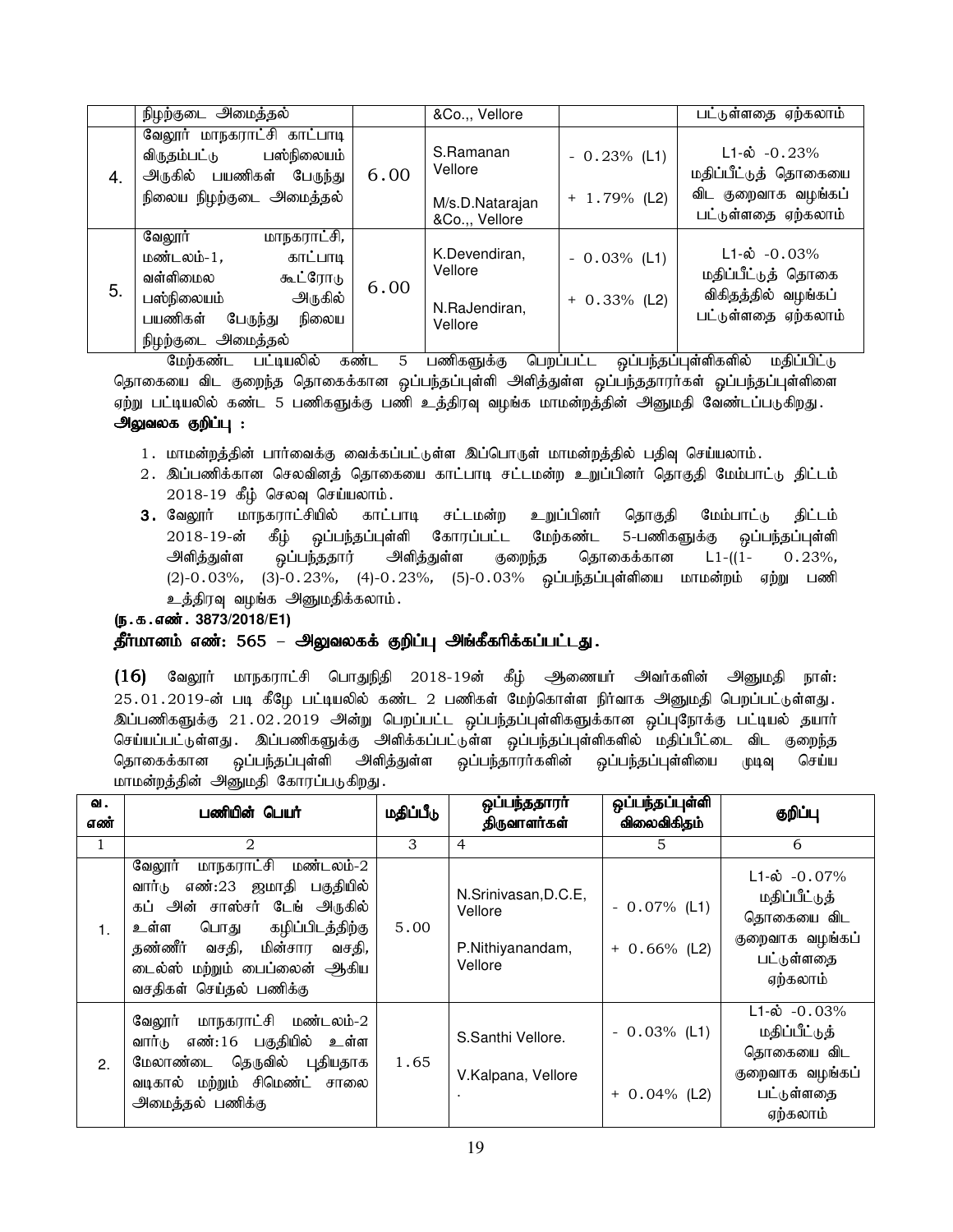மேற்கண்ட பட்டியலில் கண்ட பணிகளுக்கு சமர்ப்பிக்கப்பட்டுள்ள ஒப்பந்தப்புள்ளிகளில் குறைந்த தொகைக்கான ஒப்பந்தப்புள்ளி அளித்த ஒப்பந்ததாரர்களின் ஒப்பந்தப்புள்ளியை ஏற்று பட்டியலில் கண்ட 2 பணிகளுக்கான ஒப்பந்தப்புள்ளிகளை ஒப்புதல் செய்ய மாமன்றத்தின் அனுமதி கோரப்படுகிறது.

#### அலுவலக குறிப்பு :

- 1. மாமன்றத்தின் பார்வைக்கு வைக்கப்பட்டுள்ள இப்பொருள் மாமன்றத்தில் பதிவு செய்யலாம்.
- $2.$  இப்பணிக்கான செலவினத் தொகையை பொது நிதி  $2018\text{-}19$ ன் கீழ் செலவு செய்யலாம்.
- 3. வேலூர் மாநகராட்சியில் பொது நிதி 2018-19ன் கீழ் ஒப்பந்தப்புள்ளி கோரப்பட்ட மேற்கண்ட 2 பணிகளுக்கும் ஒப்பந்தப்புள்ளி அளித்துள்ள ஒப்பந்ததாரகளின் குறைந்த தொகைக்கான (L1-((1)- $0.09\%,$ (2)- $0.09\%$ , ஒப்பந்தப்புள்ளியை ஏற்று மாமன்றம் அனுமதிக்கலாம்.

#### (ந.க.எண்<sup>314/2019/E1)</sup>

#### தீர்மானம் எண்: 566 – அலுவலகக் குறிப்பு அங்கீகரிக்கப்பட்டது.

(17) வேலூர் மாநகராட்சி AMRUT - 2016-17 திட்டத்தின் கீழ் அணையர் அவர்களின் முன்அனுமதி நாள்:13.02.2019 ன் படி கீழே அட்டவணையில் கண்ட 2 பணிகள் மேற்கொள்ள நிர்வாக அனுமதி பெறப்பட்டுள்ளது. இப்பணிக்கு 18.02.2019-ல் அன்று பெறப்பட்ட விலைப்புள்ளிகளுக்கான ஒப்புநோக்கு பட்டியல் தயார் செய்யப்பட்டுள்ளது. இப்பணிக்கு அளிக்கப்பட்டுள்ள விலைப்புள்ளிகளில் மதிப்பீட்டை விட குறைவான விலைப்புள்ளி அளித்துள்ள ஒப்பந்தாரர்களின் விலைப்புள்ளியை முடிவு செய்ய மாமன்றத்தின் அனுமதி கோரப்படுகிறது.

| வ.<br>எண் | பணியின் பெயர்                                                                                                                                                                                                                                                                                                                                 | மதிப்பீடு | ஒப்பந்ததாரர்<br>திருவாளர்கள்                                                                                                                      | ஒப்பந்தப்புள்ளி<br>விலைவிகிதம்                                        | குறிப்பு                                                                                                     |
|-----------|-----------------------------------------------------------------------------------------------------------------------------------------------------------------------------------------------------------------------------------------------------------------------------------------------------------------------------------------------|-----------|---------------------------------------------------------------------------------------------------------------------------------------------------|-----------------------------------------------------------------------|--------------------------------------------------------------------------------------------------------------|
| Τ.        | 2                                                                                                                                                                                                                                                                                                                                             | 3         | $\overline{4}$                                                                                                                                    | 5.                                                                    | 6                                                                                                            |
| 1.        | Providing<br>Third<br>party<br>Inspection Services<br>for<br>Checking quality of Pipes<br>and Specials mechanical<br>Electrical Equipment<br>and<br>instruments<br>for<br>and<br>providing sewerage<br>collection system in left out<br>of Erstwhile<br>areas<br>Corporation for UGSS in<br>Vellore Corporation Under<br>Phase II - Package-1 | 2.00      | M/S. Dr. Amin<br>Controllers Pvt. Ltd.,<br>Chennai<br>M/S.global<br>Remote, Chennai<br>M/S. Bekhrad<br>Inernational Inspection<br><b>Services</b> | $\omega$ . 145120/-<br>$\mathbf{L}$ . 181400/-<br>$\omega$ . 199540/- | L1-ல்<br>$\mathbf{0}.145120/-$<br>மதிப்பீட்டுத்<br>தொகையைவிட<br>குறைவாக<br>வழங்கப்<br>பட்டுள்ளதை<br>ஏற்கலாம் |

|    | Providing<br>Third<br>party<br>Inspection Services for<br>Checking quality of Pipes<br>and Specials mechanical<br>and Electrical Equipment |                          | M/S. Dr. Amin<br>Controllers Pvt. Ltd.,<br>Chennai         | $\omega$ . 144268/- | L1-ல்<br>$\times$ . 144268/-<br>மதிப்பீட்டுத்             |
|----|--------------------------------------------------------------------------------------------------------------------------------------------|--------------------------|------------------------------------------------------------|---------------------|-----------------------------------------------------------|
| 2. | instruments<br>for<br>and<br>providing<br>sewerage                                                                                         | 2.00                     | M/S.global<br>Remote, Chennai                              | $\text{I}80335/-$   | தொகையைவிட<br>குறைவாக<br>வழங்கப்<br>பட்டுள்ளதை<br>ஏற்கலாம் |
|    | collection system in left out<br>Erstwhile<br>of<br>areas<br>Corporation for UGSS in<br>Vellore Corporation Under                          |                          | M/S. Bekhrad<br>Inernational Inspection<br><b>Services</b> | $\text{I}68547$ /-  |                                                           |
|    | Phase II - Package-2                                                                                                                       |                          |                                                            |                     |                                                           |
|    | $\mathbf{a}$ . $\mathbf{a}$ . $\mathbf{a}$                                                                                                 | $\overline{\phantom{a}}$ | $\cdots$ $\sim$<br>$\sim$ 0<br>$\sim$                      |                     | $\sim$<br>$\cdot$                                         |

மேற்கண்ட அட்டவணையில் கண்ட 2 பணிகளுக்கு சமர்ப்பிக்கப்பட்டுள்ள விலைப்புள்ளிகளில் மதிப்பீட்டு தொகையைவிட குறைவான விலைப்புள்ளி அளித்துள்ள ஒப்பந்ததாரர் / நிறுவனத்தின் விலைப்பள்ளியை ஏற்று ஒப்புதல் அளிக்கவும், பணி உத்தரவு வழங்கவும் மாமன்றத்தின் அனுமதி கோரப்படுகிறது.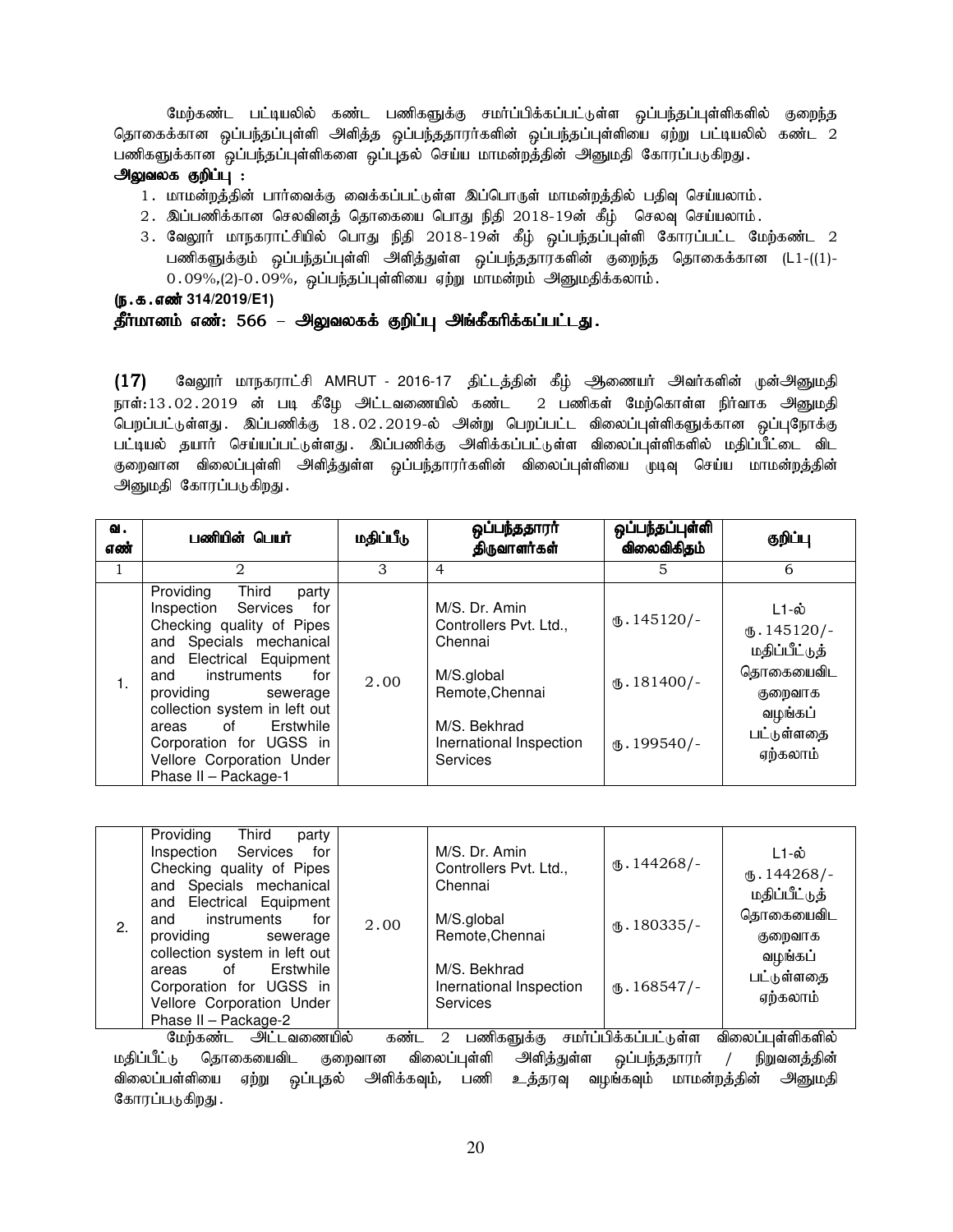#### அலுவலக குறிப்பு :

- 1. மாமன்றத்தின் பார்வைக்கு வைக்கப்பட்டுள்ள இப்பொருள் மாமன்றத்தில் பதிவு செய்யலாம்.
- 2. இப்பணிக்கான செலவினத் தொகையை AMRUT 2016-17 திட்டத்தின் கீழ் செலவு செய்யலாம்.
- 3. வேலூர் மாநகராட்சியில் AMRUT 2016-17 திட்டத்தின் கீழ் விலைப்புள்ளி கோரப்பட்ட மேற்கண்ட 2 பணிகளுக்கும் மதிப்பீட்டைவிட குறைவான தொகை அளித்துள்ள M/s.Dr.Amin Controllers Pvt. Ltd., (L1) (1) ரூ. 145120/-, (L1) (2) ரூ. 144268/- விலைப்புள்ளியை ஏற்று மாமன்றம் அனுமதிக்கலாம்.
- 4. அவசர அவசியம் கருதி தனி அலுவலர் வேலூர் முன்அனுமதி பெற்று வேலை உத்தரவு வழங்கியதை அங்கீகரிக்கலாம்

## (ந.க.எண். 5284/2018/E1)

#### தீர்மானம் எண்: 567 – அலுவலகக் குறிப்பு அங்கீகரிக்கப்பட்டது.

 $(18)$  Baலூர் மாநகராட்சி பொது நிதி 2018-19ன் கீழ் வேலூர் மாநகராட்சிக்கு சொந்தமான Ambassador Car எண். TN 23 C 6300 க்கு Maintenance & Repair Works பணி பொது நிதியின் கீழ் மேற்கொள்ள தயாரிக்கப்பட்ட மதிப்பீட்டுத் தொகை ரு.26050/-க்கு அிணையர் அவர்கள் நாள்.23.01.2019-ல் நிர்வாக அனுமதி வழங்கப்பட்டு, 28.02.2019 அன்று பெறப்பட்ட முன்று விலைப்புள்ளிகளின் ஒப்புநோக்கு பட்டியல் பின்வருமாறு

| வ . எண் | ஒப்பந்ததாரரின் பெயர்                                 | தொகை         | சதவிகிதம்                                  |
|---------|------------------------------------------------------|--------------|--------------------------------------------|
|         | M/s Ravi Automobile,<br>நிறுவனம், வேலூர்             | (B.25590.80) | மதிப்பீட்டுத் தொகையைவிட 1.76% குறைவு (L1)  |
| 2       | M/s Annai Laxmi Tinkering<br>Works, நிறுவனம், வேலூர் | (B.30138.60) | மதிப்பீட்டுத் தொகையைவிட 15.70% அதிகம் (L2) |
| 3       | M/s Jagan Automobiles,<br>நிறுவனம், வேலூர்           | (B.32102.00) | மதிப்பீட்டுத் தொகையைவிட 23.23% அதிகம் (L3) |

M/s Ravi Automobile, நிறுவனம், வேலூர் (L1) ஒப்பந்ததாரர் மதிப்பீட்டு தொகையைவிட 1.76% குறைவாக அளித்துள்ள விலைப்புள்ளியை ஏற்க மாமன்றத்தின் அனுமதிக்கு மாமன்றப் பொருள் பணிந்து சமர்ப்பிக்கப்படுகிறது .

#### அலுவலக குறிப்பு:-

- 1. இப்பொருள் மாமன்றத்தில் பதிவு செய்யலாம்.
- $2.$   $\quad$  இப்பணிக்கான செலவினத் தொகையை பொது நிதி  $2018$ -19ல் செலவு செய்யலாம்.
- 3. பெறப்பட்ட விலைப்புள்ளிகளில் குறைந்த தொகைக்கான விலைப்புள்ளி அளித்துள்ள Ravi Automobile, வேலூர் நிறுவனத்தின் விலைப்புள்ளியை ஏற்கலாம்.

#### (ந.க.எண். 6657/2018/E1)

#### தீர்மானம் எண்: 568 – அலுவலகக் குறிப்பு அங்கீகரிக்கப்பட்டது.

 $(19)$  மேலூா் மாநகராட்சிப்பகுதியில் வீடு, வீடாகவும், வா்த்தக நிறுவனஙகள் தோறும் திடக்கழிவுகள் சேகாிக்கப்பட்டு மாநகராட்சிப் பகுதியில் செயல்பாட்டில் உள்ள 42 திடக்கழிவு மேலாண்மை மையங்களுக்கு கொண்டு செல்லப்பட்டு மக்கும் கழிவுகள், மறுசுழற்சி கழிவுகள் மற்றும் மறுசுழற்சி செய்ய இயலாத மக்காத கழிவுகள் எனப் பிரிக்கப்பட்டு மக்கும் கழிவுகளிலிருந்து இயற்கை உரம் தயாரிக்கப்படுகிறது. மறுசுழற்சி கழிவுகள் மறுசுழற்சி வியாபாரிகளுக்கு விற்பனை செய்யப்படுகிறது. மறுசுழற்சி செய்ய இயலாத எரியக் கூடிய மக்காத கழிவுகளை (50 மைக்ரானுக்கு குறைவான பிளாஸ்டிக் கழிவுகள், பிஸ்கட், குா்குரே கவா்கள், துணிகள், etc) அரியலூா் அல்ட்ரா $-$ டெக் சிமெண்ட் தொற்சாலைக்கு சிமெண்ட் தயாாிப்பதற்கு எாிபொருளாக பயன்படுத்துவதற்கு அனுப்புவதற்கு அல்ட்ரா— டெக் சிமெண்ட் நிறுவனத்துடன் புரிந்துணா்வு ஒப்பந்தம்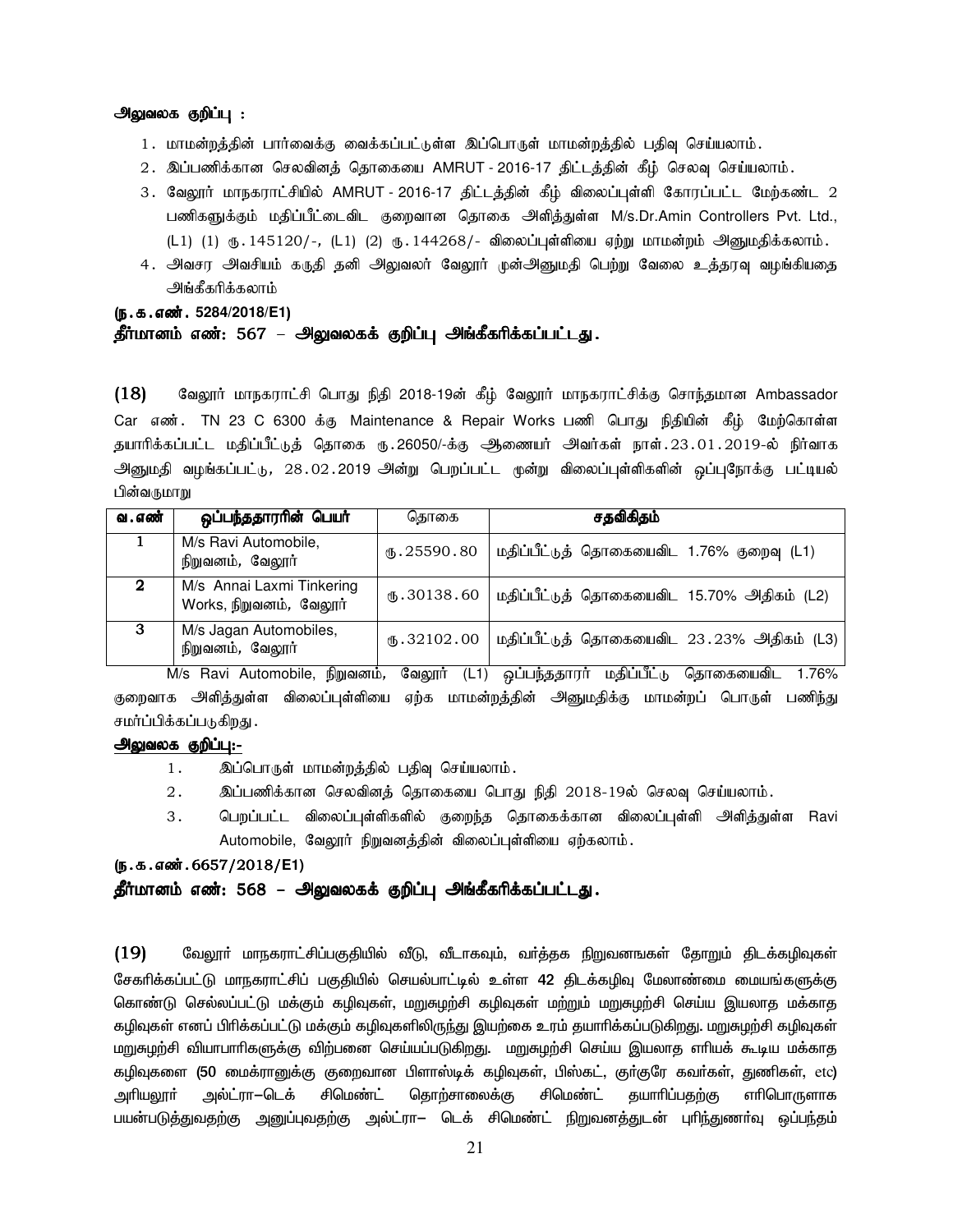ஏற்படுத்தப்பட்டு Kay Yes Constructions மூலம் அனுப்பப்படுகிறது. ஒப்பந்ததாரர் Kay Yes Constructions, குப்பைகளை தரம் பிரித்து அனுப்ப காலியாக உள்ள சாத்துப்பாளையம் உரக்கிடங்கை பயன்படுத்திக்கொள்ள அனுமதி கோரியுள்ளாா். எனவே மேற்படி சாத்துப்பாளையம் உரக்கிடங்கு பயன்பாடு இல்லாமல் காலியாக உள்ளதால், இந்த இடத்தை பயன்படுத்திக் கொள்ள அனுமதிக்க மாமன்றத்தின் ஒப்புதல் கோரப்படுகிறது. அலுவலக குறிப்பு:

மாமன்றம் அனுமதி அளிக்கலாம்.

#### தீர்மானம் எண்: 569 – அலுவலகக் குறிப்பு அங்கீகரிக்கப்பட்டது.

 $(20)$ வேலூர் மாநகராட்சி – மண்டலம் III பொது சுகாதாரம் திடக்கழிவு மேலாண்மையில் பயன்படுத்தப்பட்டுவரும் பேட்டரியால் இயக்கப்படும் வாகனங்கள் எண்: 40, 99, 77, 79 மற்றும் 84-ல் உள்ள பழுதுகளை நிவர்த்தி செய்ய 12.02.2019 ல் விலைப்புள்ளி கோரப்பட்டதில் வரப்பெற்ற ஒப்பந்த புள்ளிகளின் ஒப்பு நோக்குப்பட்டியல் மாமன்ற பார்வைக்கும் முடிவிற்கும் வைக்கப்படுகிறது.

| வ . எண் | நிறுவனத்தின் பெயர்                                 | விலைப்புள்ளி<br>தொகை |
|---------|----------------------------------------------------|----------------------|
|         | மஹா ஹைடெக் (இந்தியா) எலட்ரானிக்ஸ்,<br>காரைக்குடி . | 1,97,300             |
| 2       | கணேஷ் எலட்ரிக்கல் சர்வீஸ், காரைக்குடி.             | 2,28,757             |
| 3       | அன்னை பவர் சிஸ்டம், காரைக்குடி.                    | 2,42,200             |

#### அலுவலக குறிப்பு:

குறைவான விலைப்புள்ளி கொடுத்துள்ள திருவாளர் மஹா ஹைடெக் (இந்தியா) எலட்ரானிக்ஸ் நிறுவனத்திற்கு பணி உத்தரவு வழங்கலாம்.

#### (ந.க. எண்: 199/2019/H1/Z3)

தீர்மானம் எண்: 570 – அலுவலகக் குறிப்பு அங்கீகரிக்கப்பட்டது.

வேலூா் மாநகராட்சியில் மண்டலம் 1—ல் பயன்படுத்தப்பட்டுவரும் மூன்று சக்கர ரிக்ஷாக்களுக்கு பழுது  $(21)$ நீக்கம் செய்ய 01.02.2019 அன்று விலைப்புள்ளி கோரப்பட்டதில் வரப்பெற்ற விலைப்புள்ளிகளின் ஒப்பு நோக்கு பட்டியல் மாமன்றத்தின் பார்வைக்கும் முடிவிற்கும் வைக்கப்படுகிறது.

| வ. எண | நிறுவனத்தின் பெயர்                 | விலை <b>ப்</b> புள்ளி     |
|-------|------------------------------------|---------------------------|
|       | Mrs. Key Yes Construction, Vellore | $\epsilon$ гђ.2,00,000/-  |
| 2     | Mrs.Magesh & Co Vellore            | $e$ гђ.2,25,000/-         |
| 3     | Mrs. Murali Construction, Vellore  | $\rm (P\pi, 2, 50, 000/-$ |

<u>அ. கு:</u>

1. குறைவான விலைப்புள்ளி கொடுத்துள்ள, Key Yes Construction, Vellore அவர்களுக்கு பணி உத்தரவு வழங்கப்பட்டதை ஏற்கலாம்.

#### ந.க.எண்: 462/ 2019/H1

தீர்மானம் எண்: 571 – அலுவலகக் குறிப்பு அங்கீகரிக்கப்பட்டது.

 $(22)$ வேலூர் மாநகராட்சி மண்டலம்-2க்குட்பட்ட குத்தகை இனமான நேதாஜி மார்கெட் கட்டண கழிப்பிடம் உரிமம் 2017-2018 ஆம் ஆண்டு ஏலம்விடப்பட்டு இரண்டு ஆண்டுகள் கடந்த நிலையில் குத்தகைதாரர் திரு. J. வரதராஜன் என்பவர் மேற்படி கட்டண கழிப்பிடத்தில் நஷ்ட்டம் ஏற்படுவதால் தொடாந்து நடத்த இயலாது எனவும இந்த குத்தகையை ரத்து செய்து மறுஏலம் விடவும் தெரிவித்து மனுஅிித்துள்ளார் .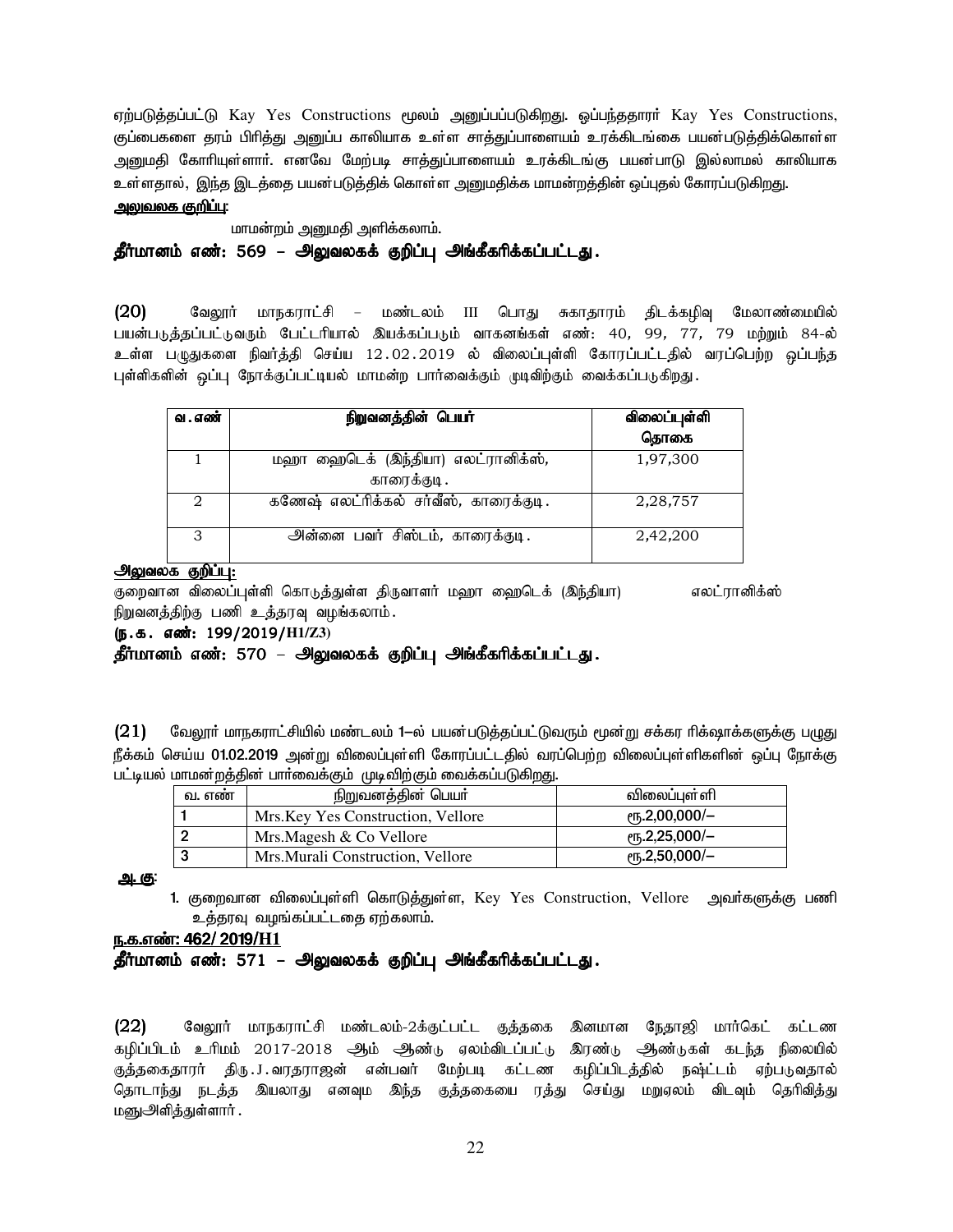மேலும் சத்துவாச்சாரியில் உள்ள பால்பண்னை அருகில் உள்ள கட்டண கழிப்பிடம் தற்போது துறைமுலம் நடத்தப்படுவதாலும் இந்த இனத்திற்கு இந்தாண்டு நடைபெறும் ஏலத்துடன் சேர்த்து இரு <u>இனங்களுக்கும் ஏலம் நடத்திட மாமன்றத்தி</u>ன் பார்வைக்கும் அனுமதிக்கும் வேண்டப்படுகிறது.

#### <u>அலுவலககுறிப்பு:-</u>

- 1) நேதாஜி மார்கெட் கட்டண கழிப்பிட குத்தகை உரிமத்தை ரத்து செய்து ஏலம்/ஒப்பந்தப்புள்ளி கோர மாமன்றம் அனுமதிக்கலாம்.
- 2) சத்துவாச்சாரி கட்டண கழிப்பிடத்திற்கும் ஏலம்/ஒப்பந்தப்புள்ளி கோர மாமன்றம் அனுமதிக்கலாம்.
- 3) மேற்கண்ட இரு குத்தகை இனங்களையும் செய்திதாளில் விளம்பரம் செய்ய ஆகும் விளம்பர செலவு தொகையை வழங்க மாமன்றம் அனுமதிக்கலாம். முன் அனுமதி வழங்கப்பட்டதை மன்றம் ஏற்கலாம்.

#### $(5.5.5 \text{ s} \cdot \text{m} \cdot \text{m} \cdot \text{m} \cdot \text{m} \cdot \text{m} \cdot \text{m} \cdot \text{m} \cdot \text{m} \cdot \text{m} \cdot \text{m} \cdot \text{m} \cdot \text{m} \cdot \text{m} \cdot \text{m} \cdot \text{m} \cdot \text{m} \cdot \text{m} \cdot \text{m} \cdot \text{m} \cdot \text{m} \cdot \text{m} \cdot \text{m} \cdot \text{m} \cdot \text{m} \cdot \text{m} \cdot \text{m} \cdot \text{m} \cdot \text{m} \cdot \text{m} \cdot \text{$ தீர்மானம் எண்: 572 – அலுவலகக் குறிப்பு அங்கீகரிக்கப்பட்டது.

 $(23)$  வேலூர் மாநகராட்சி மண்டலம்-4 திடக்கழிவு மேலாண்மை பணியில் பயன்படுத்தப்பட்டுவரும் மின்கலன் முன்று சக்கர சைக்கிள் வாகனங்களுக்கு (BOV) தேவையான 12 Volt 42 Ah பேட்டரிகள் சுமார் 120 எண்ணிக்கையில் தேவைப்படுதல் இதனை விநியோகம் செய்ய தகுதியான விநியோகிப்பாளரிடத்திலிருந்து ஒப்பந்த புள்ளி பெறலாம் உத்தேச செலவீனம் ரு.9.96 லட்சத்திற்கு மாமன்ற அனுமதிக்கும் முடிவிற்கும் வைக்கப்படுகிறது .

#### அ.கு

1. பொது சுகாதார அவசர அவசியம் கருதி பணியினை செய்யலாம் ஒப்புதல் அளிக்கலாம். செலவீனத்தினை பொது நிதியிலிருந்து மேற்கொள்ளலாம்.

(ந.க.எண்:375/2019/H1)

தீர்மானம் எண்: 573 – அலுவலகக் குறிப்பு அங்கீகரிக்கப்பட்டது.

(24) கேலூர் மாநகராட்சி மண்டலம் 2க்குட்பட்ட மாநகராட்சிக்கு சொந்தமான குத்தகை கடைகளுக்கு .<br>அரசாணை எண்.92, நகராட்சி நிர்வாகம் மற்றும் குடிநீர் வழங்கல் துறை நாள்:03/07/2007-ன்படி 9 ஆண்டுகள் முடிவுற்ற மாநகராட்சியின் குத்தகை கடைகளுக்கு அப்போதைய சந்தை மதிப்பிற்கு ஏற்றவாறு குத்தகை வாடகையை மறு நிர்ணயம் செய்யப்பட வேண்டும் என தெரிவிக்கப்பட்டுள்ளது. அதன்படி மண்டலம் 2க்குட்பட்ட 1308 கடைகளுக்கு வாடகை மறுநிர்ணயம் செய்து குத்தகைதாரர்களுக்கு அறிவிப்பு வழங்கப்பட்டது.

குத்தகைதாரர்கள் குத்தகை வாடகை உயர்த்தப்பட்டது அதிகமாக உள்ளது என தெரிவித்து குத்தகைதாரர்கள் சென்னை உயர்நீதிமன்றத்தில் W.P.No.14625/2017, 17374/17, 17372/17, 17827/17, 18399/17, 19895/17, 21928/17, 21927/17, 17838/17, 18400/17, மற்றும் 21606/17 ஆகிய எண்களில் வழக்கு தொடரப்பட்டு, இவ்வழக்கின் உயர்நீதிமன்றம் தீர்ப்பில் மாநகராட்சி உயர்த்தப்பட்ட வாடகையை குத்தகைதாரர்கள் செலுத்திட கடமைப்பட்டவர்கள் என்றும், இவ்வாடகையை செலுத்தப்படாத குத்தகைதாரர்களின் கடையை காலி செய்து மறு ஏலம் விடலாம் என உத்திரவிடப்பட்டிருந்தது.

இவ்வுத்திரவை எதிர்த்து மண்டலம் 2ல் உள்ள 108 கடையின் குத்தகைதாரர்கள் சென்னை உயர்நீதிமன்ற வழக்கு எண். W.A.No.1020, 1021, 1022, 1023, 1024, 1025, 1026, 1090, 1092, 1093/2018 ஆகிய எண்களில் மேல்முறையீட்டு செய்யப்பட்டு, வழக்கின் தீர்ப்பில் மாநகராட்சி ஆணையரை தலைவராக கொண்டு குழு அமைத்து அக்குழுவில் நான்கு நபர்கள் குழு உறுப்பினர்களாகவும் கொண்ட குழு அமைத்து, அக்குழுவின் முலம் உயர்த்தப்பட்ட வாடகையை மறு ஆய்வு செய்து வாடகையை refixation செய்தும், குழு முடிவு செய்யும் வாடகை இறுதி செய்யவும் திெரிவிக்கப்பட்டுள்ளது.

அதன்படி மண்டலம் 2க்குட்பட்ட 108 கடைகளுக்கு குழு மறு நிர்ணயம் செய்துள்ள வாடகையை நிர்ணயம் செய்யப்பட்டுள்ளதை மாமன்றத்தின் பார்வைக்கும் அனுமதிக்கும் வேண்டப்படுகிறது.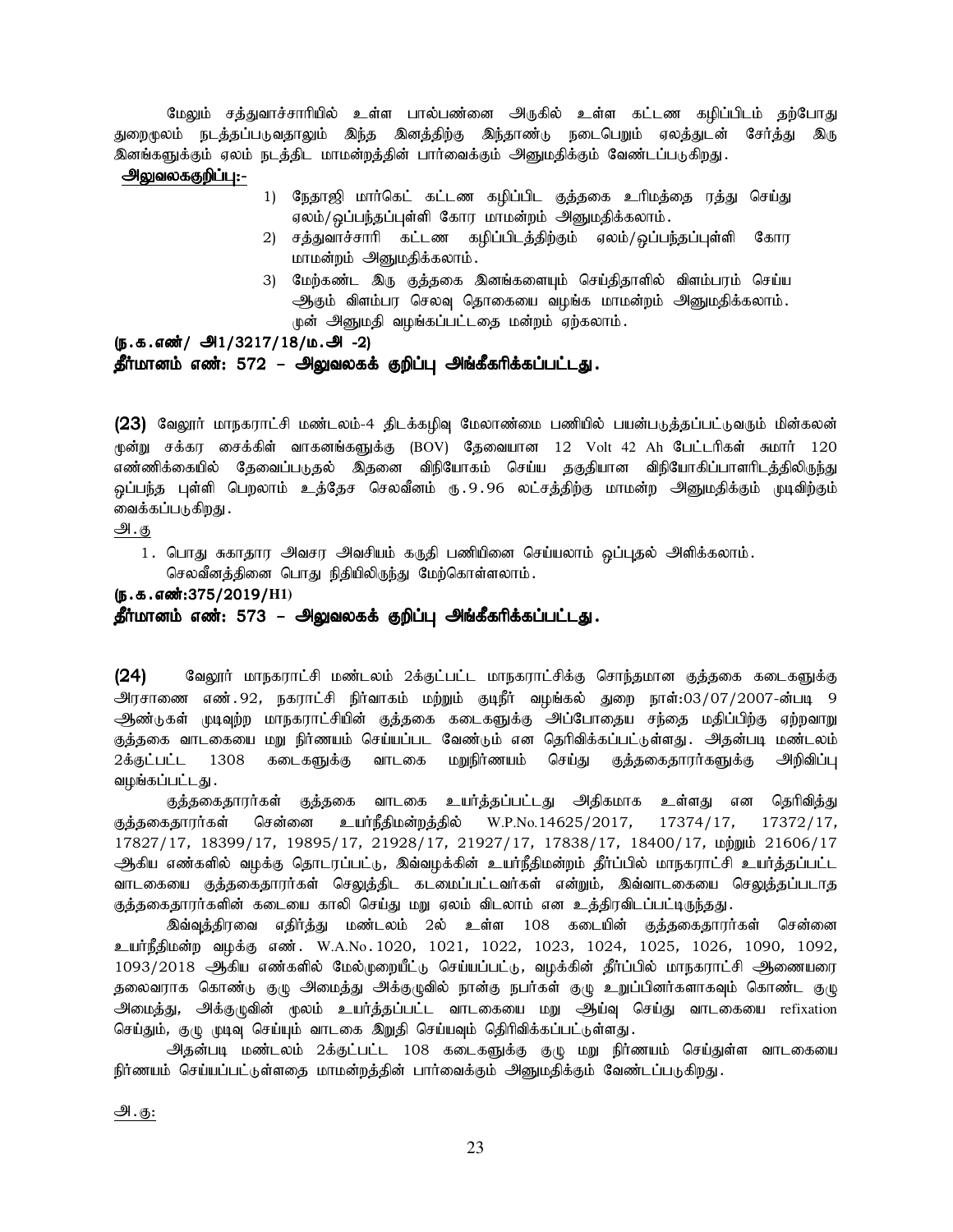- 1) மண்டலம் 2-க்குட்பட்ட நேதாஜி மார்கெட், சாரதி மாளிகை ஆகிய பகுதிகளில் உள்ள 108 கடைகளுக்கு மேல் முறையீடு தீர்ப்பின் அடிப்படையில் வாடகையை மறு நிர்ணயம் செய்து பெரும்பாலான குத்தகை கடைகளுக்கு குழு வாடகையை குறைத்தும், சில கடைகளுக்கு உயர்த்தியும் நிர்ணயம் செய்துள்ளதை மாமன்றம் அனுமதிக்கலாம்.
- 2) குழு வாடகையை குறைத்து நிர்ணயம் செய்துள்ளதை கணினியில் குறைத்தும், உயர்த்தியுள்ள வாடகையை கணினியில் உயர்த்தியும் நிர்ணயம் செய்ய மாமன்றம் அனுமதிக்கலாம்.

```
(ந.க.எண்/19267/2016/A1)
```
#### தீர்மானம் எண்: 574 – அலுவலகக் குறிப்பு அங்கீகரிக்கப்பட்டது.

(25) வேலூர் மாநகராட்சி மண்டலம் IV-ல் தற்போதுள்ள 24 மின் கலன்களால் இயக்கப்பட்டுவரும் வாகனங்கள் பழுது ஏற்படும் சூழ்நிலையில் பழுது நிவர்த்தி செய்யும் காலத்தில் அத்தியாவசிய பணியான திடக்கழிவு மேலாண்மை பணி பாதிக்கப்படுகிறது. எனவே பழுது ஏற்படாதவாறு முறையாக பராமரிக்கவும், ஏற்படும் பழுதுகளை விரைவாக சரி செய்யவும் மேற்கண்ட 24 வாகனங்களுக்கு வருடாந்திர பராமரிப்பு ஓப்பந்தம் (AMC) Annual Maintenance Contract தகுதியான ஒப்பந்ததாரருடன் ஏற்படுத்திக்கொள்ள விதிமுறைகளுக்குட்பட்டு ஒப்பந்தபுள்ளி கோரவும் அதற்கான செலவீனம் ருபாய் 9.50 லட்சம் செலவு செய்துகொள்ளவும் மாமன்ற அனுமதிக்கும் முடிவிற்க்கும் வைக்கப்படுகிறது.

#### அலுவலக குறிப்பு:

1. பொதுசுகாதார அவசர அவசியம் கருதி மேற்கண்ட பணியினை அனுமதிக்கலாம். செலவீனம் பொது நிதியிலிருந்து மேற்கொள்ளலாம். முன்அனுமதி வழங்கப்பட்டதை மாமன்றம் ஏற்கலாம்

#### (ந.க.எண்:375/2019/எச்1)

தீர்மானம் எண்: 575 – அலுவலகக் குறிப்பு அங்கீகரிக்கப்பட்டது.

 $(26)$  வேலூர் மாநகராட்சி மண்டலம் - 3 பொது சுகாதாரப் பிரிவில் திடக்கழிவு மேலாண்மை பணிகளுக்கு பேட்டரியால் இயக்கப்பட்டு வரும் முன்று சக்கர வாகனங்கள் (BATTERY OPERATED VEHICLE) பழுந்தடைந்த நிலையில் உள்ளதால் பொது சுகாதார பணிகள் தங்கு தடையின்றி நடைபெற வேண்டி உள்ளதால் பேட்டரியால் இயக்கப்பட்டு வரும் முன்று சக்கர வாகனங்களை பழுதுநீக்கி சரி செய்து வாகனங்களை தொடர்ந்து இயக்கிட வேண்டி உள்ளது. இப்பணியில் முதல் கட்டமாக 5 (ஐந்து) எண்ணிக்கையிலான வாகனங்களை பழுது நீக்கி சரி செய்ய உத்தேச செலவினம் ரு 2.00 லட்சம் வரை ஆகும். மேற்கண்ட பணியினை செய்திடவும் அதற்கான செலவினத்தை பொது நிதியிலிருந்து மேற்கொள்ளவும் மாமன்றத்தின் அனுமதிக்கும் முடிவுக்கும் வைக்கப்படுகிறது.

#### அ.கு.

1. பொது சுகாதார அவசர அவசியம் கருதி மேற்கண்ட பணியினை செய்யலாம்.

2. செலவினத் தொகையை பொது நிதியிலிருந்து மேற்கொள்ளலாம்.

(e.f.vz;: (e.f.vz;: **199/2019/H1/Z3)** 

தீர்மானம் எண்: 576 – அலுவலகக் குறிப்பு அங்கீகரிக்கப்பட்டது.

( $27$ ) மேலூர் மாநகராட்சி பொது சுகாதார பிரிவு, திடக்கழிவு மேலாண்மை பணிக்கு தனியார் மூலம் ஒப்பந்த அடிப்படையில் சுகாதார பணிகள் மேற்கொள்ள ஒப்பந்த புள்ளி கோர ரவி விளம்பர சேவை என்பவரிடம் தினசரி <u>நாளிதமி</u>ல் விளம்பரம் செய்யப்பட்டது. அந்த விளம்பரம் செய்ய ஆகும் செலவு ரூ.322298/— (மூன்று லட்சத்தி இருப்பத்தி இரண்டாயிரத்தி இருநூற்று தொன்னூற்று எட்டு) ரவி விளம்பர சேவை என்பவருக்கு அளிக்க மாமன்றத்தின் ஓப்புதல் கோரப்படுகிறது.

#### <u>அலுவலக குறிப்பு:</u>

மாமன்றம் ஒப்புதல் அளிக்கலாம்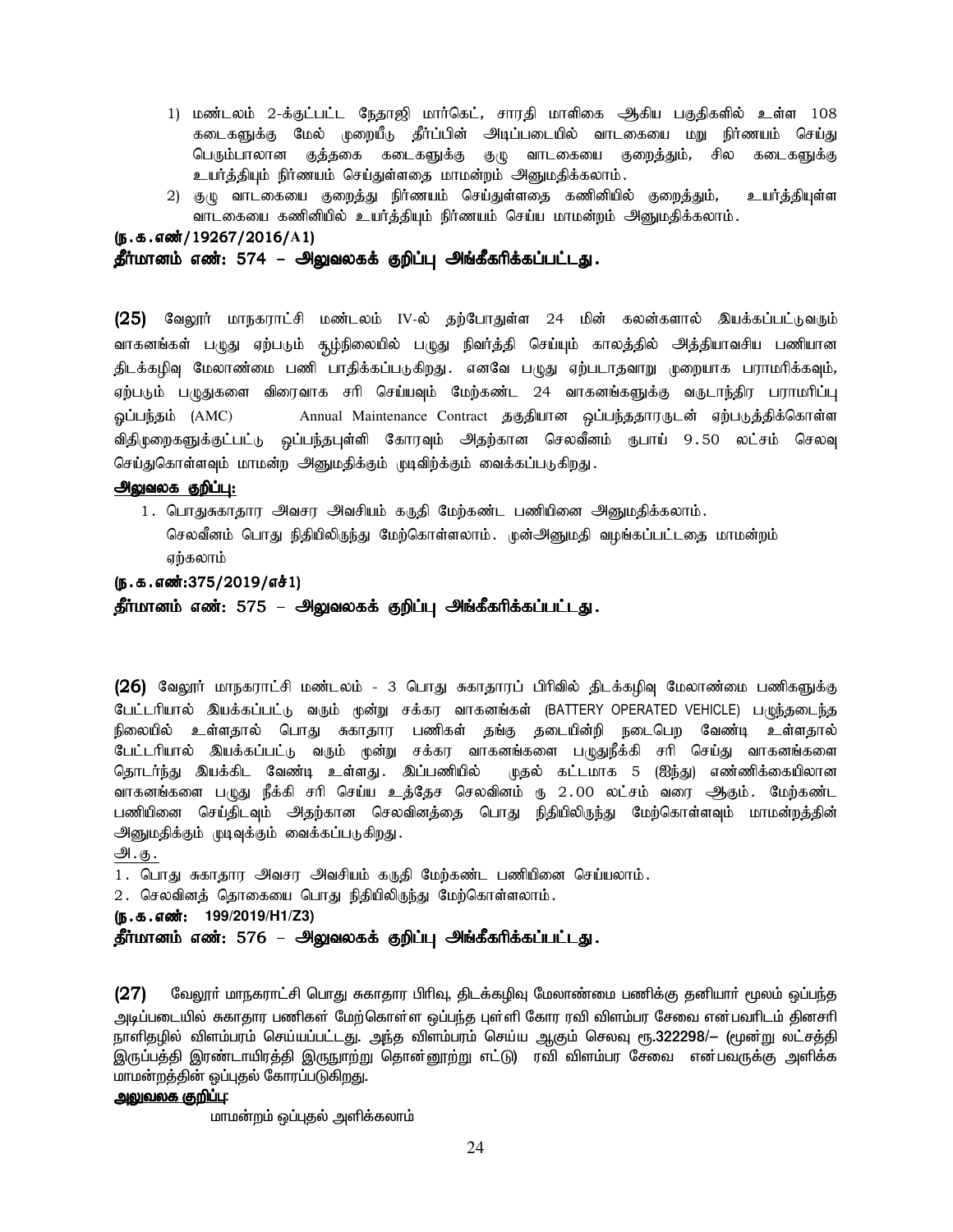#### (ந.**க.எண்:155/2018/H1)** தீர்மானம் எண்: 577 – அலுவலகக் குறிப்பு அங்கீகரிக்கப்பட்டது.

 $(28)$  B்வலூர் மாநகராட்சி பொது நிதி 2018-19ன் கீழ் வேலூர் மாநகராட்சி வாகனம் TN 23 CA 3601 க்கு Maintenance Work & New Tyre Tube Changing பணி பொது நிதியின் கீம் மேற்கொள்ள தயாரிக்கப்பட்ட மதிப்பீட்டுத் தொகை ரு. 45275/-க்கு அணையர் அவர்கள் நாள்23 . 01 . 2019-ல் நிர்வாக அனுமதி வழங்கப்பட்டுள்ளது . இந்த வாகனம் LANSON TOYOTA நிறுவன தயாரிப்பு என்பதால் நேரடியாக LANSON TOYOTA நிறுவனத்தில் Maintenance Work & New Tyre Tube வாங்க நடவடிக்கை மேற்கொள்ள மாமன்றத்தின் அனுமதிக்கு மாமன்றப் பொருள் பணிந்து சமர்ப்பிக்கப்படுகிறது.

#### அலுவலக குறிப்பு:-

- 1. இப்பொருள் மாமன்றத்தில் பதிவு செய்யலாம்.
- $2.$   $\quad$  இப்பணிக்கான செலவினத் தொகையை பொது நிதி 2018-19ல் செலவு செய்யலாம்.
- 3. LANSON TOYOTA வாகனம் என்பதால் இதே நிறுவனத்தில் பணி நடவடிக்கை மேற்கொள்ள அனுமதிக்கலாம். முன்அனுமதி வழங்கப்பட்டதை மாமன்றம் ஏற்கலாம்

#### (ந.க.எண்.312/2019/E1)

#### தீர்மானம் எண்: 578 – அலுவலகக் குறிப்பு அங்கீகரிக்கப்பட்டது.

 $(29)$  வேலூர் மாநகராட்சி பொது சுகாதார பிரிவின் கீழ் உள்ள மண்டலம் -1 முதல் மண்டலம் -4 வரை பழுதடைந்துள்ள குப்பை தொட்டி 404 எண்ணிக்கை கொண்ட தொட்டிகள் 08.02.2019. அன்று காலை 11.30 மணிக்கு பொது ஏலம் விடப்பட்டது. அதில் அதிகபட்ச ஏலத்தொகையான ரு.4,10,000/- (நான்கு இலட்சத்து பத்தாயிரம் ரூபாய் மட்டும்) M/S RDN TRADERS NO:C-4/5 இப்ராம் தெரு, கஸ்பா வேலூர் என்பவர் Bfl;Ls;shh;. BkYk; md;dhhpd; Vyitg;g[j; bjhifahd U}.10,000/- khefuhl;rp fzf;fpy; செலுத்தப்பட்டுள்ளது எனவே M/S RDN TRADERS – வேலூர் அவர்களின் ஏலத்தொகையான (ரு. 4,10,000/-) ஏற்கலாம். மாமன்ற ஒப்புதலுக்காக வைக்கப்படுகிறது.

#### அலுவலக குறிப்பு:

- 1. மாமன்ற அனுமதிக்கலாம்
- 2 . ஏலத் தொகையை முழுவதும் மாநகராட்சி கருவூலத்தில் செலுத்திய பின் குப்பை தொட்டியை ஏலதாரருக்கு வழங்க மாமன்றம் அனுமதிக்கிறது. முன்அனுமதி வழங்கப்பட்டதை மாமன்றம் ஏற்கலாம்

(ந.க.எண்:8155/2018/எச்1)

#### தீர்மானம் எண்: 579 – அலுவலகக் குறிப்பு அங்கீகரிக்கப்பட்டது.

(30) கேலூர் மாநகராட்சி மண்டலம் IV-ல் தற்போதுள்ள 24 மின் கலன்களால் இயக்கப்பட்டுவரும் வாகனங்கள் பழுது ஏற்படும் சூழ்நிலையில் பழுது நிவர்த்தி செய்யும் காலத்தில் அத்தியாவசிய பணியான திடக்கழிவு மேலாண்மை பணி பாதிக்கப்படுகிறது. எனவே பழுது ஏற்படாதவாறு முறையாக பராமரிக்கவும், ஏற்படும் பழுதுகளை விரைவாக சரி செய்யவும் மேற்கண்ட 24 வாகனங்களுக்கு வருடாந்திர பராமரிப்பு ஓப்பந்தம் (AMC) Annual Maintenance Contract தகுதியான ஒப்பந்ததாரருடன் ஏற்படுத்திக்கொள்ள விதிமுறைகளுக்குட்பட்டு ஒப்பந்தபுள்ளி கோரவும் அதற்கான செலவீனம் ருபாய் 9.50 லட்சம் செலவு செய்துகொள்ளவும் மாமன்ற அனுமதிக்கும் முடிவிற்க்கும் வைக்கப்படுகிறது.

#### அலுவலக குறிப்பு:

1. பொதுசுகாதார அவசர அவசியம் கருதி மேற்கண்ட பணியினை அனுமதிக்கலாம். செலவீனம் பொது நிதியிலிருந்து மேற்கொள்ளலாம். முன்அனுமதி வழங்கப்பட்டதை மாமன்றம் ஏற்கலாம்

#### (ந.க.எண்:0375/2019/எச்1)

தீர்மானம் எண்: 580 – அலுவலகக் குறிப்பு அங்கீகரிக்கப்பட்டது.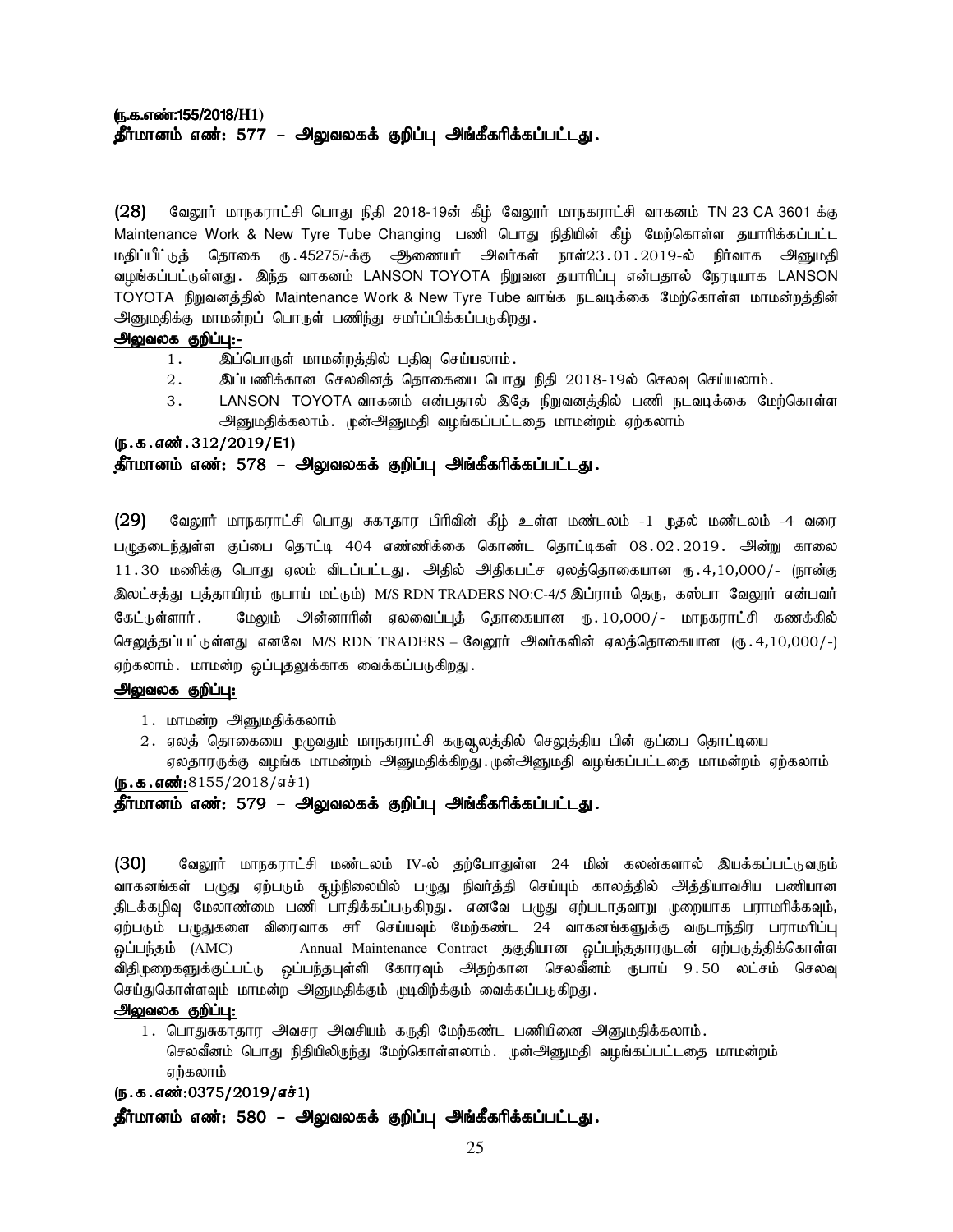(31) வேலூர் மாநகராட்சி மண்டலம் II-ல் தற்போதுள்ள 24 மின் கலன்களால் இயக்கப்பட்டுவரும் வாகனங்கள் பழுது ஏற்படும் சூழ்நிலையில் பழுது நிவர்த்தி செய்யும் காலத்தில் அத்தியாவசிய பணியான .<br>திடக்கழிவு மேலாண்மை பணி பாதிக்கப்படுகிறது. எனவே பழுது ஏற்படாதவாறு முறையாக பராமரிக்கவும், ஏற்படும் பழுதுகளை விரைவாக சரி செய்யவும் மேற்கண்ட 24 வாகனங்களுக்கு வருடாந்திர பராமரிப்பு ஒப்பந்தம் (AMC) Annual Maintenance Contract தகுதியான ஒப்பந்ததாரருடன் ஏற்படுத்திக்கொள்ள விதிமுறைகளுக்குட்பட்டு ஒப்பந்தபுள்ளி கோரவும் அதற்கான செலவீனம் ருபாய் 9.50 லட்சம் செலவு செய்துகொள்ளவும் மாமன்ற அனுமதிக்கும் முடிவிற்க்கும் வைக்கப்படுகிறது.

#### அலுவலக குறிப்பு:

1. பொதுசுகாதார அவசர அவசியம் கருதி மேற்கண்ட பணியினை அனுமதிக்கலாம்.

செலவீனம் பொது நிதியிலிருந்து மேற்கொள்ளலாம்.

 $(5.5.5.5\cdot 668/2019/5.1)$ 

## தீர்மானம் எண்: 581 – அலுவலகக் குறிப்பு அங்கீகரிக்கப்பட்டது

(32) வேலூர் மாநகராட்சி மண்டலம் - IIIல் பயன்பாட்டில் உள்ள TN23AA8280 ஈப்பு வாகனத்தின் 4 டயர்கள் 4 டியுப்கள் மிகவும் தேய்ந்துவிட்டப்படியல் புதியதாக 4 டியர்கள் 4டியுப்கள் வாங்கி பொருத்துவும் வீல் அலாய்ன்மென்ட் 4 வீல்கள் பேலன் சிங் செய்ய ஆகும் தோராய செலவு ரு.33,000/- (மூப்பத்து முன்றுயிரம்)க்கு மாமன்ற அனுமதி கோரப்படுகிறது.

**குறிப்பு:** மாமன்ற அனுமதிக்கலாம் உள்ளுாரில் விலைப்புள்ளி பெற்று

நடவடிக்கை மேற்கொண்டதையும் மாமன்ற அனுமதிக்கலாம்.

## ந.க.எண். 2/2019/எச் $1$

#### தீர்மானம் எண்: 582 – அலுவலகக் குறிப்பு அங்கீகரிக்கப்பட்டது

(33) வேலூர் மாநகராட்சியின் சொத்துவரி, குடிநீர் கட்டணம், தொழில்வரி, கடைவாடகை மற்றும் பாதாளசாக்கடை கட்டணம் ஆகிய இனங்களின் வரிவசூல் மிகவும் பின்தங்கிய நிலையில் உள்ளதால், வேலூர் மாநகராட்சியில் உள்ள 4 மண்டலங்களில் மண்டலத்திற்கு ஒரு ஆட்டோவீதம் 4 மண்டலத்திற்கு 4ஆட்டோக்கள் வைத்து பொதுமக்கள் வரிசெலுத்திட விழிப்புணர்வு ஏற்படுத்திட 4 ஆட்டோக்களுக்கு நாள் .<br>ஒன்றுக்கு ஆகும் விளம்பரசெலவு தொகையை முன்று நிறுவனங்களிடமிருந்து விலைப்புள்ளி பெற்று குறைந்த விலைப்புள்ளி வழங்கும் உள்ளூார் நிறுவனத்திற்கு அனுமதி வழங்கி விளம்பரம் செய்தும் அதற்காக ஆகும் பட்டியல் தொகையை வழங்கவும் மாமன்றத்தின் அனுமதி வேண்டப்படுகிறது.

#### அலுவலககுறிப்பு:-

1. வேலூர்மாநகராட்சிக்கு வரிசெலுக்குவோர்களுக்கு வரிசெலுக்கிடுமாறு தெரிவிக்கு 4 மண்டலங்களுக்கும் 4 ஆட்டோக்கள் மூலம் ஆட்டோவிளம்பரம் செய்து விழிப்புணர்வு ஏற்ப்படுத்திட மாமன்றம் அனுமதிக்கலாம்.

 $2.\phi$ ன்று நிறுவனங்களின் விலைப்புள்ளி பெற்று குறைவான விலைப்புள்ளி வழங்கும் உள்ளூர் நிறுவனத்திற்கு விளம்பரம் செய்ய அனுமதி வழங்க மாமன்றம் அனுமதிக்கலாம்.

3. ஆட்டோ விளம்பரம் செய்ய ஆகும் செலவுகளுக்கு பட்டியல் தொகைவழங்க மாமன்றம் அனுமதிக்கலாம்.

4. வரிதொகை செலுத்திட ஆட்டோ விளம்பரம் செய்ய மாமன்றம் முன் அனுமதி அளிக்க அனுமதிக்கலாம்

 $(S.5.5.00 \times 72/2017/A1)$ 

தீர்மானம் எண்: 583 – அலுவலகக் குறிப்பு அங்கீகரிக்கப்பட்டது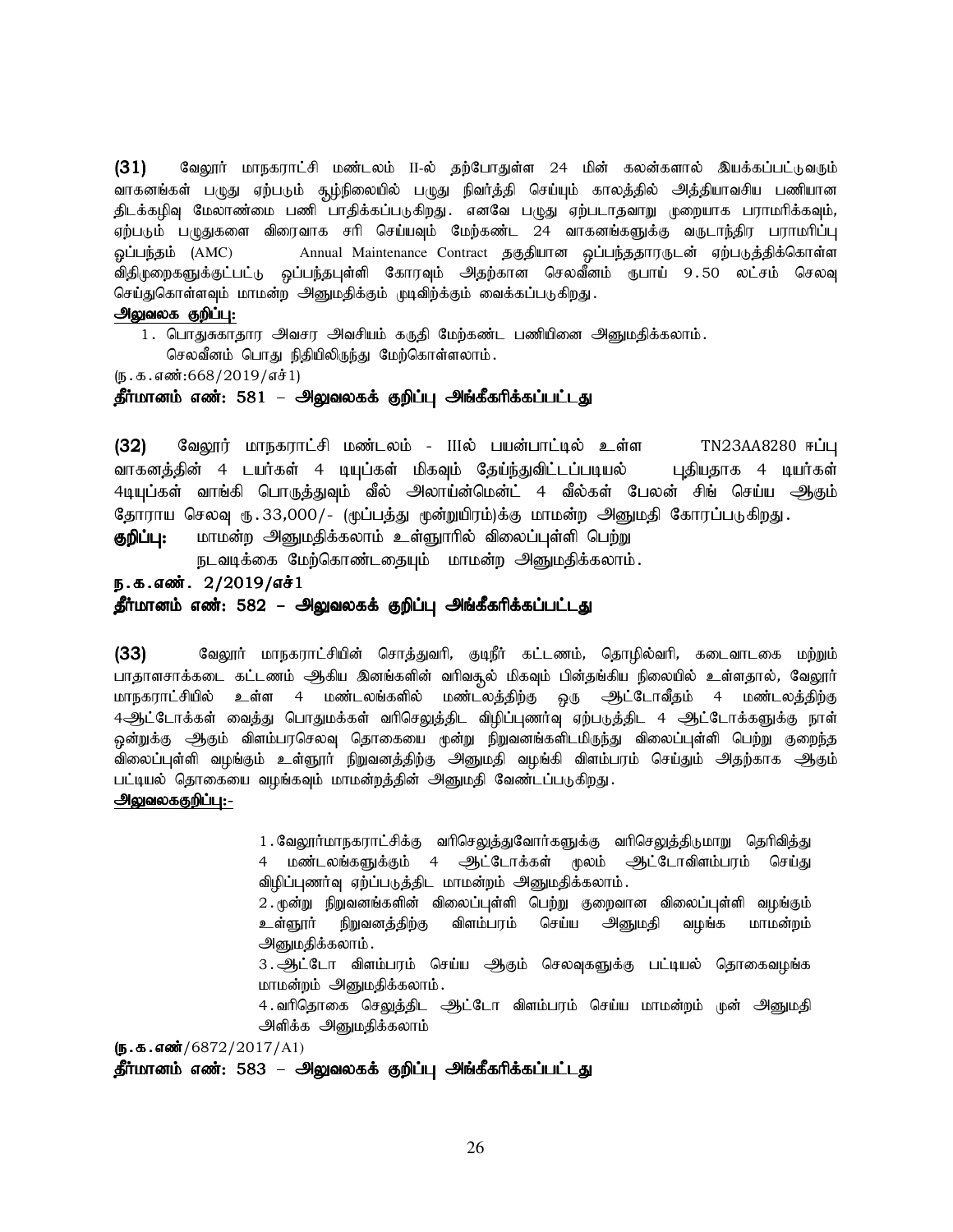(34) வேலூர் மாநகராட்சி மண்டலம் - 3க்கு உட்பட்ட பகுதியில் அமைந்துள்ள கீழ்க்கண்ட குத்தகை <u>இனங்களுக்கு</u> 2019-2020 ஆம் ஆண்<sub>ம் (</sub>ழதல் 2021-2022 (31-03-2022) ஆம் ஆண்<sub>ம்</sub> வரை மூன்று ஆண்டுகளுக்கு குத்தகை உரிமம் மாமன்ற தீர்மான எண் 500, நாள்.27.12.2018 ன் படி பொது ஏலம் மற்றும் ஒப்பந்த புள்ளி 29 $.01.2019$  அன்று கோரப்பட்டது. அதன் விவரம் பின்வருமாறு:-

| வ.<br>எண் | மண்டலம் | உரிமை இனங்கள்                                                                             | ஏலம்/ஒப்பந்த புள்ளி<br>கோரியவர்கள் விவரம்                                        | ஏலம்/<br>ஒப்பந்த<br>புள்ளி<br>கோரிய<br>தொகை ரு | சென்ற<br>ஆண்டு<br>குத்தகை<br>தொகை ரு |
|-----------|---------|-------------------------------------------------------------------------------------------|----------------------------------------------------------------------------------|------------------------------------------------|--------------------------------------|
|           |         |                                                                                           | 1. J. வரதராஜன்,<br>172/30, ТКV நகர்,<br>தோட்டப்பாளையம்,<br>வேலூர்.               | 6,50,000<br>சேவை வரி<br>உட்பட                  |                                      |
| $1\,$     | 3       | பில்டர் பெட்ரோடில்<br>அமைந்துள்ள<br>மகாராஜா திருமண<br>மண்டபம்.                            | 2.V. சுதாகர்<br>$32/1$ , கலாஸ்<br>கோதண்டராமசாமி<br>கோயில் தெரு,<br>கலாஸ் பாளையம் | 9,92,885<br>சேவை வரி<br>உட்பட                  | 9,36,684<br>சேவை வரி<br>உட்பட        |
|           |         |                                                                                           | 3.V.R. விஜயகுமார்<br>2, ஜாக்சன் தெரு,<br>வேலூர்.                                 | 9,64,060<br>சேவை வரி<br>உட்பட                  |                                      |
| 2         | 3       | பலவன்சாத்து<br>பாறைமேடு பெரியார்<br>பகுதியில் உள்ள<br>ஏரியில் மீன் பிடிக்கும்<br>ப்யிட உ  | ஏலம் மற்றும் ஒப்பந்த புள்ளி மனுக்கள் ஏதும் வர                                    | பெறவில்லை                                      |                                      |
| 3         | 3       | பலவன்சாத்து<br>தென்னைமரம் 181,<br>மாமரம் 15 மரங்களின்<br>மேல் மகதூல் உரிமம்.              | ஏலம் மற்றும் ஒப்பந்த புள்ளி மனுக்கள் ஏதும் வர                                    | பெறவில்லை                                      |                                      |
| 4         | 3       | ஏ . டி . காலனி,<br>திருக்குறள் சமுதாய<br>கூடம் வதூல் செய்யும்<br>. ம்யிடீ                 | ஏலம் மற்றும் ஒப்பந்த புள்ளி மனுக்கள் ஏதும் வர                                    | பெறவில்லை                                      |                                      |
| 5.        | 3       | குட்டைமேடு<br>மார்க்கெட்டில் உள்ள<br>கட்டண கழிப்பிடம்<br>சுங்கம் வசூல் செய்யும்<br>ம்பிடீ | ஏலம் மற்றும் ஒப்பந்த புள்ளி மனுக்கள் ஏதும் வர                                    | பெறவில்லை                                      |                                      |

மேற்காணும் பட்டியலில் வரிசை எண்.1 க்கு முன்று ஒப்பந்த புள்ளிகள் பெறப்பட்டது. இம்முன்று ஒப்பந்த புள்ளிகளில் திரு.V.சுதாகர் என்பவர், அதிகபட்ச தொகையாக ரு.9,92,885/- க்கு .<br>ஒப்பந்த புள்ளி கொடுத்துள்ளார் . இத்தொகையானது மேற்படி குத்தகை இனத்தின் 2018-19ம் <del>அ</del>ண்டு ு.<br>குத்தகை தொகையான ரு. 9,36,684/- யைக் காட்டிலும் 6 சதவீதம் அதிகமாக உள்ளது. மேலும் வரிசை எண்.2, 3, 4, 5 ஆகியவற்றிற்கு எவராலும் ஒப்பந்த புள்ளி மற்றும் பொது ஏலம் கோரப்படவில்லை.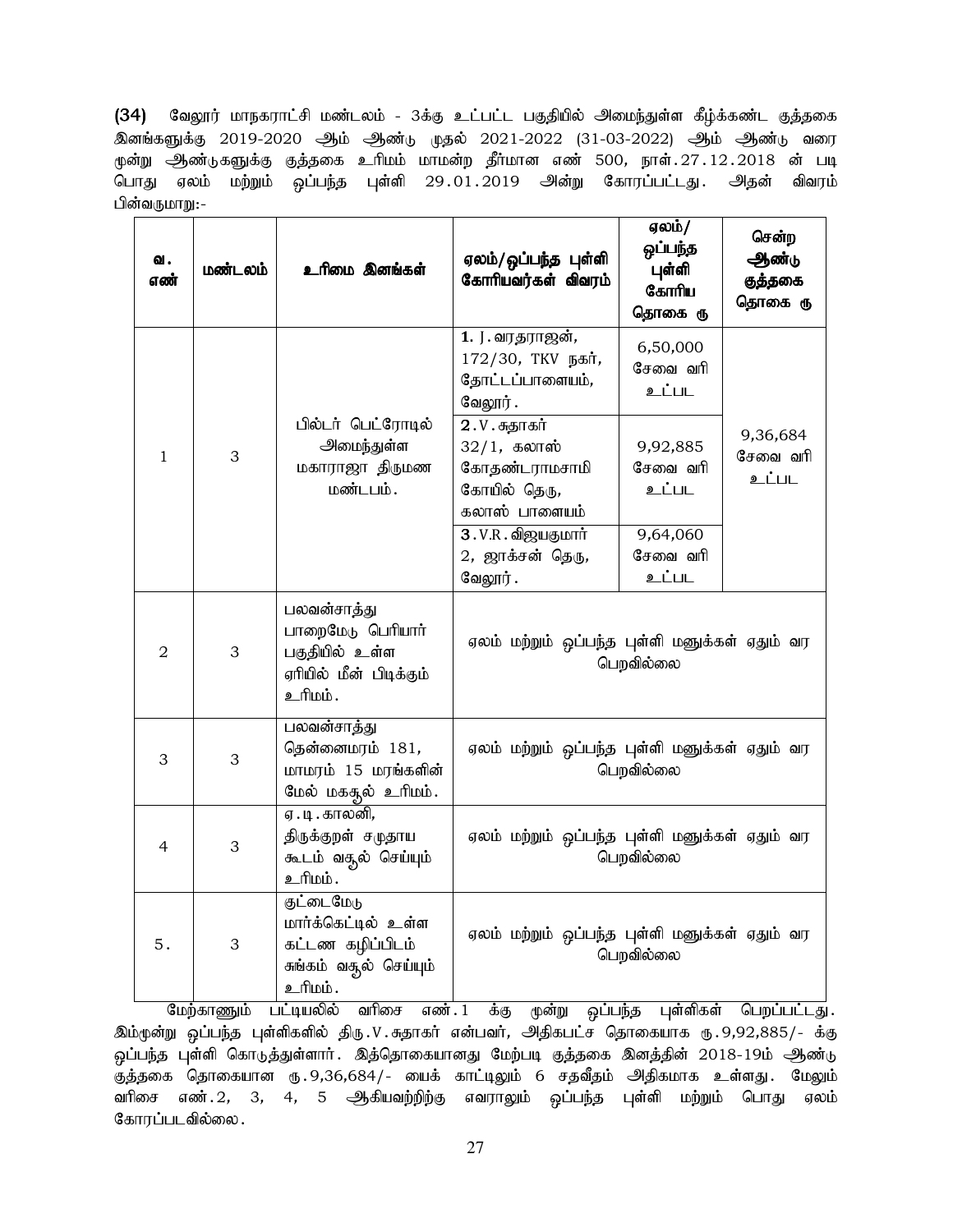வரிசை எண்.1ல் குறிப்பிடப்பட்ட பில்டர்பெட் ரோடில் அமைந்துள்ள மகாராஜா திருமண மண்டபத்திற்கு அதிகபட்ச தொகையினை ஒப்பந்த புள்ளியாக கோரிய திரு.V.சுதாகர் அவர்களுக்கு 2019-2020ம் ஆண்டு முதல் 2021-2022 (31.03.2022) ஆம் ஆண்டு வரைக்கான குத்தகை உரிமம் வழங்கவும், வரிசை எண்.2, 3, 4, 5 ஆகிய இனங்களுக்கு யாரும் ஒப்பந்த புள்ளி மற்றும் பொது ஏலம் கோரப்படாத காரணத்தினால் அவற்றினை மறு ஒப்பந்த புள்ளி மற்றும் பொது ஏலம் கோர மாமன்ற அனுமதிக்கும் ஒப்புதலுக்கும் வைக்கப்படுகிறது.

## அலுவலக குறிப்பு:

- 1. குத்தகை இனங்களின் பட்டியலில் வரிசை எண்.1ல் உள்ள பில்டர்பெட் ரோடில் அமைந்துள்ள மகாராஜா திருமண மண்டபத்திற்கு வரப்பெற்ற முன்று <u>ஒ</u>ப்பந்த புள்ளிகளின் அதிகபட்ச ஒப்பந்த புள்ளி ரு.9,92,885/- கோரிய திரு.V.கதாகர், <u>அவர்களுக்கு</u> மேற்படி திருமண மண்டபத்தின் குத்தகை உரிமையினை 2019-2020 ஆம் ஆண்டு முதல் 2021-22 (31.03.2022) ஆம் ஆண்டு வரையிலான முன்று ஆண்டுகளுக்கு அனுமதித்து உத்திரவிடலாம்.
- $2.$  amm and a soft.  $2, 3, 4, 5$  ஆகிய இனங்களுக்கு யாரும் ஒப்பந்த புள்ளி மற்றும் பொது ஏலம் கோராத காரணத்தால் இவற்றிற்கு மறு ஒப்பந்த புள்ளி மற்றும் பொது ஏலம் கோரலாம்.

#### ந.க.எண்.188/2018/அ1/ம3

#### தீர்மானம் எண்: 584 – அலுவலகக் குறிப்பு அங்கீகரிக்கப்பட்டது

(35) வேலூர் மாநகராட்சி மண்டலம் - III க்குட்பட்ட பலவன்சாத்து கதவு எண். 181 சீனிவாச தெருவில் வசிக்கும் திருமதி.S.பத்மாவதி என்பவர் சென்னை உயர்நீதிமன்றத்தில் ஆக்கிரமிப்பு தொடர்பாக வழக்கு எண்.W.P.237/19-ல் வழக்கு தொடரப்பட்டுள்ளது. இவ்வழக்கில் மாநகராட்சி சார்பாக ஆஜராகும் திருமதி.P. சாந்தி சென்னை உயர்நீதிமன்ற வழக்கறிஞருக்கு வழக்கிற்கான கட்டணங்களை வழங்கவும் மாமன்றத்தின் அனுமதிக்கு வைக்கப்படுகிறது.

 $\underline{\mathcal{P}}\cdot\underline{\mathcal{B}}$  : மாமன்றம்  $\underline{\mathcal{P}}\text{sgn}$ மதிக்கலாம்.

#### e.f. 53 e.f. 53/2019/**F1**

#### தீர்மானம் எண்: 585 – அலுவலகக் குறிப்பு அங்கீகரிக்கப்பட்டது

(36) கேலூர் மாநகராட்சி மண்டலம் - III க்குட்பட்ட St. marys elementary school, No. 71/1, கிருஷ்ணா நகர் Exstn. பிஷப் டேவிட் நகர் என்ற விலாசத்திலுள்ள பள்ளி நிர்வாகத்தினர் வேலூர் மாநகராட்சி மீது சென்னை உயர்நீதி மன்றத்தில் W.P.31211/18-ல் சொத்துவரி சம்மந்தமாக வழக்கு தொடரப்பட்டுள்ளது. இவ்வழக்கில் மாநகராட்சி சார்பாக ஆஜராகும் சென்னை உயர்நீதிமன்ற வழக்கறிஞர் திருமதி.P.சாந்தி அவர்களுக்கு வழக்கிற்கான கட்டணங்களை வழங்க மாமன்றத்தின் அனுமதி வேண்டப்படுகிறது. அ. கு : மாமன்றம் அனுமதிக்கலாம்.

#### (e.f.1548/2018/ (e.f.1548/2018/**A1-Z-III)**

#### தீர்மானம் எண்: 586 – அலுவலகக் குறிப்பு அங்கீகரிக்கப்பட்டது

(37) வேலூர் மாநகராட்சி மண்டலம் - III க்குட்பட்ட ஆரோக்கிய மாதா நர்சரி (ம) பிரைமரி பள்ளி உத்திரமாதா கோயில் ஒல்டுடவுன் என்ற விலாசத்திலுள்ள பள்ளி நிர்வாகத்தினர் மாநகராட்சி மீது சொத்து வரி சம்மந்தமாக சென்னை உயர்நீதிமன்றத்தில் வழக்கு தொடரப்பட்டுள்ளது. வழக்கு எண்.W.P. 31975/18-ல் இவ்வழக்கில் மாநகராட்சி சார்பாக ஆஜராகும் சென்னை உயர்நீதிமன்ற வழக்கறிஞர் திருமதி.P.சாந்தி அவர்களுக்கு வழக்கிற்கான கட்டணங்களை வழங்க மாமன்றத்தின் அனுமதி வேண்டப்படுகிறது. அ. கு : மாமன்றம் அனுமதிக்கலாம்.

#### e.f.1548/2018/**A1-Z-III**

தீர்மானம் எண்: 587 – அலுவலகக் குறிப்பு அங்கீகரிக்கப்பட்டது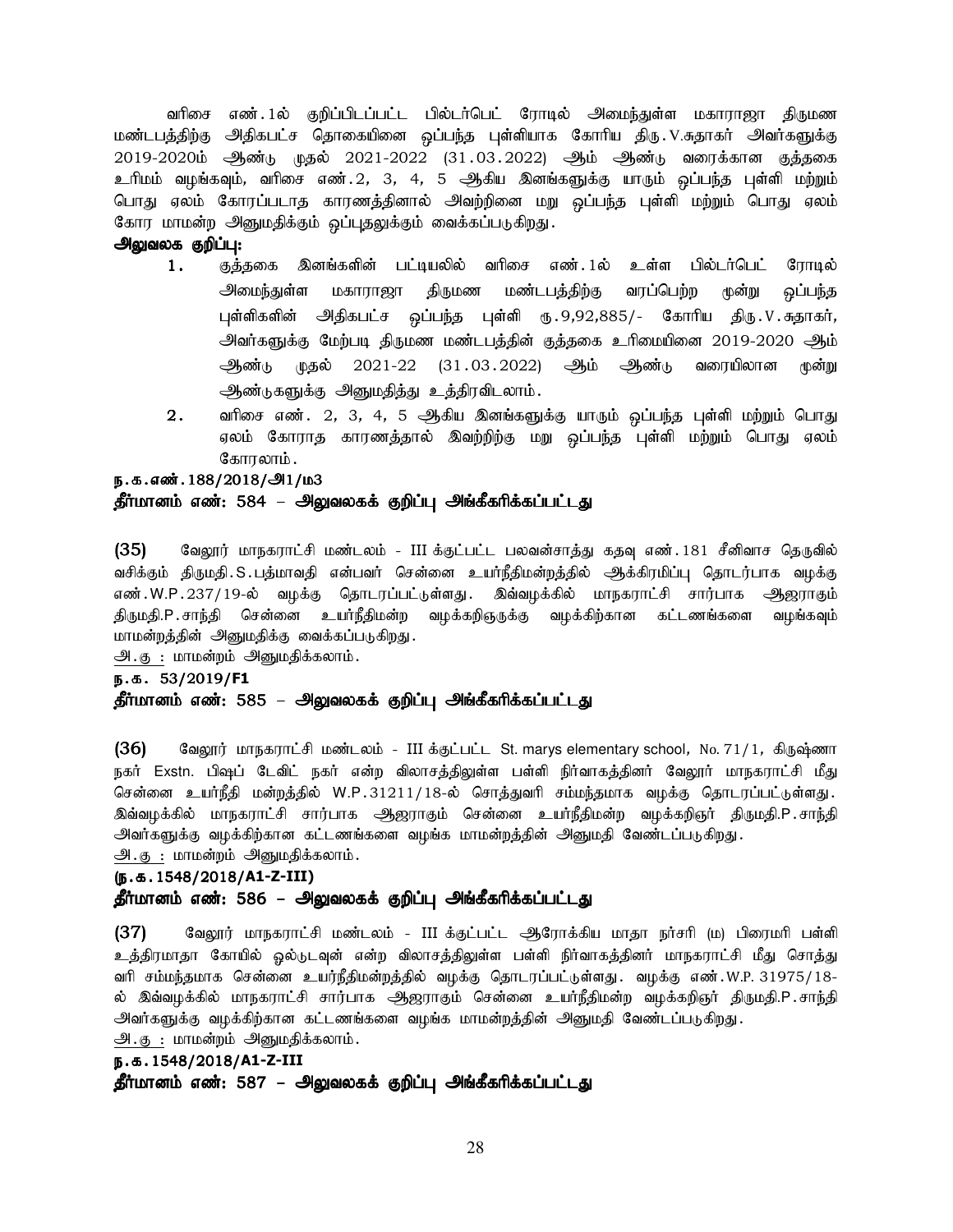$(38)$  B ஷேரா் மாநகராட்சி புரட்சி தலைவர் எம்.ஜிஆர். சத்துணவுத்திட்டத்தின் கீழ் 40 சத்துணவு மையங்களில் சுமார் 7000 காலியான அரசி கோணிப்பைகள் உள்ளதை விலைக்கு எடுத்துக்கொள்ளும் பணிக்கு பணிக்கு ஆணையர் அவர்களின் நிர்வாக அனுமதி நாள்.16.08.2018-ல் நிர்வாக அனுமதி வழங்கப்பட்டுள்ளது . இப்பணிக்கு 07.09.2018 அன்று பெறப்பட்ட முன்று விலைப்புள்ளிகளின் ஒப்புநோக்கு பட்டியல் - விவரம் பின்வருமாறு .

| வ . எண் | ஒப்பந்ததாரரின் பெயர்                | எண்ணிக்கை | M/S. Sri<br><b>Balamurgan</b><br><b>Gunny Stroes,</b><br><b>Vellore</b> | M/S. Sri Shakthi<br><b>Marriamman</b><br><b>Gunny Merchant,</b><br><b>Vellore</b> | M/S.Sri<br>Vinayaga<br>Gunny<br>Stroes,<br><b>Vellore</b> |
|---------|-------------------------------------|-----------|-------------------------------------------------------------------------|-----------------------------------------------------------------------------------|-----------------------------------------------------------|
|         | அரிசி கோணி நல்ல பை                  |           | 8.00                                                                    | 7.50                                                                              | 5.50                                                      |
| 2       | அரிசி கோணி கிழிந்த பை               |           | 5.00                                                                    | 4.00                                                                              | 4.00                                                      |
| 3       | அரிசி கோணி மிகவும்<br>கிழிந்த<br>பை |           | 3.00                                                                    | 2.50                                                                              | 3.00                                                      |

மேற்படி பணிக்கு பெறப்பட்ட மூன்று விலைப்புள்ளிகளில் M/S. Sri Balamurgan Gunny Stroes,  $V$ ellore நிறுவனத்தார் அளித்துள்ள விலைப்புள்ளியில் அதிகமான தொகை கோரியதை ஏற்க மற்றும் வேலூர் மாநகராட்சிக்குட்பட்ட சத்துணவு மையங்களில் உள்ள கோணிப்பைகளை மேற்படி நிறுவனம் எடுத்துக்கொள்ள மாமன்றத்தின் அனுமதி கோரப்படுகிறது.

அலுவலக குறிப்பு:-

- 1. khr மன்றத்தின் பார்வைக்கு வைக்கப்பட்டுள்ள இப்பொருள் மாமன்றத்தில் பதிவு செய்யலாம்.
- 2. பெறப்பட்ட விலைப்புள்ளிகளில் அதிகமான தொகை அளித்துள்ள M/S. Sri Balamurgan Gunny Stroes, Vellore அவர்களின் விலைப்புள்ளியை ஏற்கலாம் மற்றும் வேலூர் மாநகராட்சிக்குட்பட்ட சத்துணவு மையங்களில் உள்ள கோணிப்பைகளை மேற்படி நிறுவனம் எடுத்துக்கொள்ள மாமன்றம் அனுமதி வழங்கலாம்

 $(5.5.5.5313465/2018/\text{d}^5)$ 

## தீர்மானம் எண்: 588 – அலுவலகக் குறிப்பு அங்கீகரிக்கப்பட்டது

(39) வேலூர் மாநகராட்சி பொதுநிதி 2018-19ன் கீழ் ஆணையர் அவர்களின் அனுமதி நாள்: 24.01.2019-ன் படி கீழே பட்டியலில் கண்ட 9 பணிகள் மேற்கொள்ள நிர்வாக அனுமதி பெறப்பட்டுள்ளது. இப்பணிகளுக்கு 21.02.2019 அன்று பெறப்பட்ட ஒப்பந்தப்புள்ளிகளுக்கான ஒப்புநோக்கு பட்டியல் தயார் செய்யப்பட்டுள்ளது . இப்பணிகளுக்கு அளிக்கப்பட்டுள்ள ஒப்பந்தப்புள்ளிகளில் மதிப்பீட்டை விட குறைந்த தொகைக்கான ஒப்பந்தப்புள்ளி அளித்துள்ள ஒப்பந்தாரர்களின் ஒப்பந்தப்புள்ளியை முடிவு செய்ய மாமன்றத்தின் அனுமதி கோரப்படுகிறது.

| வ.<br>எண் | பணியின் பெயர்                                                                                                                                              | மதிப்பீடு | ஒப்பந்ததாரா்<br>திருவாளர்கள்                                           | ஒப்பந்தப்புள்ளி<br>விலைவிகிதம்    | குறிப்பு                                                                                                 |
|-----------|------------------------------------------------------------------------------------------------------------------------------------------------------------|-----------|------------------------------------------------------------------------|-----------------------------------|----------------------------------------------------------------------------------------------------------|
|           | $\mathfrak{D}_{\mathfrak{p}}$                                                                                                                              | 3         | 4                                                                      | 5                                 | 7                                                                                                        |
| 1.        | மாநகராட்சிக்கு<br>வேலூர்<br>பொன்னை<br>சொந்தமான<br>கலைமை<br>நீரேற்று<br>மின்மாற்றி<br>நிலையத்தில்<br>பழுதுநீக்கம்<br>மற்றம்<br>பராமரிப்பு<br>பணிகள் செய்தல் | 9.10      | M/s.Guru Engineers,<br>Chennai<br>M/s. Mano<br>Electricals,<br>Chennai | $-0.15\%$ (L1)<br>$+ 2.27\%$ (L2) | $L1 - \dot{\omega} - 0.15\%$<br>மதிப்பீட்டுத்<br>தொகையை விட<br>குறைவாக வழங்கப்<br>பட்டுள்ளதை<br>ஏற்கலாம் |
| 2.        | மாநகராட்சிக்கு<br>வேலூர்<br>கருகம்பத்தூர்<br>சொந்தமான<br>நீரேற்று<br>நிலையத்தில்<br>குலைமை                                                                 | 8.80      | M/s.Guru Engineers,<br>Chennai                                         | $-0.60\%$ (L1)                    | $L1-\dot{\omega}$ -0.60%<br>மதிப்பீட்டுத்<br>தொகையை விட                                                  |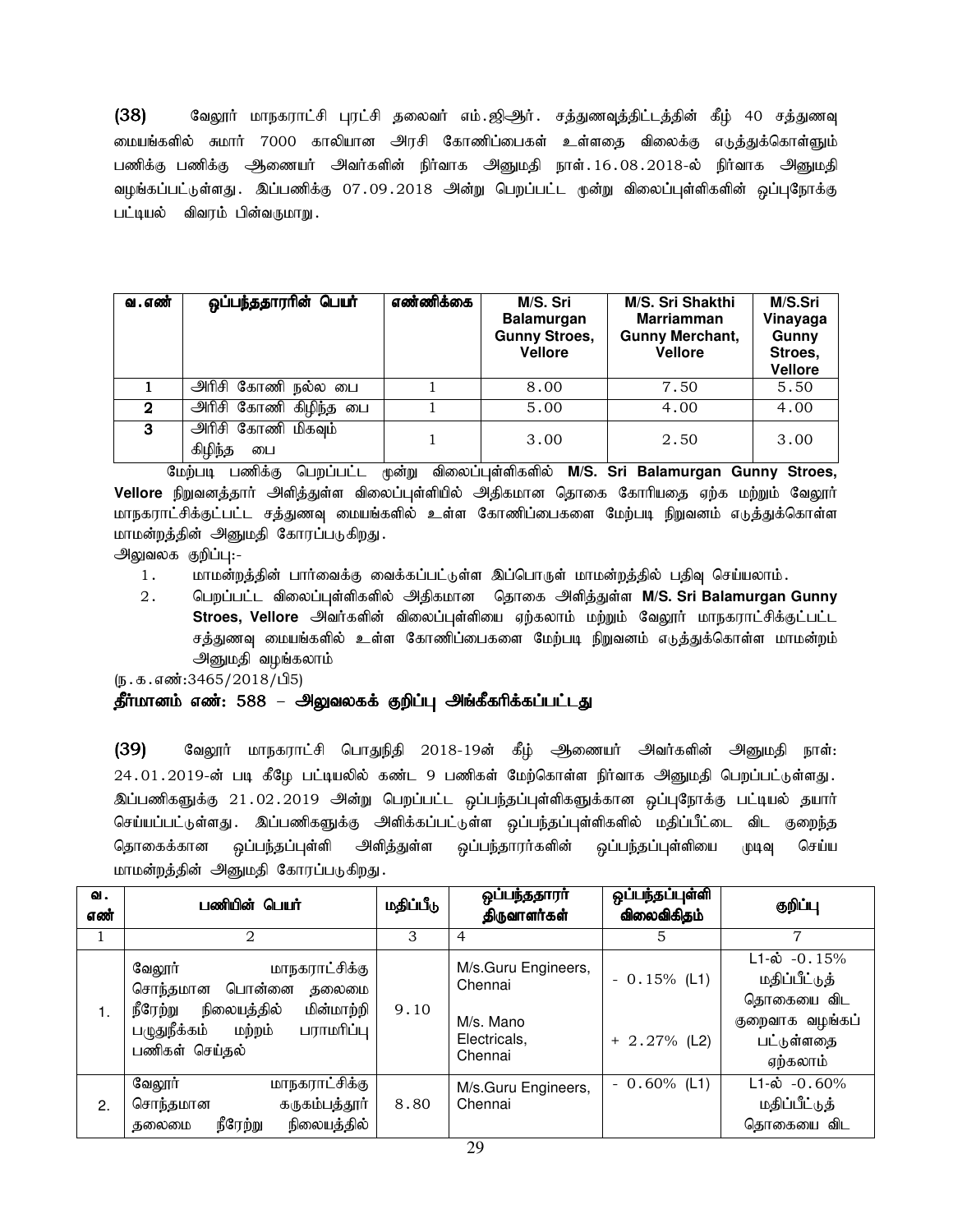| 3. | மின்மாற்றி<br>பழுதுநீக்கம்<br>மற்றம்<br>பராமரிப்பு பணிகள் செய்தல்<br>வேலூர்<br>மாநகராட்சிக்கு<br>சொந்தமான கோட்டை<br>சுற்றுசாலை<br>மின்மாற்றி<br>நீர்உந்து<br>நிலையத்தில்<br>பழுதுநீக்கம்<br>மற்றம்<br>பராமரிப்பு<br>பணிகள் செய்தல்    | 7.65 | M/s. Mano<br>Electricals,<br>Chennai<br>M/s.Guru Engineers,<br>Chennai<br>M/s. Mano<br>Electricals,<br>Chennai | $+ 1.28\%$ (L2)<br>$-0.49%$ (L1)<br>$+ 1.63%$ (L2) | குறைவாக வழங்கப்<br>பட்டுள்ளதை<br>ஏற்கலாம்<br>$L1-\dot{\omega}$ -0.49%<br>மதிப்பீட்டுத்<br>தொகையை விட<br>குறைவாக வழங்கப்<br>பட்டுள்ளதை<br>ஏற்கலாம் |
|----|---------------------------------------------------------------------------------------------------------------------------------------------------------------------------------------------------------------------------------------|------|----------------------------------------------------------------------------------------------------------------|----------------------------------------------------|---------------------------------------------------------------------------------------------------------------------------------------------------|
| 4. | மாநகராட்சிக்கு<br>வேலூர்<br>சாக்கடை<br>சொந்தமான<br>பாதாள<br>பம்பிங்<br>ஸ்டேஷன்<br>மற்றும்<br>டி. கே. புரம்<br>தலைமை<br>நீரேற்று<br>நிலையத்தில்<br>உள்ள<br>HT<br>மின்இணைப்பினை<br><b>LT</b><br>மின்இணைப்பாக மாற்றும் பணிகள்<br>செய்தல் | 9.80 | M/s.Guru Engineers,<br>Chennai<br>M/s. Mano<br>Electricals,<br>Chennai                                         | $-0.35%$ (L1)<br>$+ 0.62%$ (L2)                    | $L1-\dot{\omega}$ -0.35%<br>மதிப்பீட்டுத்<br>தொகையை விட<br>குறைவாக வழங்கப்<br>பட்டுள்ளதை<br>ஏற்கலாம்                                              |
| 5. | வேலூர்<br>மாநகராட்சிக்கு<br>பொன்னை<br>சொந்தமான<br>பூஸ்டர்<br>ஸ்டேஷன் மற்றும் காகிதப்பட்டரை<br>நீரேற்று<br>நிலையத்தில்<br>தலைமை<br>மின்இணைப்பினை<br>HT<br>உள்ள<br>மின்<br>பணிகள்<br>துண்டிப்பு<br>நிரந்த<br>செய்தல்                    | 6.95 | M/s.Guru Engineers,<br>Chennai<br>M/s. Mano<br>Electricals,<br>Chennai                                         | $-0.98%$ (L1)<br>$+ 1.97\%$ (L2)                   | $L1-\dot{\omega}$ -0.98%<br>மதிப்பீட்டுத்<br>தொகையை விட<br>குறைவாக வழங்கப்<br>பட்டுள்ளதை<br>ஏற்கலாம்                                              |
|    |                                                                                                                                                                                                                                       |      |                                                                                                                |                                                    |                                                                                                                                                   |
|    |                                                                                                                                                                                                                                       |      |                                                                                                                |                                                    |                                                                                                                                                   |
| 6. | வேலூர்<br>மாநகராட்சிக்கு<br>சொந்தமான பொன்னை தலைமை<br>நீரேற்று நிலையத்தில் 630Amp &                                                                                                                                                    | 9.90 | M/s.Guru Engineers,<br>Chennai                                                                                 | $-0.48%$ (L1)                                      | $L1-\dot{\omega}$ -0.48%<br>மதிப்பீட்டுத்<br>தொகையை விட                                                                                           |
|    | ACB Panel Board நிறுவுதல் பணி<br>செய்தல்                                                                                                                                                                                              |      | M/s. Mano<br>Electricals,<br>Chennai                                                                           | $+ 0.48\%$ (L2)                                    | குறைவாக வழங்கப்<br>பட்டுள்ளதை<br>ஏற்கலாம்                                                                                                         |
|    | மாநகராட்சிக்கு<br>வேலூர்<br>சொந்தமான பொன்னை தலைமை                                                                                                                                                                                     |      | M/s.Guru Engineers,<br>Chennai                                                                                 | $-0.90\%$ (L1)                                     | $L1-\dot{\omega}$ -0.90%<br>மதிப்பீட்டுத்<br>தொகையை விட                                                                                           |
| 7. | நீரேற்று<br>நிலையம்<br>மோட்டார்<br>அறையில் 630Amp<br>Motor Panel<br>Board நிறுவுதல் பணி செய்தல்                                                                                                                                       | 9.00 | M/s. Mano<br>Electricals,<br>Chennai                                                                           | $+ 1.36\%$ (L2)                                    | குறைவாக வழங்கப்<br>பட்டுள்ளதை<br>ஏற்கலாம்                                                                                                         |
|    | மாநகராட்சிக்கு<br>வேலூர்<br>சொந்தமான பொன்னை தலைமை                                                                                                                                                                                     |      | M/s.Guru Engineers,<br>Chennai                                                                                 | $-0.72%$ (L1)                                      | $L1-\dot{\omega}$ -0.72%<br>மதிப்பீட்டுத்<br>தொகையை விட                                                                                           |
| 8. | நீரேற்று<br>ஒருங்கிணைந்த<br>நிலையம்<br>Motor Starter, Panel Board(MCC)<br>நிறுவுதல் பணி செய்தல                                                                                                                                        | 9.50 | M/s. Mano<br>Electricals,<br>Chennai                                                                           | $+ 0.03\%$ (L2)                                    | குறைவாக வழங்கப்<br>பட்டுள்ளதை<br>ஏற்கலாம்                                                                                                         |
|    | வேலூர்<br>மாநகராட்சிக்கு<br>சொந்தமான<br>பாலாறு<br>தலைமை                                                                                                                                                                               |      | M/s.Guru Engineers,<br>Chennai                                                                                 | $-0.77\%$ (L1)                                     | $L1-\dot{\omega} - 0.77\%$<br>மதிப்பீட்டுத்                                                                                                       |
| 9. | நீரேற்று<br>நிலையத்தில்<br>மின்மாற்றி<br>பழுதுநீக்கம்<br>பராமரிப்பு<br>மற்றம்                                                                                                                                                         | 5.10 | M/s. Mano                                                                                                      |                                                    | தொகையை விட<br>குறைவாக வழங்கப்                                                                                                                     |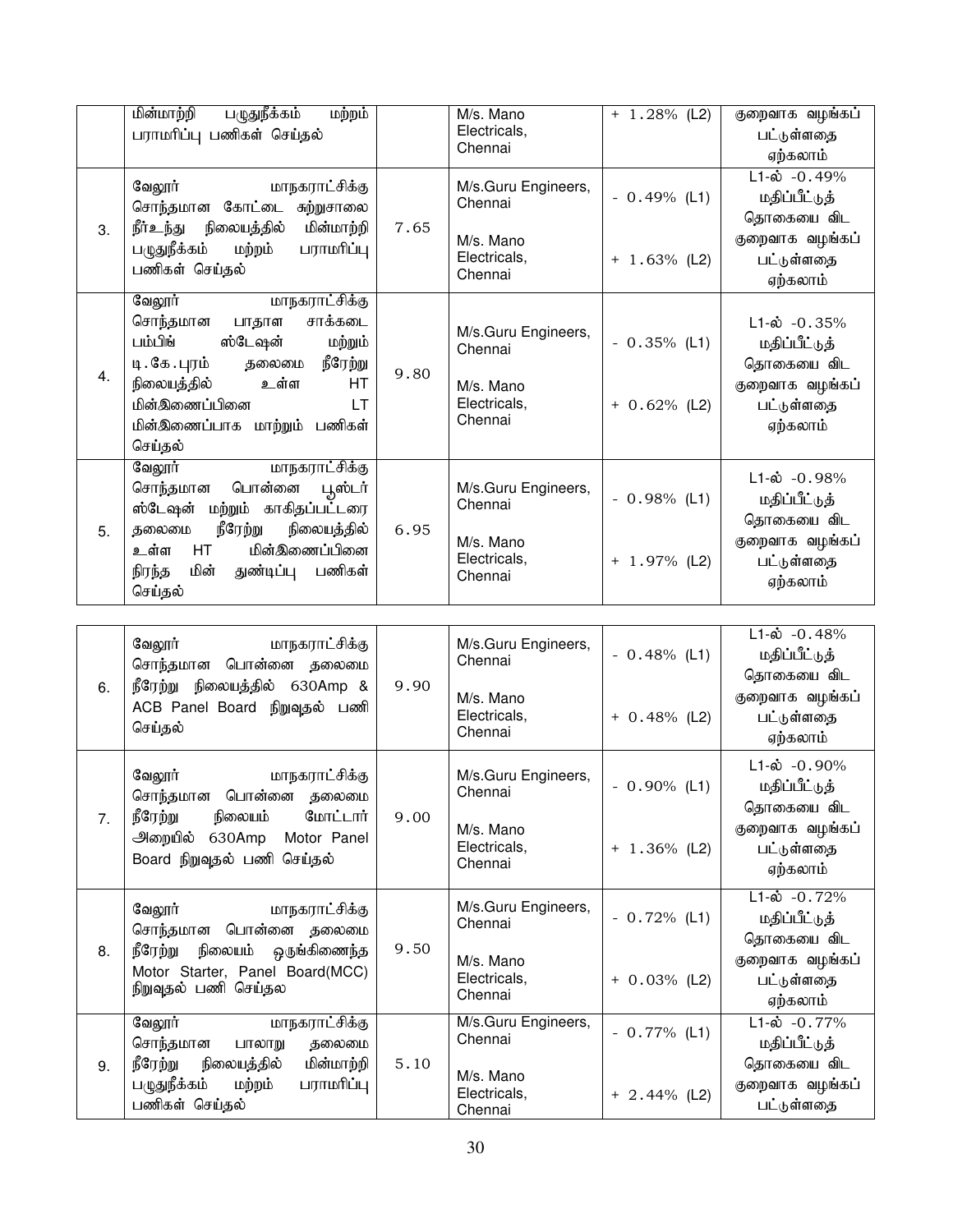|  | னட<br>υц | าเหน<br>ימונ | கண | 6001 | ்ளள | வ<br>JБ<br>ш<br>$\cdots$<br>٠m | <b>ॴ</b> ளி⊕ளவ | ்றைநட<br>უის. |  |
|--|----------|--------------|----|------|-----|--------------------------------|----------------|---------------|--|

தொகைக்கான ஒப்பந்தப்புள்ளி அளித்த ஒப்பந்ததாரர்களின் ஒப்பந்தப்புள்ளியை ஏற்று பட்டியலில் கண்ட 9 பணிகளுக்கான ஒப்பந்தப்புள்ளிகளை ஒப்புதல் செய்யவும், பணி உத்தரவு வழங்கவும் மாமன்றத்தின் அனுமதி கோரப்படுகிறது.

#### அலுவலக குறிப்பு :

- 1. மாமன்றத்தின் பார்வைக்கு வைக்கப்பட்டுள்ள இப்பொருள் மாமன்றத்தில் பதிவு செய்யலாம்.
- $2$ . இப்பணிக்கான செலவினத் தொகையை பொது நிதி 2018-19ன் கீழ் செலவு செய்யலாம்.
- 3. வேலூர் மாநகராட்சியில் பொது நிதி 2018-19ன் கீழ் ஒப்பந்தப்புள்ளி கோரப்பட்ட மேற்கண்ட 2 பணிகளுக்கும் ஒப்பந்தப்புள்ளி அளித்துள்ள ஒப்பந்ததாரகளின் குறைந்த தொகைக்கான (L1-((1)-0.15%,(2)-0.60%,(3)-0.49%,(4)-0.35%, (5)-0.98%, (6)-0.48%, (7)-0.90%,(8)-0.72%,(9)- 0.77%,ஒப்பந்தப்புள்ளியை ஏற்க மாமன்றம் அனுமதிக்கலாம். முன்அனுமதி வழங்கப்பட்டதை மாமன்றம் ஏற்கலாம்

## (**ந.க.எண்** :311 /**2019/E1**)

## தீர்மானம் எண்: 589 – அலுவலகக் குறிப்பு அங்கீகரிக்கப்பட்டது

(40) வேலூர் மாநகராட்சியில், ஸ்மார்ட் சிட்டி திட்டத்தில் கீழே பட்டியலில் கண்ட 3 பணிகளுக்கு ஸ்மார்ட் சிட்டி நிர்வாக கு.டி கூட்டம் 10 நாள்:06.09.2018 ல் நிர்வாக அனுமதி அிளிக்கப்பட்டதின் அடிப்படையில் தலைமை பொறியாளர், நகராட்சி நிர்வாக அிணையரகம், சென்னை அவர்களின் ந.க.எண்: 25477/2017/DO1 நாள்: 09.01.2019 தொழில் நுட்ப அனுமதியும் வழங்கப்பட்டுள்ளது. கீழ்கண்ட 3 பணிகளுக்கு ஒப்பந்தப்புள்ளியாக 08.02.2019 அன்று ஒப்பந்தப்புள்ளிகள் பெறப்பட்டுள்ளன.

ஸ்மார்ட் சிட்டி திட்டத்தில் கீழே பட்டியலில் கண்ட 3 பணிகளுக்கு பெறப்பட்டுள்ள ஒப்பந்தப்புள்ளியை முடிவு செய்ய ஒப்புநோக்குப்பட்டியல் மாமன்றத்திற்கு சமா்ப்பிக்கப்படுகிறது.

| 이.<br>எண்      | பணியின் பெயர்                                                                      | மதிப்பீடு | ஒப்பந்ததாரா்<br>திருவாளர்கள்                                                  | ஒப்பந்தப்புள்ளி<br>மதிப்பிட்டு<br>தொகையைவிட<br>கூடுதல்<br>விலைவிகிதம் | விலை<br>குறைப்பிற்கு<br>பின் விலை<br>விகிதம் | குறிப்பு                                                                                  |
|----------------|------------------------------------------------------------------------------------|-----------|-------------------------------------------------------------------------------|-----------------------------------------------------------------------|----------------------------------------------|-------------------------------------------------------------------------------------------|
| $\mathbf{1}$   | 2                                                                                  | 3         | 4                                                                             | 5                                                                     |                                              | 7                                                                                         |
| 5.             | Package I - Providing<br>New Green Park<br>Development in Zone-I (8<br>Nos.).      | 152.00    | M/s.Sathiyanaraya<br>nan Construction,<br>Vellore                             | $-7.73\%$ (L1)                                                        | $+4.85%$                                     | (L1) ல் +4.85%<br>மதிப்பீட்டுத்<br>தொகையைவிட<br>கூடுதலாக வழங்கப்<br>பட்டுள்ளதை ஏற்கலாம்   |
| 6.             | Package II - Providing<br>New Green Park<br>Development in Zone-II<br>$(10$ Nos.). | 170.00    | S.Sivakumar,<br>Gudivattam,<br>Vellore Dt.<br>N.S.Construction,<br>Gudiyattam | $+5.00\%$ (L1)<br>$+ 7.00\%$ (L1)                                     | $+4.91%$                                     | L1) ல் +4.91%<br>மதிப்பீட்டுத்<br>தொகையைவிட<br>கூடுதலாக வழங்கப்<br>பட்டுள்ளதை ஏற்கலாம்    |
| 7 <sub>1</sub> | Package-III - Providing<br>New Green Park<br>Development in Zone -<br>IV $(5$ Nos) | 178.00    | Thiru.A.V. Vinayaga<br>moorthy, Vellore<br>Thiru.V.K.Magesh,<br>Vellore.      | $+ 4.90\%$ (L1)<br>$+ 7.00\%$ (L2)                                    | $+4.74%$                                     | $(L1)$ ல் +4.74%<br>மதிப்பீட்டுத்<br>கொகையைவிட<br>கூடுதலாக வழங்கப்<br>பட்டுள்ளதை ஏற்கலாம் |
|                | மேலும்<br>பெறப்பட்ட                                                                |           | ஒப்பந்தப்புள்ளியில்                                                           | கூடுதல்                                                               | விலை<br>விகிதத்தில்                          | அளித்துள்ள<br>$\sim$ $\sim$                                                               |

ஒப்பந்ததாரர்களுக்கு விலை குறைப்பு கடிதம் 15.02.2019 அன்று வழங்கப்பட்டதிற்கு பதில் கடிதமாக <mark>ஒப்பந்ததாரர்கள் / நிறுவ</mark>னம் 18.02.2019 அன்று மதிப்பீட்டுத் தொகையைவிட கூடுதல்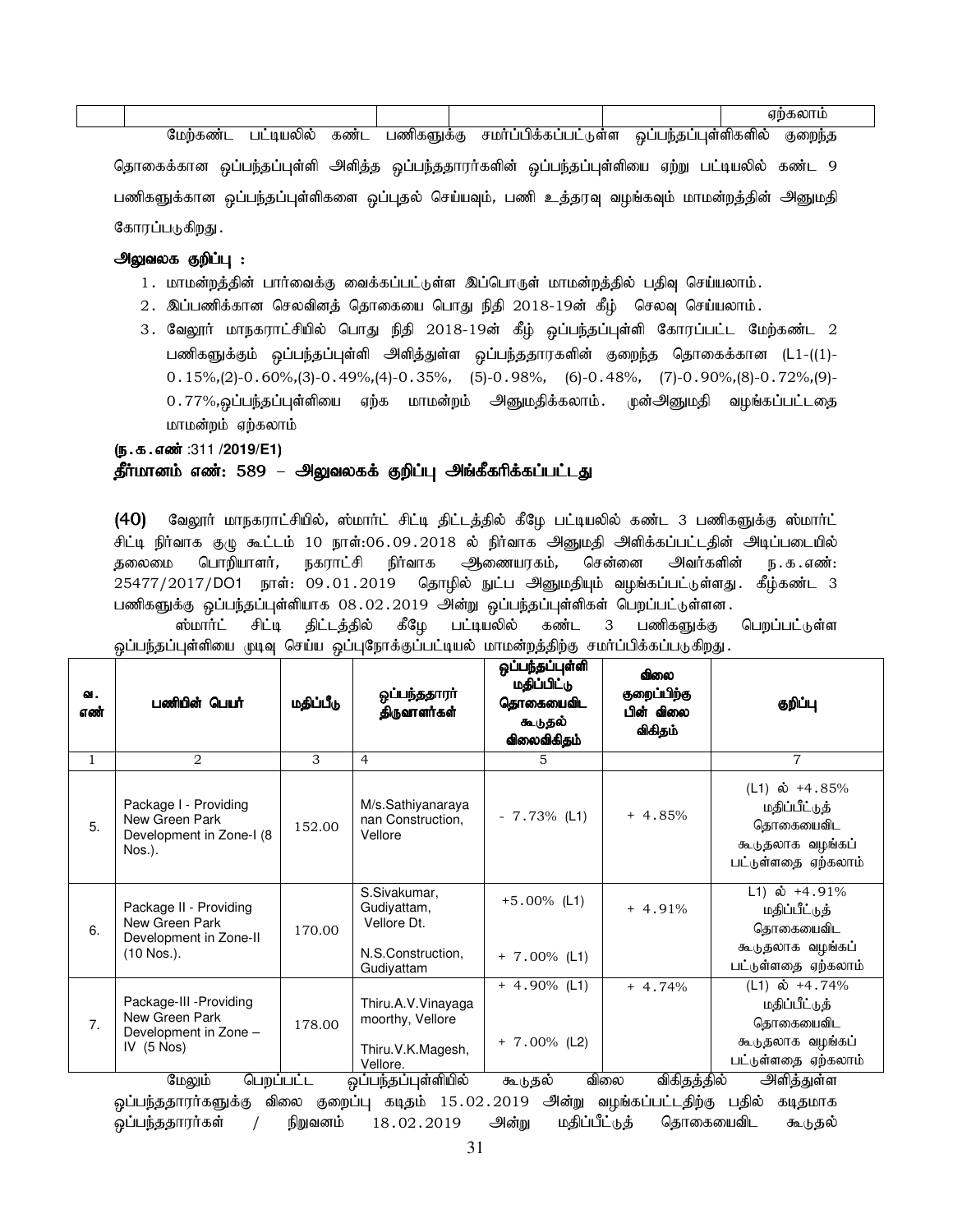விலைவிகக்கிலிருந்து குறைக்து (1.(+4.85%),2.(+4.91%) 3.(+4.74%)) சம்மகு கடிகம் வழங்கப்பட்டதை ஏற்கலாம் .

மேற்படி பட்டியலில் கண்ட 3 பணிகளுக்கு பெறப்பட்ட ஒப்பந்தப்புள்ளிகளில் மதிப்பிட்டு தொகையை விட கூடுதலான விலைவிகிதத்தில் ஒப்பந்தப்புள்ளி அளித்துள்ள ஒப்பந்ததாரர்களின் ஒப்பந்தப்புள்ளியை ஏற்று பட்டியலில் கண்ட 3 பணிகளுக்கு பணி உத்திரவு வழங்க மாமன்றத்தின் அனுமதி வேண்டப்படுகிறது.

#### <u>அலுவலக குறிப்பு :</u>

- 4. மாமன்றத்தின் பார்வைக்கு வைக்கப்பட்டுள்ள இப்பொருள் மாமன்றத்தில் பதிவு செய்யலாம்.
- 5. இப்பணிக்கான செலவினத் தொகையை ஸ்மார்ட் சிட்டி திட்டத்தின் கீழ் செலவு செய்யலாம்.
- 6. மேலூர் மாநகராட்சியில் ஸ்மார்ட் சிட்டி திட்டத்தின் கீழ் ஒப்பந்தப்புள்ளி கோரப்பட்ட மேற்படி 3-பணிகளுக்கு மேற்கண்ட பட்டியலில் உள்ள ஒப்பந்ததாரர்கள் / நிறுவனம் மதிப்பீட்டு தொகையைவிட கூடுதல் விலைவிகித்தில் அளித்துள்ள (1.(+4.85%), 2.(+4.91%), 3. (+4 . 74%)) ஒப்பந்தப்புள்ளிகளை மாமன்றம் ஏற்று பணி உத்திரவு வழங்க அனுமதிக்கலாம்.

(**ந.க.எண். 6209/2015/S1**)

#### தீர்மானம் எண்: 590 – அலுவலகக் குறிப்பு அங்கீகரிக்கப்பட்டது

 $(41)$  மீவலூா் மாநகராட்சிக்குட்பட்ட பகுதிகளில் சுற்றுச்சூழல் (பாதுகாப்புச்) சட்டம் 1986 பிாிவு 3,6,  $\&$  25 $-$ ன் படி இயற்றப்பட்டுள்ள திடக்கழிவு மேலாண்மை விதிகள் 2016ன் படியும் வேலூா் மாநகராட்சி சட்டம் 2008—ன் படியும், வேலுாா் மாநகராட்சி திடக்கழிவு மேலாண்மை துணை விதிகள 2016 மாமன்ற தீா்மானம் எண்.49 நாள்.07.03.2017-ல் ஒப்புதல் பெறப்பட்டு 01.05.2017 முதல் நடைமுறைப்படுத்த வேலூா் மாவட்ட அரசிதழ் சிறப்பு வெளியீடு நாள்.19.04.2017—ல் வெளியிடப்பட்டு தற்பொழுது வேலூா் மாநகராட்சி திடக்கழிவு மேலாண்மை துணை விதிகள் 2016 நடைமுறையில் உள்ளது.

மேற்கண்ட வேலூர் மாநகராட்சி திடக்கழிவு மேலாண்மை துணைவிதிகள் 2016 அட்டவணை—I நிர்வாகக் கட்டணம் ஆண்டுதோறும் 10  $\%$  உயாத்தி நிா்ணயம் செய்யவும் வசூல் செய்தல் மற்றும் தொடா் நடவடிக்கை ஆகியவற்றினை 01.04.2019 முதல் அமுல்படுத்தும் வகையில் பொது மக்களின் ஆலோசனைகள் மற்றும் ஆட்சேபணைகள் கோரி தினசரி நாளிதழ் மற்றும் மாவட்ட அரசிதழில் வெளியிடவும் தொடர் நடவடிக்கை எடுக்கவும் மாமன்றத்தின் ஒப்புதல் கோரப்படுகிறது.

#### <u>அலுவலக குறிப்பு:</u>

#### 1) மாமன்றம் ஒப்புதல் அளிக்கலாம்

2) தினசரி நாளிதழில் விளம்பரம் செய்து பொது மக்களிடமிருந்து வரப்பெறும் ஆலோசணைகள் மற்றும் ஆட்சேபனைகள் மீது இறுதி முடிவு எடுக்க ஆணையாளருக்கு முழு அதிகாரம் வழங்கலாம்.

3) தொடர் நடவடிக்கையாக மாவட்ட அரசிதழில் அறிவிப்பு வெளியிட்டு நடவடிக்கை மேற்கொள்ளவும், தினசாி நாளிதழில் அறிவிப்பு வெளியிடவும், மாவட்ட அரசிதழில் வெளியிடவும் ஆகும் செலவினத்தை பொது நிதியிலிருந்து வழங்கவும் ஒப்புதல் அளிக்கலாம். முன் அனுமதி வழங்கப்பட்டதை மன்றம் ஏற்கலாம்.

#### (ந.க.எண்:8155/2016/எச்1)

#### தீர்மானம் எண்: 591 – அலுவலகக் குறிப்பு அங்கீகரிக்கப்பட்டது

(42) மேலூர் மாநகராட்சியில் தூய்மை இந்தியா திட்டத்தின் கீழ் தனி நபர் கழிப்பிடம் கட்ட அரசு <u>மான்யமாக ரூ.8000/— தனி நபா் பங்களிப்பு ரூ.4000/— என மதிப்பிடு செய்யப்பட்டது. இதில் வேலூா்</u> மாநகராட்சியில் வறுமைக்கோட்டிற்கு கீழ் உள்ளவா்களுக்கு ஒரு வீட்டிற்கு தனி நபா் கழிப்பிடம் கட்ட ஆகும் செலுவு ரூ.12000/— இதில் அரசுமான்யம் ரூ.8000/—ம் தருகிறது. மீதமுள்ள தனிநபா் பங்களிப்பாக ரூ.4000/−க்கு இந்தியன் ஆயில் காா்பெரேசன் நிறுவனம் ஏற்றுக்கொண்டத்தின் போில் வறுமைக்கோட்டிற்கு கீழ் உள்ள 275 குடும்பங்களுக்கு ரூ.11,00000/— (பதினோறு லட்சம்) மான்யமாக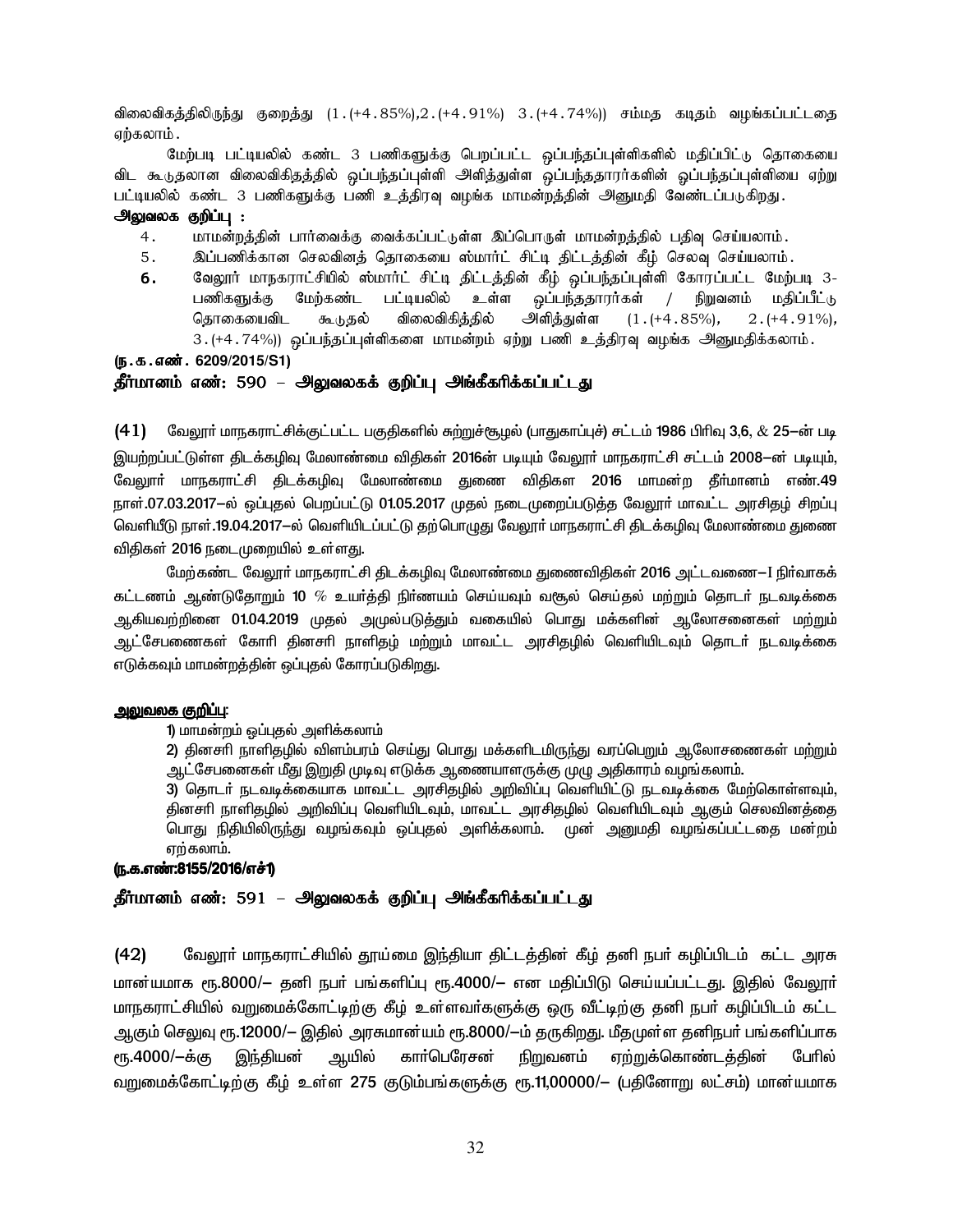இந்தியன் ஆயில் காா்பெரேசன் வழங்க முன்வந்துள்ளதை ஏற்கவும், மேற்கண்ட தொகையினை உாிய பயணாளிகளுக்கு பொறியியல் பிரிவு மூலம் வமங்குவகற்கும் மாமன்றக்கின் ஒப்புகல் கோரப்படுகிறது.

#### <u>அலுவலக குறிப்பு:</u>

மாமன்றம் ஒப்புதல் அளிக்கலாம். முன அனுமதி வழங்கப்பட்டதை மன்றம் ஏற்கலாம்.

#### (ந.க.எண்: 669/2019/H1)

தீர்மானம் எண்: 592 – அலுவலகக் குறிப்பு அங்கீகரிக்கப்பட்டது

 $(43)$ வேலூா் மாநகராட்சிப்பகுதியில் வீடு, வீடாகவும், வா்த்தக நிறுவனஙகள் தோறும் திடக்கழிவுகள் சேகரிக்கப்பட்டு மாநகாாட்சிப் பகுகியில் செயல்பாட்டில் உள்ள 42 கிடக்கமிவ மேலாண்மை மையங்களுக்கு கொண்டு செல்லப்பட்டு மக்கும் கழிவுகள், மறுசுழற்சி கழிவுகள் மற்றும் மறுசுழற்சி செய்ய இயலாத மக்காத கழிவுகள் எனப் பிரிக்கப்பட்டு மக்கும் கழிவுகளிலிருந்து இயற்கை உரம் தயாரிக்கப்படுகிறது. மறுசுழற்சி கழிவுகள் மறுசுழற்சி வியாபாரிகளுக்கு விற்பனை செய்யப்படுகிறது. மறுசுழற்சி செய்ய இயலாத எரியக் கூடிய மக்காத கழிவுகளை (50 மைக்ரானுக்கு குறைவான பிளாஸ்டிக் கழிவுகள், பிஸ்கட், குா்குரே கவா்கள், துணிகள், etc) அல்ட்ரா-டெக் சிமெண்ட் தொற்சாலைக்கு சிமெண்ட் அரியலூா் தயாரிப்பதற்கு எரிபொருளாக பயன்படுத்துவதற்கு அனுப்புவதற்கு அல்ட்ரா— டெக் சிமெண்ட் நிறுவனத்துடன் புரிந்துணா்வு ஒப்பந்தம் ஏற்படுத்தப்பட்டு Kay Yes Constructions மூலம் அனுப்பப்படுகிறது. ஏற்கனவே ஒப்பந்த செய்யப்பட்ட நிறுவனமான Kay Yes Constructions —க்கு 6 மாதகாலம் ஓப்பந்தத்தை நீட்டிக்கவும் மற்றும் அதற்குண்டான தோரய ஆகும் செலவு ரூ.30,00,000/— (முப்பது லட்சம்) பொது நிதியிலிருந்து வழங்க அனுமதி அளிக்க மாமன்றத்தின் ஒப்புதல் கோரப்படுகிறது.

#### <u> அலுவலக குறிப்பு:</u>

மாமன்றம் அனுமதி அளிக்கலாம்.

(ந.க.எண்:8155/2018/H1) தீர்மானம் எண்: 593 – அலுவலகக் குறிப்பு அங்கீகரிக்கப்பட்டது

(44) இம்மாநகராட்சியின் கீழ் இரண்டு சித்தா மருந்தகஙகள் மற்றும் இரண்டு யுனானி மருந்தகஙகள் செயல்பட்டு வருகின்றது. இவைகளுக்கு 2018—2019ம் ஆண்டிற்கு தேவையான மரு<u>ந்</u>துகள் ரூ.10,00,000/-க்கு வாங்க மருத்துவ அலுவலா்கள் பட்டியல் வழஙகியுள்ளாா்கள். இதனை இந்திய மருத்துவா்கள் கூட்டுறவு மருந்து செய் நிலையம் மற்றும் பண்டக சாலை லிட், சென்னை, என்ற நிறுவனத்தின் மூலமாக வாங்கி வழங்க மாமன்றத்தின் அனுமதி கோரப்படுகிறது..

#### <u>அலுவலக குறிப்பு:</u>

மாமன்றம் அனுமதி வழஙகலாம்.

#### (ந.க.எண்:10212/2012/எச்1)

#### தீர்மானம் எண்: 594 – அலுவலகக் குறிப்பு அங்கீகரிக்கப்பட்டது

 $(45)$ வேலூர் மாநகராட்சி பொது நிதி 2018-19ன் கீழ் இம்மாநகராட்சி சார்பில், தனியாருக்கு சொந்தமான மனைகளில் திடக்கழிவுகளை சேகரிக்கா வண்ணம், அறிவிப்பு பலகை வைக்க சுமார் 200 அறிவிப்பு பலகைகள் (2x2) தயாரிக்கும் பணிக்கு மதிப்பீட்டுத் தொகையாக ரு.70,000/-க்கு ஆணையாளர் அிவர்கள் நாள் 14.12.2018-ல் நிர்வாக அனுமதி வழங்கப்பட்டு, 31.12.2018 அன்று பெறப்பட்ட இரண்டு விலைப்புள்ளிகளின் ஒப்புநோக்கு பட்டியல் பின்வருமாறு.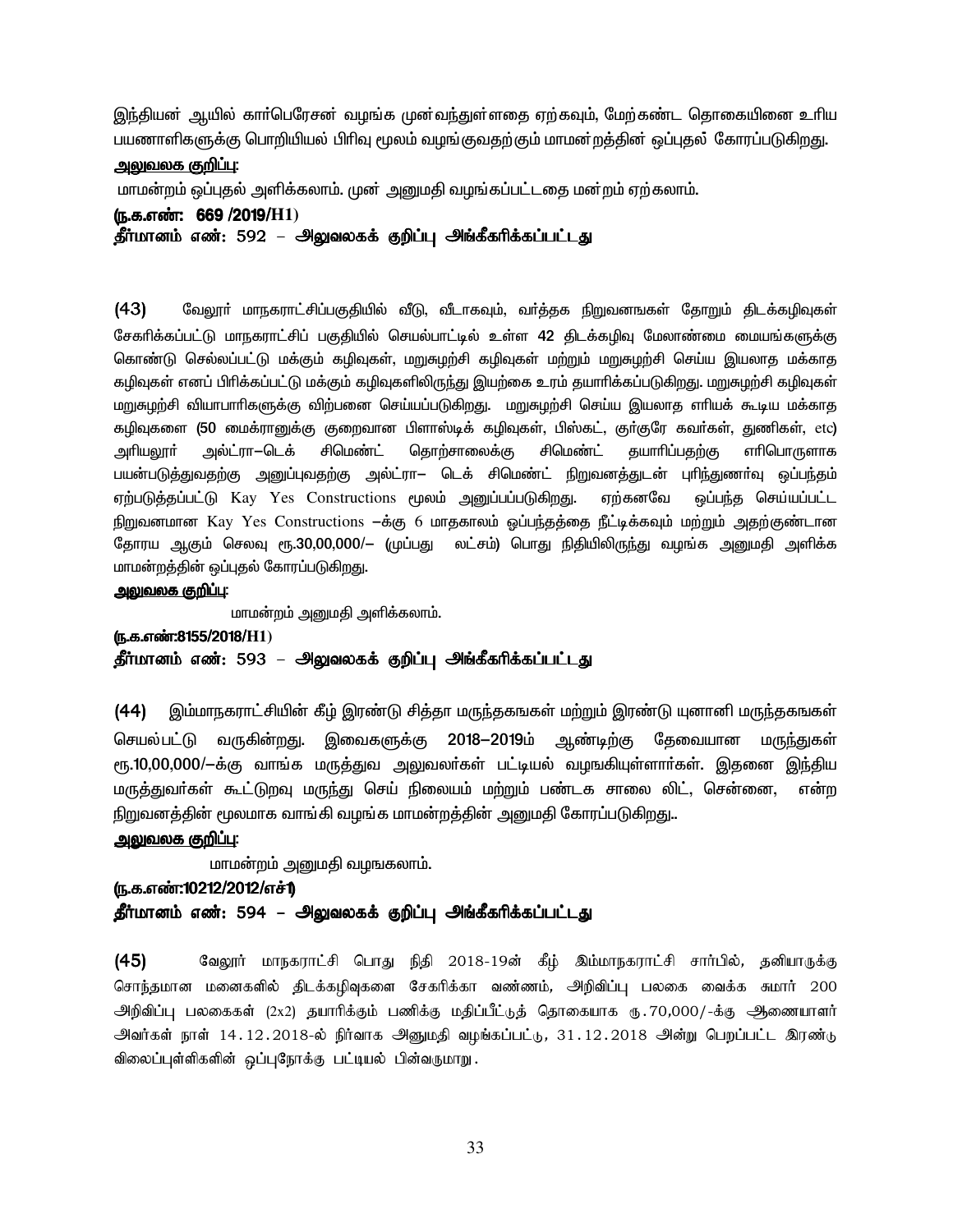| வ. எ<br>ண் | ஒப்பந்ததாரின் பெயர்                                                                                                                         | கொகை<br>(ஒரு அறிவிப்பு<br>பலகை) | சதவிகிதம்                                     |
|------------|---------------------------------------------------------------------------------------------------------------------------------------------|---------------------------------|-----------------------------------------------|
| 1.         | AAD WELL DIGITAL<br>ARTS.<br>No.16/82, Battai Street,<br>Velapadi, Vellore-<br>632001.                                                      | $(B.350/-$                      | மதிப்பீட்டுத் தொகை விகிதம் (0.00) (L1)        |
| 2.         | <b>SUNIL ADS,</b><br>154/2B, Rathinasingh<br>kulam Street, 1 <sup>st</sup> Floor<br>(Near CMC Eye)<br>Hospital), Kospet,<br>Vellore-632001. | $(D.400/-$                      | மதிப்பீட்டுத் தொகையை விட 1.142 அதிகம்<br>(L2) |

AAD WELL DIGITAL ARTS, நிறுவனம், வேலூர் (L1) ஒப்பந்ததாரர் மதிப்பீட்டு தொகை விகிதத்தில் அளித்துள்ள விலைப்புள்ளியை ஏற்க மாமன்றத்தின் அனுமதிக்கு மாமன்றப் பொருள் பணிந்து சமர்ப்பிக்கப்படுகிறது .

அலுவலக குறிப்பு:-

- 1. இப்பொருள் மாமன்றத்தில் பதிவு செய்யலாம்.
- $2.$  இப்பணிக்கான செலவினத் தொகையை பொது நிதி  $2018$ -19-ல் செலவு செய்யலாம்.
- 3. பெறப்பட்ட விலைப்புள்ளிகளில் குறைந்த தொகைக்கான விலைப்புள்ளி அிளித்துள்ள AAD WELL  $DIGITAL$  ARTS, வேலூர் நிறுவனத்தின் விலைப்புள்ளியை ஏற்கலாம்.

 $(5.5.5.5\frac{1}{2}6363/2018/H1)$ 

#### தீர்மானம் எண்: 595 – அலுவலகக் குறிப்பு அங்கீகரிக்கப்பட்டது

 $(46)$  தேலூர் மாநகராட்சி மண்டலம் 1-க்குட்பட்ட காங்கேயநல்லூர் கிராமம் நில அளவை எண்கள் 274, 275, 276, 277, 278, 331, 332, 333, 336, 432/1A,2A மொத்தம் 36.12 ஏக்கர் பரப்பளவு காலியிடம் உள்ளதாகவும், அதில் நுண் உரக்கிடங்கு கட்டிடம் உள்ளது எனவும், மேலும் அவ்விடத்தில் சோலார் பவர்கிரிட், உரம் சேகரிப்பு கிடங்கு, கழிவுநீர் சுத்திகரிப்பு நிலையம், போன்றவைகள் அமைக்கப்பட உள்ளதாகவும், இவைகள் போக மீதருள்ள 1 ஏக்கர் பரப்பளவுள்ள காலியாக உள்ள நிலத்தில் ஏற்கனவே கழிவுநீர் பண்ணை அமைக்கப்பட்டு தற்போது காலியாக உள்ள அந்த இடத்தில் உணவு விடுதி கழிவுகளிலிருந்து வாயு (Gas) தயாரிக்கும் திட்டத்தின் முலம் மாநகராட்சிக்கு வருவாய் ஈட்டும் பொருட்டு அரசாணை(நிலை) எண். 92, நகராட்சி நிர்வாகம் மற்றும் குடிநீர் வழங்கல் (நநி4) துறை நாள்:03/07/2007 மற்றும் Solid Waste Management Rule,2016-ன்படியும் மாநகராட்சியின் குத்தகை நிபந்தனைகளின்படி திடக்கழிவு மேலாண்மை (Solid Waste Management) சம்மந்தப்பட்ட மொத்த குப்பை உற்பத்தியாளர்கள் மட்டும் மாதவாடகை அடிப்படையில் ஏலம் மற்றும் ஒப்பந்தப்புள்ளியில் கலந்து கொள்ளும் வகையில், மேற்கண்ட காலி .<br>நிலத்தினை மூன்று ஆண்டுகளுக்கு பொது ஏலம் மற்றும் பொது ஒப்பந்தப்புள்ளி கோர மாமன்றத்தின் பார்வைக்கும், அனுமதிக்கும் கோரப்படுகிறது.

#### அ.கு:

1) அரசாணை(நிலை) எண்.92, நகராட்சி நிர்வாகம் மற்றும் குடிநீர் வழங்கல் (நநி4) துறை நாள்: 03/07/2007 மற்றும் Solid Waste Management Rule,2016-ன்படியும் மாநகராட்சியின் குத்தகை விதிகள் மற்றும் ஏல நிபந்தனைகளின்படி முன்றாண்டுகளுக்கு பொது ஏலம் மற்றும் பொது ஒப்பந்தப்புள்ளி கோர மாமன்றம் அனுமதிக்கலாம்.

2) மேற்கண்ட 1 ஏக்கர் பரப்பளவு கொண்ட காலி நிலத்தினை திடக்கழிவு மேலாண்மை (Solid Waste Management) சம்மந்தப்பட்ட மொத்த குப்பை உற்பத்தியாளர்கள் மட்டும் பொது ஏலம் / ஒப்பந்தப்புள்ளியில் கலந்து கொள்ள மாமன்றம் அனுமதிக்கலாம்.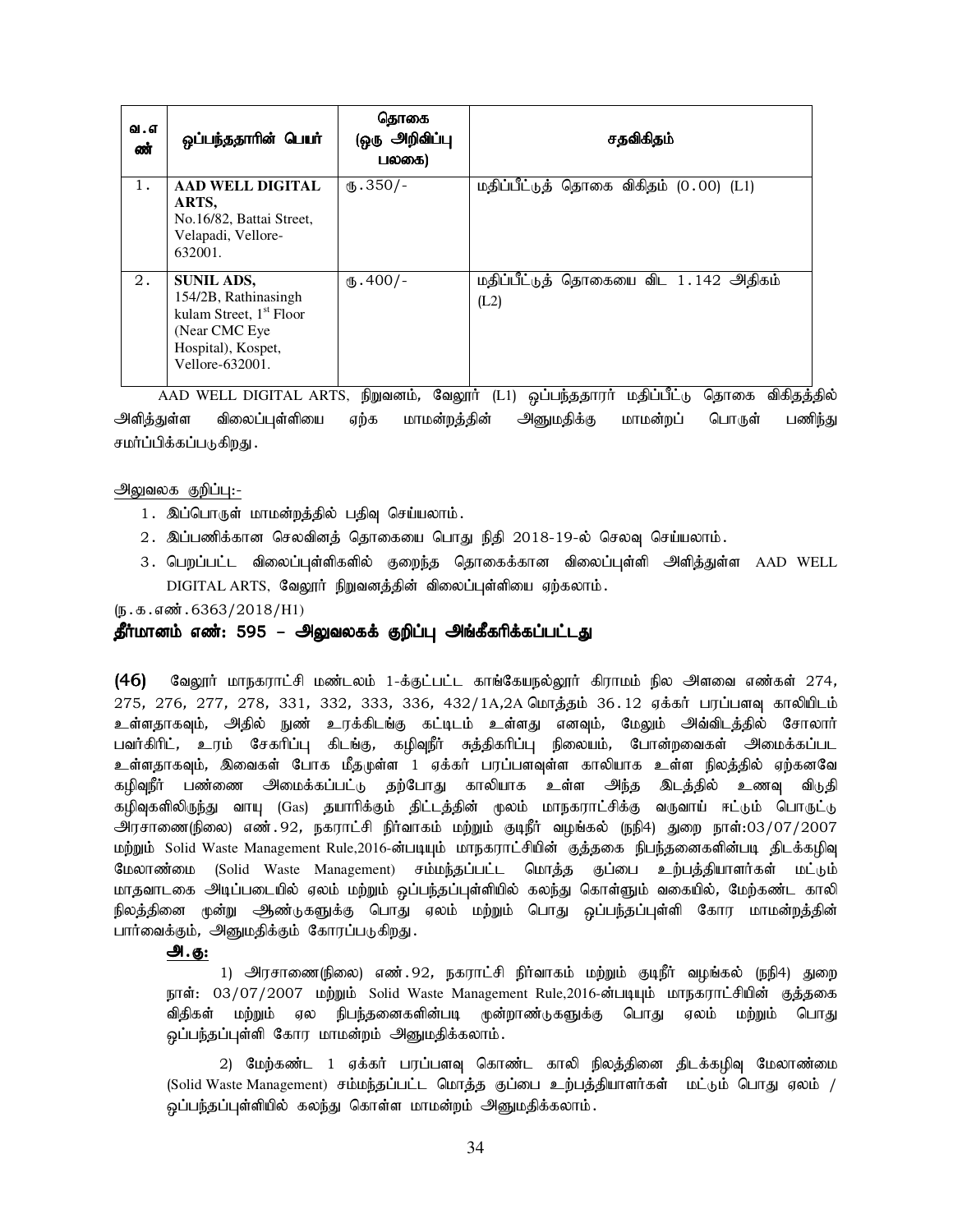3) காலிநிலத்திற்கு தற்போதுள்ள பதிவுத்துறையின் சந்தை மதீப்பிட்டின் (Market Value) <u>அடிப்படையில் மாத வாடகை நிர்ணயம் செய்து ஏலம்/ஒப்பந்தப்புள்ளியின் மூலம் குத்தகைக்கு விட</u> மாமன்றம் அனுமதிக்கலாம்.

4) ஏலம் மற்றும் ஒப்பந்தப்புள்ளி கோர ஆகும் விளம்பர செலுவுகளுக்கு தொகை வழங்க ரு.10,000/- ஒதுக்கீடு செய்ய மாமன்றம் அனுமதிக்கலாம்..முன் அனுமதி வழங்கப்பட்டதை மாமன்றம் ஏற்கலாம்.

## (ந.க.எண்:479/2019/H1) தீர்மானம் எண்: 596 – அலுவலகக் குறிப்பு அங்கீகரிக்கப்பட்டது

(47) கேலூர் மாநகராட்சி மணடலம்-4க்குட்பட்ட புதிய பேருந்து நிலையத்தில் திருவண்ணாமலை அரசு போக்குவரத்து கழக பஸ் நிறுத்ததிற்கு பின்புறம் 15X20=300சதுரஅடிகள் காலி இடம் ஒதுக்கீடு செய்துதருமாறும், அவ்விடத்தில் தனியார் போக்குவரத்து கழகத்திற்கு (Time office) அலுமினிய Shed அமைத்து கொள்ள இடம் ஒதுக்கீடு செய்து அனுமதி வழங்குமாறு வேலூர் மாவட்ட பேருந்து உரிமையாளர்கள் சங்க தலைவர் திரு.N.சுப்பிரமணி என்பவர் கோரியுள்ளார்.

மேற்குறிப்பிட்டுள்ள புதிய பேருந்து நிலையத்தில் 15X20 அளவு கொண்ட காலி இடத்தினை தணியார் பேருந்துகளுக்கு நேர காப்பாளர் (Time office) Shed அமைத்துக்கொள்ள தனியார் பேருந்து உரிமையாளர் சங்கத்திற்கு பொது ஏலம் முலம் இட ஒதுக்கீடு செய்து வழங்கவும், மேலும் புதிய பேருந்து நிலையம் விரிவாக்கம் செய்யும்போது அவ்விடத்தினை மாநகராட்சிவசம் ஒப்படைக்க தெரிவித்து நிபந்தணைகளின் அடிப்படையில் அவ்விடத்தினை ஒதுக்கீடு செய்ய 4-வது மண்டல உதவி பொறியாளர் மற்றும் உதவி ஆணையர்(பொ) தெரிவித்துள்ளார்கள்.

எனவே புதிய பேருந்து நிலையத்தில் திருவண்ணாமலை பஸ் நிறுத்தத்திற்கு பின்புறம் 15X20 அளவு கொண்ட இடத்தினை வேலூர் மாவட்ட பேருந்து உரிமையாளர் சங்கத்திற்கு பொது ஏலம்/ ஒப்பந்தப்புள்ளியின் மூலம் ஒதுக்கீடு செய்ய மாமன்றத்தின் பார்வைக்கும் அனுமதிக்கும் வேண்டப்படுகிறது.

**அ.குறிப்பு:-** 1.புதிய பேருந்து நிலையத்தில் திருவண்ணாமலை பஸ்நிறுத்தம் பின்புறம் 15X20 அளவு கொண்ட காலி இடத்தினை வேலூர் மாவட்ட பேருந்து உரிமையாளர்கள் சங்கத்திற்கு பொது ஏலம்/பொது ஒப்பந்தப்புள்ளி முலம் ஒதுக்கீடு செய்து வழங்க மாமன்றம் அனுமதிக்கலாம்.

2. இது தொடர்பாக ஏலம்/ஒப்பந்தப்புள்ளி கோர மாமன்றம் முன் அனுமதி வழங்கலாம்.

 $(\mathbf{b}.\mathbf{a}.\mathbf{a} \cdot \mathbf{w}$ :0319/2019/A1)

#### தீர்மானம் எண்: 597 – அலுவலகக் குறிப்பு அங்கீகரிக்கப்பட்டது

(48) மேலூர் மாநகராட்சியில், ஸ்மார்ட் சிட்டி திட்டத்தில் கீழே பட்டியலில் கண்ட 1 பணிக்கு ஆணையர், அவர்களின் நிர்வாக அனுமதி நாள்:12 .10 .2018-ல் நிர்வாக அனுமதி வழங்கப்பட்டுள்ளது .மேற்படி 1 பணிக்கு  $29.10.2018$  அன்று ஒப்பந்தப்புள்ளிகள் பெறப்பட்டுள்ளன.

ஸ்மார்ட் சிட்டி திட்டத்தின் கீழே பட்டியலில் கண்ட 1 பணிக்கு பெறப்பட்டுள்ள மதிப்பீட்டைவிட குறைந்த தொகைக்கான(L1) அளிக்கப்பட்டுள்ள <u>ஒ</u>ப்பந்தப்புள்ளியை முடிவு செய்ய ஒப்புநோக்குப்பட்டியல் மாமன்றத்திற்கு சமர்ப்பிக்கப்படுகிறது.

| வ.<br>எண் | பணியின் பெயர் | மதிப்பீடு<br>லட்சத்தி<br>ல் | ஒப்பந்ததாரா்<br>திருவாளர்கள் | ஒப்பந்தப்புள்ளி<br>தொகை | குறிப்பு |
|-----------|---------------|-----------------------------|------------------------------|-------------------------|----------|
|           |               | ີ                           |                              |                         |          |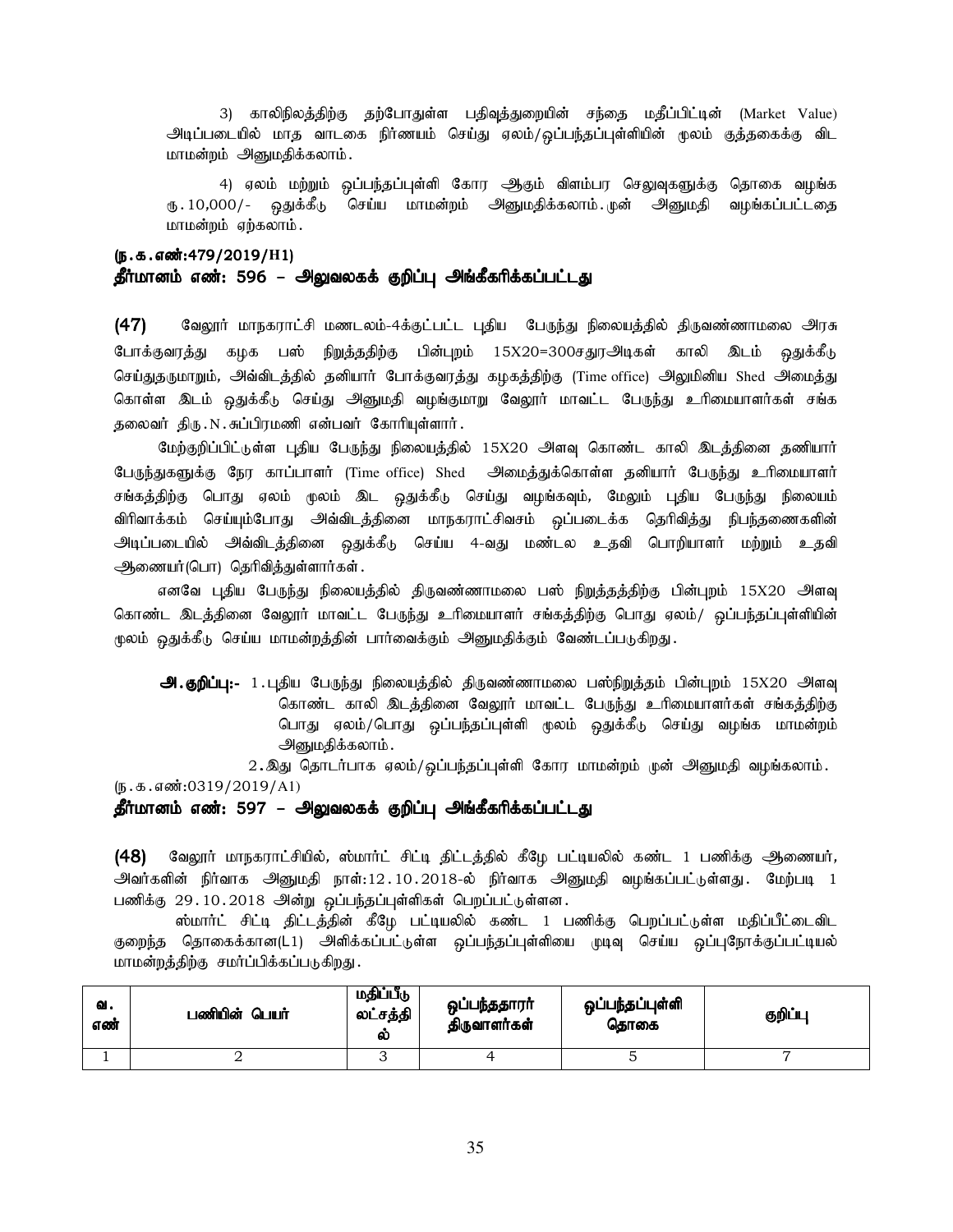| for<br>Selection<br>consultant<br>of<br><b>DPR</b><br>for<br>preparation<br>of<br>feasibility cum DPR and Bid<br>Management<br>Process<br>for |       | M/s.Sonne<br>Infrastructure Pvt.<br>Ltd., Chennai                         | $\text{I}$ . 1695000/-(L1) | $L1-\dot{\omega}$ ரு. 1695000/-<br>மதிப்பீட்டுத்<br>தொகையை விட |
|-----------------------------------------------------------------------------------------------------------------------------------------------|-------|---------------------------------------------------------------------------|----------------------------|----------------------------------------------------------------|
| Smart Schools in<br>Vellore<br>Corporation                                                                                                    | 19.00 | M/s.Capital<br>Engineering<br>Consultancy<br>Chennai PVT. Ltd,<br>Chennai | $(B.1754424/-(L2))$        | குறைவாக வழங்கப்<br>பட்டுள்ளதை ஏற்கலாம்                         |

மேற்கண்ட பட்டியலில் கண்ட 1 பணிக்கு பெறப்பட்ட ஒப்பந்தப்புள்ளிகளில் மதிப்பிட்டு தொகையை விட குறைந்த தொகைக்கான ஒப்பந்தப்புள்ளி அளித்துள்ள M/s.Sonne Infrastructure Pvt. Ltd., Chennai நிறுவனத்தின் ஒப்பந்தப்புள்ளியை ஏற்று பட்டியலில் கண்ட 1 பணிக்கு பணி உத்திரவு வழங்க மாமன்றத்தின் அனுமதி வேண்டப்படுகிறது.

#### அலுவலக குறிப்பு :

- 7. khkd;wj;jpd; ghh;itf;F itf;fg;gl;Ls;s ng;bghUs; khkd;wj;jpy; gjpt[ bra;ayhk;.
- 8. இப்பணிக்கான செலவினத் தொகையை ஸ்மார்ட் சிட்டி திட்டத்தின் கீழ் செலவு செய்யலாம்.
- 9. வேலூர் மாநகராட்சியில் ஸ்மார்ட் சிட்டி திட்டத்தின் கீழ் ஒப்பந்தப்புள்ளி கோரப்பட்ட மேற்கண்ட 1-பணிக்கு M/s.Sonne Infrastructure Pvt. Ltd., Chennai நிறுவனம் அளித்துள்ள குறைந்த தொகைக்கான L1-(1) ரு.1695000/- ஒப்பந்தப்புள்ளியை மாமன்றம் ஏற்று பணி உத்திரவு வழங்க அனுமதிக்கலாம்.

(ந.க.எண். 6209/2015/E1).

#### தீர்மானம் எண்: 598 – அலுவலகக் குறிப்பு அங்கீகரிக்கப்பட்டது

#### (49) 2019-ம் வருடத்திய தமிழ்நாடு சட்டம் 12-ன் கீழ் ஏற்படுத்தப்படும் உப விதிகள்

சுற்றுப்புறச் சூழல் பாதுகாப்புச் சட்டம் 1986 (சட்ட எண்.29. 1986)-ல் பிரிவு 3இ6 மற்றும் 25-ல் வழங்கப்பட்டுள்ள அதிகாரம் மற்றும் வேலூா் மாநகராட்சிக்கும் பொருந்தும் கோயம்புத்துாா் மாநகராட்சி சட்டம் 1981 பிரிவு 432-ன்படி 2019-ம் வருடத்திய தமிழ்நாடு சட்டம் 12-ன் கீழ் பிளாஸ்டிக் மொத்த விற்பனைஇ உற்பத்தி செய்தல்இ சேமித்து வைத்தல்இ விற்பனைஇ எடுத்துச் செல்லுதல்இ நெகிழி பயன்படுத்துதல் முதலியன தடை செய்யப்பட்டு அபராத தொகை விதிக்கப்பட்டுள்ளதை கீழ்க்கண்டவாறு உப விதிகள் ஏற்படுத்தலாம்.

- 1 (i) **மெயலாக்க அதிகாாி**: மாநகராட்சிப் பகுதிகளில் செயலாட்சி அதிகாாி எனப்படுபவா் மாநகராட்சி ஆணையாளர் ஆவர்.
	- (ii) வெர்**வர் நடத்தும் அதிகாாி**: ஆய்வு நடத்தும் அதிகாாி எனப்படுபவா்கள் மாநகராட்சிப் பகுதிகளில் துப்புரவு பணிமேற்பார்வையாளர்இ துப்புரவு ஆய்வாளர்இ துப்புரவு அலுவலா்இ மாநகர நல அலுவலா், உதவி அணையா் மா்்றும் அணையரால் அதிகாரமளிக்கப்பட்ட பிற பணியாளர்களாவர்.
	- (iii) மேல்முறையீட்டு அலுவலா்: இந்த உபவிதிகளில் தெரிவிக்கப்பட்டுள்ள பொருளடக்கம் தொடா்பான கருத்துகளில் மேல் முறையீட்டு அலுவலா் ஆணையரே அவார்.
	- (iv) **தண்டனைகள் விதிக்கும் முறைகள்**: ை' சட்டத்தில் தெரிவிக்கப்பட்டுள்ள<br>'ரத்துக்களை மீறுபவர்களுக்கு உடனடி ஸ்தல அபராதம்இ குடிநீர் இணைப்பு ்ரத்துக்களை மீறுபவா்களுக்கு உடனடி ஸ்தல அபராதம்இ துண்டித்தல்இ பொருள்களை பறிமுதல் செய்தல் அபாயகரமானதும் மற்றும் அருவருக்கத்தக்கதுமான தொழில்களுக்கான உரிமம் ரத்து செய்தல் (னுரூழு) முதலியன தண்டனை முறைகள்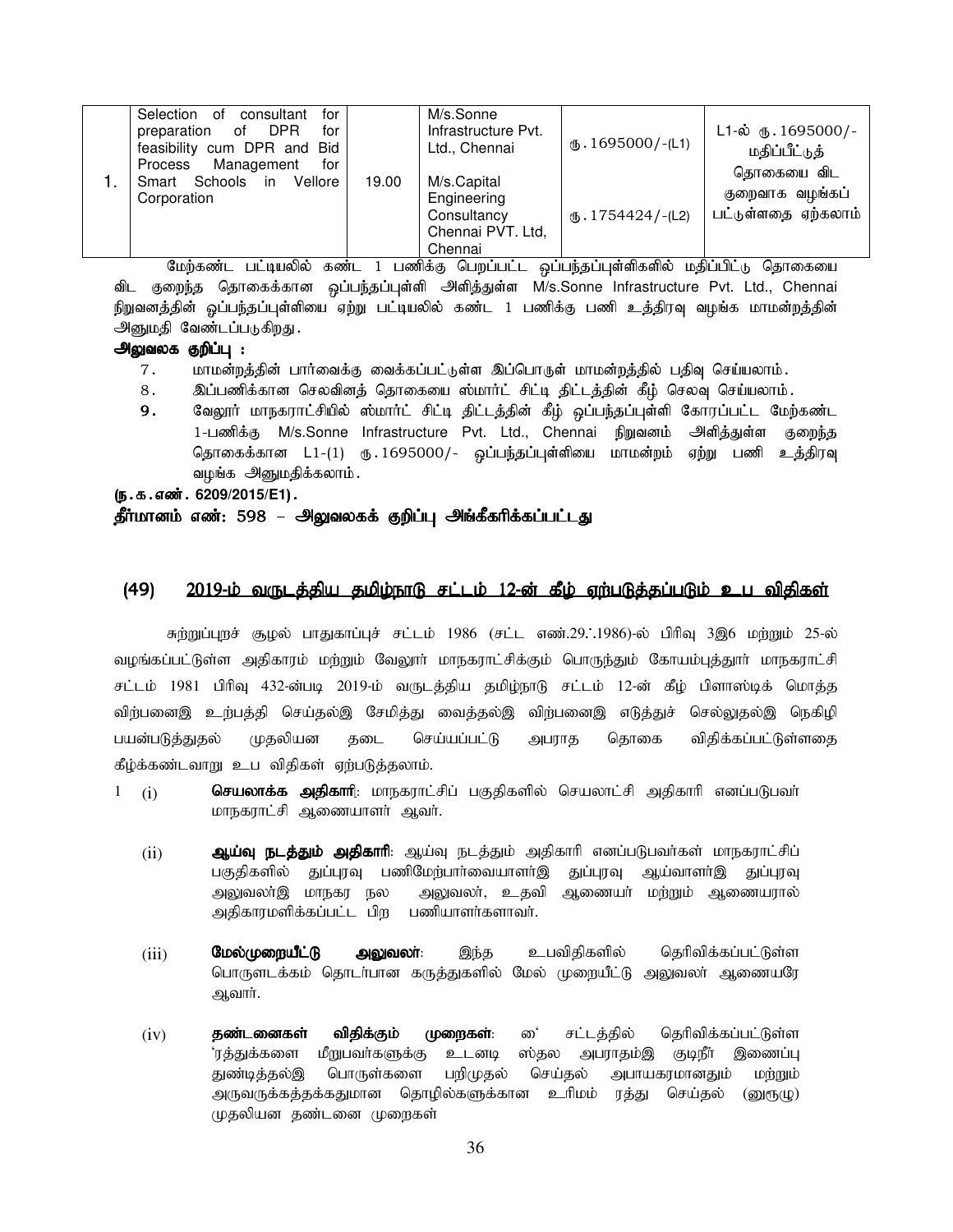- $2$  வர்த்தக நிறுவனங்களின் வகைப்பாடு :
	- 1. மொத்த சேமிப்பாளர் . விநியோகிப்பாளர்
	- a) 1 ச.அடி முதல் 500 ச.அடி பரப்பளவு கொண்ட கட்டிடம்
	- b) 501 ச.அடி முதல் 1000 ச.அடி பரப்பளவு கொண்ட கட்டிடம்
	- $c)$  1001 ச.அடி முதல் 1500 ச.அடி பரப்பளவு கொண்ட கட்டிடம்
	- $d$ ) 1501 ச.அடி முதல் 2000 ச.அடி பரப்பளவு கொண்ட கட்டிடம்
	- $e)$  2000-ம் அதற்கு மேல்.
- $3.$  வணிக வளாகங்கள்:
	- a) வரிய மற்றும் சிறிய துணிக்கடைகள்,
	- b) பல்பொருள் அங்காடிகள் பெரியது,
	- c) திரையரங்குகள்,
	- d) அரசு மதுபானக்கடை, மதுபான விற்பனைக் கூடங்கள்  $(BARS)$ மனமகிழ்மன்றம் முதலான இதர இனங்கள்,
	- $e$ )  $e$  as  $\delta$ வி நிறுவன வளாகங்கள்,
	- f) muR, muR rhh;G epWtdq;fs; kw;Wk; nghJj;Jiw epWtdq;fspd; வளாகங்கள்,
	- g) திருமண மண்டபங்கள், தங்கும் விடுதிகள் முதலானவை,
	- h)  $\qquad$  பெரிய, நடுத்தர மற்றும் சிறிய தொழிற்சாலைகள்,
- 4. மளிகைக் கடைகள;, காய்கரிக்கடைகள், பழக்கடைகள், மருந்துக்கடைகள், பழச்சாறு விர்பனைக்கடைகள், இளைச்சி மற்றும் மீன்கடைகள் முதலானவைகள;,
- 5. சிறிய வணிக விற்பனையாளர்கள், தெருவோர கடைகாரர்கள் மற்றும் இதர வணிகம் செய்பவர்கள.

6. நாளும் அதற்கு பின்பும் பழக்கப்படும் / எச்சரிக்கை காலம் 60 நாட்கள் ஆகும் அதற்கும் இந்த துணை விதியை மீறீனா்ல செலுத்தும் அபராதம் இந்த துணை விதிகள் தொடஙகிய பிறகு இந்த துணை விதிகளை மீறுதல் இருந்தால அபராத அட்டவணைப்படி இந்த துணை விதி மீறும் நிக்ழ்வு ஒவ்வொன்றுக்கும் அபராத தொகையுடன் தண்டிக்கப்படுவார். துணை விதிகள் மீறும் யாராவது ஒருவா் அல்லாது மாசு படுததுவா் அட்டவணையில் குறிப்பிட்டபடி அபராக கொகை கட்ட இயலவில்லை அல்லது மறுக்காலோ எனில்

- 7. அவருக்கு கடையை / நிறுவனத்தை அல்லது குடவுணை பூட்டி முத்திரை இடுவதுடன் நகர காவல் சட்டம் / இந்திய குற்றவியல் நடைமுறை சட்டம் / வேலூா் மாநகராட்சிக்கும் பொருந்தும் கோயம்பத்தூர் மாநகராட்சி சட்டம் 1981 / பொது சுகாதாரம் சட்டம் 1939ன் படி வழக்கு மற்றும் மேல்நடவடிக்கை எடுக்கப்படும்.
- 8. மேல்முறையீட்டுக்கு உரிமை வேலூர் மாநகராட்சியில் இந்த துணை விதிகளில் பாதிப்படைந்த யாரும் ஆணையாளருக்கு மேல் முறையீடு செய்ய உரிமையுள்ளவர்கள் ஆவா் இந்த துணை விதிகள் வேலாா் மாநகராட்சி மாமன்றத்தின் உரிய ஒப்புதல் பெற்று நடைமுறைக்கு வந்துள்ளன.

#### இணைப்பு பட்டியல் (VI-A)

பிரிவு 432 (30-யு) இன்படி இயற்றப்பட்ட துணை விதிகளை மீறுவதற்கான தண்டங்கள்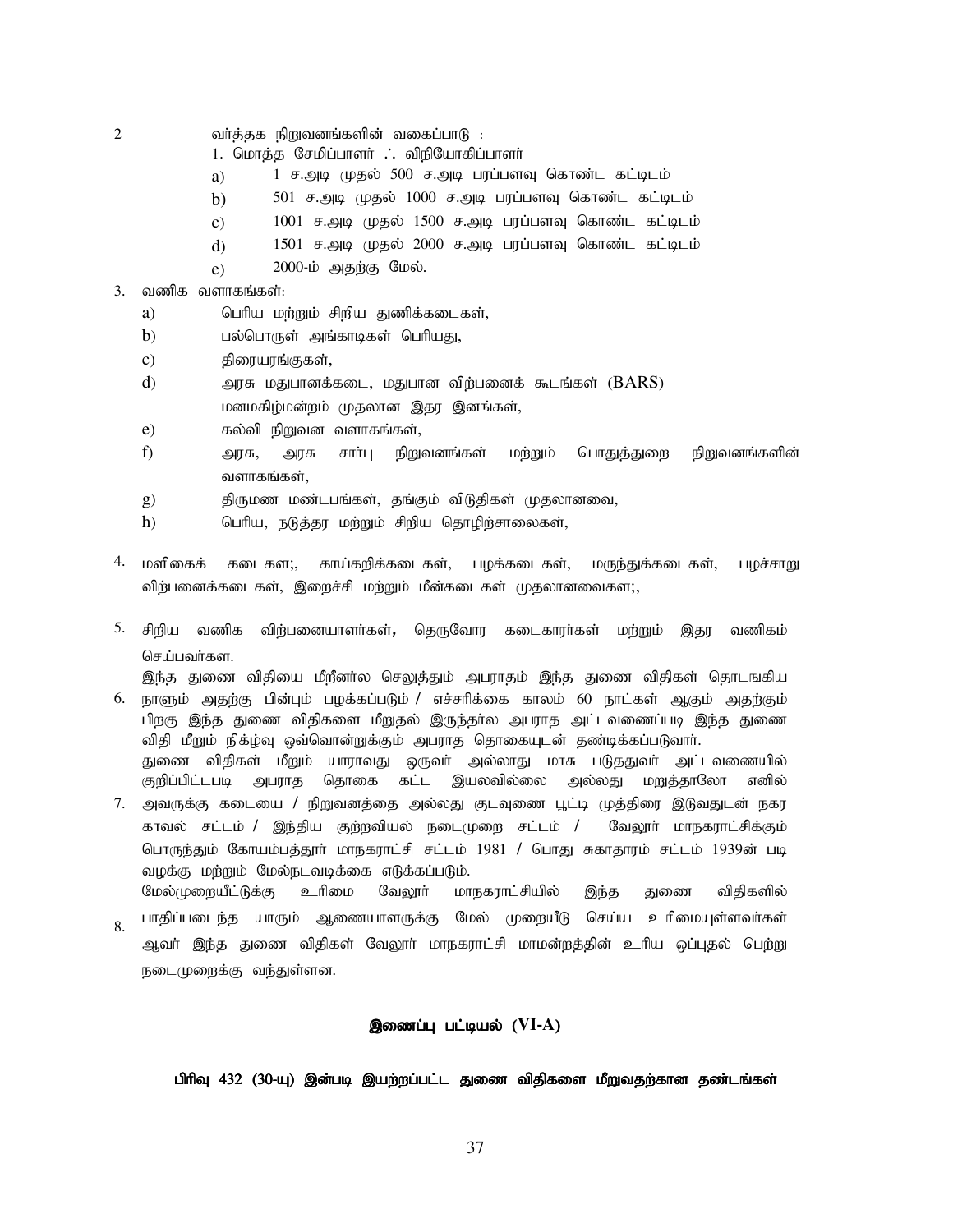| வரிசை<br>எண். | குற்றங்கள்                                                                                                                                                                                                                         | முதன் முறையான<br>குற்றத்திற்கான<br>பணத்தண்டம்<br>(ரூபாயில்) | இரண்டாம்<br>முறையான<br>குற்றத்திற்கான<br>பணத்தண்டம் | மூன்றாம்<br>முறையான<br>குற்றத்திற்கான<br>பணத்தண்டம் |
|---------------|------------------------------------------------------------------------------------------------------------------------------------------------------------------------------------------------------------------------------------|-------------------------------------------------------------|-----------------------------------------------------|-----------------------------------------------------|
| 1.            | தடைசெய்யப்பட்ட மற்றும்<br>ஒரு<br>முறையே பயன்படுத்தி தூக்கி<br>வீசப்படும் நெகிழியை உற்பத்தி<br>செய்தல், சேமித்தல், வழங்குதல்<br>கொண்டு செல்லுதல் விற்பனை<br>செய்தல் மற்றும பகிர்ந்தளித்தல்                                          | இருபத்தைந்தாயிரம்<br>ரூபாய்                                 | (ரூபாயில்)<br>ஐம்பதாயிரம்<br>ரூபாய்                 | (ரூபாயில்)<br>ஒரு லட்சம்<br>ரூபாய்                  |
| 2.            | வணிக வளாகங்கள், துணிக்கடைகள்<br>மற்றும் பல்பொருள் அங்காடிகள்<br>போன்ற மிகப்பெரிய வணிக<br>நிறுவனங்களில் தடைசெய்யப்பட்ட<br>மற்றும ஒரு முறையே பயன்படுத்தி<br>துாக்கி வீசப்படும் நெகிழியை<br>பயன்படுத்துதல் மற்றும்<br>பகிர்ந்தளித்தல் | பத்தாயிரம் ரூபாய்                                           | புதினைந்தாயிரம்<br>ரூபாய்                           | இருபத்தைந்தா<br>யிரம் ரூபாய்                        |
| 3.            | மளிகைக்கடைகள் மற்றும்<br>மருந்துக்கடைகள் போன்ற நடுத்தர<br>வணிக நிறுவனங்களில்<br>தடைசெய்யப்பட்ட மற்றும் ஒரு<br>முறையே பயன்படுத்தி தூக்கி<br>வீசப்படும் நெகிழியை பயன்படுத்துதல்<br>மற்றும் பகிர்ந்தளித்தல்                           | ஓராயிரம் ரூபாய்                                             | இரண்டாயிரம்<br>ரூபாய்                               | ஐந்தாயிரம்<br>ரூபாய்                                |
| 4.            | சிறிய வணிக விற்பனையாளர்கள்,<br>தெருவோர வியாபாரிகள், பொது<br>மக்கள் தடைசெய்யப்பட்ட மற்றும் ஒரு<br>முறையே பயன்படுத்தி தூக்கி<br>வீசப்படும் நெகிழியை பயன்படுத்துதல்<br>மற்றும் பகிர்ந்தளித்தல்                                        | ஒரு நூறு ரூபாய்                                             | இரு நூறு<br>ரூபாய்                                  | ஐநூறு ரூபாய்                                        |

அலுவலக குறிப்பு.

மாமன்றம் அனுமதிக்கலாம்

 $(D.5.5.5)$ ண்.920/2019/எச்1)

## தீர்மானம் எண்: 599 – அலுவலகக் குறிப்பு அங்கீகரிக்கப்பட்டது

 $(50)$  கேலூர் மாநகராட்சி மண்டலம்-1ற்கு உட்பட்ட குத்தகை இனங்களுக்கு 29.01.2019 அன்று நடைபெற்ற பொது ஏலம் மற்றும் ஒப்பந்தப்புள்ளிகள் கோரப்பட்டு, வரப்பெற்ற ஒப்பந்தப்புள்ளிகள் கோரியவர்களின் விவரங்கள் கீழ்கண்டவாறு மாமன்றத்தின் பார்வைக்கும் அனுமதிக்கும் வைக்கப்படுகிறது.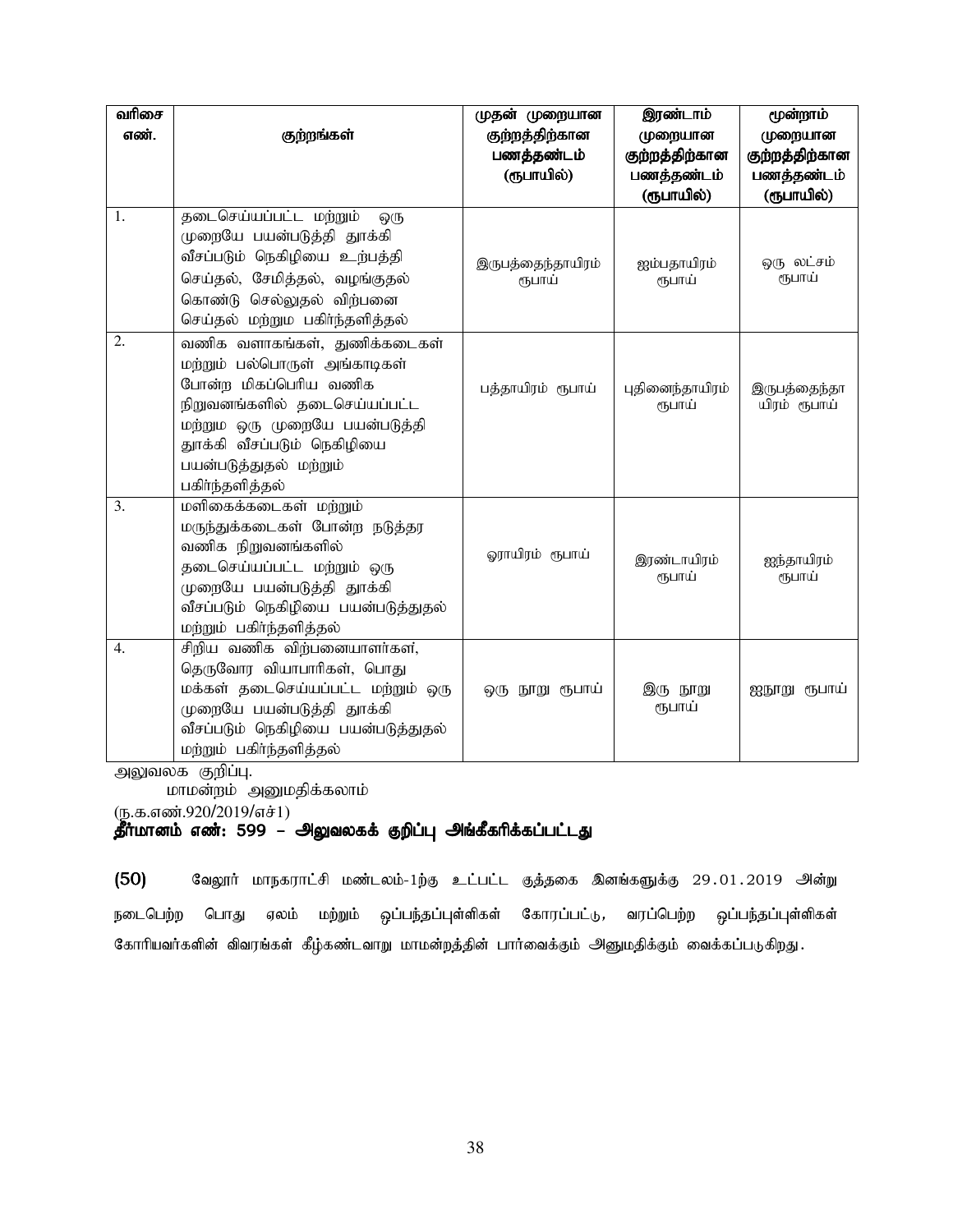| வ. எண்         | எண்<br>மண்டலம் | குத்தகை இனங்கள்                                                                                                   | ஒப்பந்தப்புள்ளிகள்<br>கோரியவர்கள் விவரம்                                  | 2019-20<br>ஆண்டு<br>குத்தகை<br>கோரிய<br>தொகை<br>விவரம்<br>ரு. | 2018-19 சென்ற<br>ஆண்டு குத்தகை<br>தொகை விபரம் |
|----------------|----------------|-------------------------------------------------------------------------------------------------------------------|---------------------------------------------------------------------------|---------------------------------------------------------------|-----------------------------------------------|
| 1              |                | கழிஞ் <u>சூ</u> ர் வீட்டு வசதி<br>வாரியம் அருகில் உள்ள<br>ஆ <sub>ம்</sub> அடிக்கும் இடத்தில்<br>சுங்க வதல் உரிமம் | திரு . எம் . வெங்கடேசன்,<br>எண். 1, கஸ்தூரிபாய் தெரு<br>தாராபடவேடு        | $39,700/-$                                                    | 39,478/                                       |
| $\mathfrak{D}$ | 1              | தாராபடவேடு மண்டல<br>அலுவலகம் எதிரில் உள்ள<br>24 காய்கறி மேடை<br>கடைகள் சுங்கம்                                    | திருமதி.<br>கே . எம் . கலைச்செல்வி<br>எண். 14/55, சென்னை<br>சாலை காட்பாடி | $53500/-$                                                     | $50936/-$                                     |
| 3              |                | காட்பாடி சித்தூர் பேருந்து<br>நிலைய கடை எண். 4<br>$($ அளவு 10' x15')                                              | திருமதி.<br>கே . எம் . கலைச்செல்வி<br>எண். 14/55, சென்னை<br>சாலை காட்பாடி | $7250/-$                                                      | $6877/-$                                      |

- 1. குத்தகை இனம் வரிசை எண். 1 மற்றும் 2ற்கு குத்தகை இனங்களின்படி 2019-20 ஆண்டு முதல் 2021-22 வரை 3 ஆண்டுகளுக்கு குத்தகை உரிமம் வழங்கவும், முதல் ஆண்டு குத்தகை தொகையில் 5% உயர்வு செய்து ஒவ்வொரு ஆண்டும் குத்தகை உரிமம் வழங்கவும், ஏற்கனவே உள்ள குத்தகை தொகையை விட கூடுதலாக வரப்பெற்றுள்ளதால் மேற்படி குத்தகை இனங்களுக்கு மாமன்றம் அனுமதி வழங்கலாம்.
- 2. மேலும் வரிசை எண்.3ற்கு குத்தகை இன கடைகளுக்கு ஏற்கனவே உள்ள குத்தகை கடை வாடகையை விட கூடுதலாக வரப்பெற்றுள்ளதால் அரசாணை எண். 92, ந.நி.ம.கு.வ.துறை, நாள்.02.07.2007ன்படி குத்தகை கடைகளுக்கு மாமன்றம் அனுமதி வழங்கலாம்.

ந.க.எண்.அ1/146/2018/ம.அ.1

#### தீர்மானம் எண்: 600 – அலுவலகக் குறிப்பு அங்கீகரிக்கப்பட்டது

 $(51)$  தமிழ்நாடு அரசு அறிவித்த ஒரு முறை சிறப்பு நிதியுதவி திட்டத்தின் கீழ் வேலூர் மாநகராட்சியில் வறுமை கோட்டிற்கு கீழ் வாழும் நகா்புற ஏழைகள் மற்றும் பல்வேறு தொழில்களில் ஈடுப்பட்டுள்ள ஏழைத் தொழிலாளா் குடும்பங்களுக்கான ஒரு முறை சிறப்பு நிதியுதவி ரூ.2000/— வழங்கும் திட்டத்தின் கீழ் வேலூா் மாநகராட்சிக்குட்பட்ட அனைத்து வார்டுகளிலும் சிறப்பு நிதி உதவி வழங்குவதற்கான விண்ணப்பம் பெறப்பட்டு அவற்றை கணினியில் பதிவேற்றம் செய்ய தனியாா் மூலம் ஒப்பந்த அடிப்படையில் பதிவேற்றம் செய்ய <u>அனுமதிக்கப்பட்டுள்ளது.</u>

இதன் அடிப்படையில் வேலூா் மாநகராட்சியில் பெறப்பட்ட விண்ணப்பங்கள் அனைத்தும் கணினியில் பதிவேற்றம் செய்ய தனியாா் மூலம் மேற்கொள்ள உள்ளூா் விலைப்புள்ளி கோரவும், அதற்க்குண்டான தோரய செலவு ரூ.4,00,000/-க்கான (நான்கு லட்சம்) செலவினத்தை பொது நிதியிலிருந்து பெற மாமன்றத்தின் அனுமதி கோரப்படுகி<u>றத</u>ு.

<u>அலுவலக குறிப்பு:</u> மாமன்றம் அனுமதி அளிக்கலாம் (ந.க.எண்: 922 /2019/**H1**) தீர்மானம் எண்: 601 – அலுவலகக் குறிப்பு அங்கீகரிக்கப்பட்டது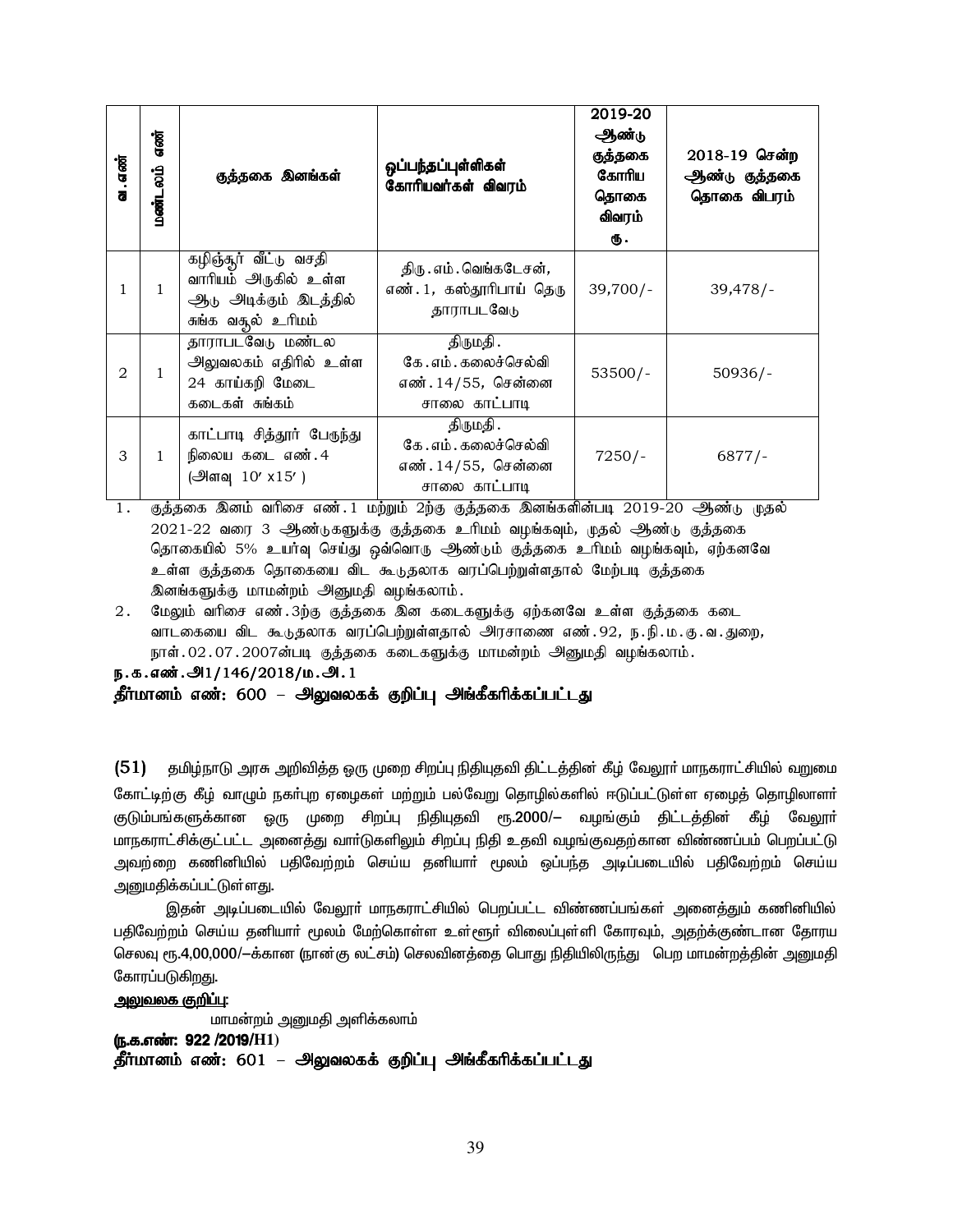$(52)$ தமிழ்நாடு அரசு அறிவித்த ஒரு முறை சிறப்பு நிதியுதவி திட்டத்தின் கீழ் வேலூா் மாநகராட்சியில் வறுமை கோட்டிற்கு கீழ் வாழும் நகா்புற ஏழைகள் மற்றும் பல்வேறு தொழில்களில் ஈடுப்பட்டுள்ள ஏழைத் தொழிலாளா் .<br>குடும்பங்களுக்கான ஒரு முறை சிறப்பு நிதியுதவி ரூ.2000/— வழங்கும் திட்டத்தின் கீழ் வேலூா் மாநகராட்சிக்குட்பட்ட அனைத்து வாா்டுகளிலும் சிறப்பு நிதி உதவி வழங்குவதற்கான 70000 விண்ணப்பம் மற்றும் 70000 ஒப்புகை சீட்டு உள்ளூா் விலைபுள்ளி கோரி அகியவை அச்சடித்து வழங்கும் ஆகும் தோரய செலவு ரூ.3,00,000/—க்கு (மூன்று லட்சம்) பொது நிதியிலிருந்து வழங்க மாமன்றத்தின் அனுமதி கோரப்படுகிறது.

#### <u>அலுவலக குறிப்பு:</u>

1) ரூ.3,00,000/-க்கு செலவிட மாமன்ற அனுமதிக்கலாம்.

2) இச்செலவினம் 2018–19ம் ஆண்டிற்கான பொது நிதியிலிருந்து

மேற்கொள்ளலாம்.

(ந.க.எண்: 922 /2019/H1)

## தீர்மானம் எண்: 602 – அலுவலகக் குறிப்பு அங்கீகரிக்கப்பட்டது

 $(53)$ வேலூா் மாநகராட்சியில் மண்டலம் 1—ல் பயன்படுத்தப்பட்டுவரும் பேட்டாியால் இயக்கப்படும் வாகனங்களுக்கு பழுது நீக்கம் செய்ய 31.01.2019 அன்று விலைப்புள்ளி கோரப்பட்டதில் வரப்பெற்ற விலைப்புள்ளிகளின் ஒப்பு நோக்கு பட்டியல் மாமன்றத்தின் பாா்வைக்கும் முடிவிற்க்கும் வைக்கப்படுகிறது.

| வ.எண | நிறுவனத்தின் பெயர்               | விலைப்புள்ளி                                     |
|------|----------------------------------|--------------------------------------------------|
|      |                                  |                                                  |
|      | குரு என்ஜினியாிங்ஸ், சென்னை —47  | <sub>(</sub> դ.1,96,467/–                        |
|      | $S.N.S$ எண்வீரோன்மெண்ட் சொலுசன், | $\epsilon$ <sup>T</sup> <sub>0</sub> .2,22,824/- |
|      | பிரைவேட், லிமிடேட், சென்னை—17.   |                                                  |
|      | மனோ எலட்ரிக்கல்ஸ், சென்னை— 17.   | $e$ rī, 2,49,414/ $-$                            |

<u>அ.கு</u>

- குறைவான விலைப்புள்ளி கொடுக்குள்ள. குரு என்றினியரிங்ஸ், சென்னை —47 அவர்களுக்கு பணி உத்தரவு வழங்கலாம்.
- 2) பொது சுகாதார அவசியம் கருதி பணி உத்தரவு வழங்கி பணி செய்யப்பட்டதை அனுமதிக்கலாம்.

| எண்<br>٠.<br>$\overline{a}$ | •្ក<br>œ<br>-<br>.<br>ब्र | குத்தகை இனங்கள் | ஏலம்/ஒப்பந்தப்புள்ளி கோரியவர்கள்<br>விவாம் | கோரிய<br>கொகை<br>விவாம் |
|-----------------------------|---------------------------|-----------------|--------------------------------------------|-------------------------|
|-----------------------------|---------------------------|-----------------|--------------------------------------------|-------------------------|

#### ந.க.எண்:181/2019/H1

#### தீர்மானம் எண்: 603 – அலுவலகக் குறிப்பு அங்கீகரிக்கப்பட்டது

(54) வேலூர் மாநகராட்சி மணட்லம்-4க்குட்பட்ட புதிய பேருந்து நிலையத்தில் திருவண்ணாமலை அரசு போக்குவரத்து கழக பஸ் நிறுத்தத்திற்கு பின்புறம் 15x20=300 சதுரடி பரப்பளவு கொண்ட காலி இடத்திற்கு 2019-2020 முதல் 2021-2022 வரையிலான 3 ஆண்டு காலத்திற்கு 27.2.2019 அன்று பொது ஏலம் மற்றும் பொது ஒப்பந்தப்புள்ளிகள் கோராப்பட்டு, லப்பந்தப்புள்ளிகள் கோரியவர்கள் விவரம் கீம்கண்டவாறு சமர்ப்பிக்கு மாமன்றக்கின் பார்வைக்கும் அனுமதிக்கும் கோரப்படுகிறது.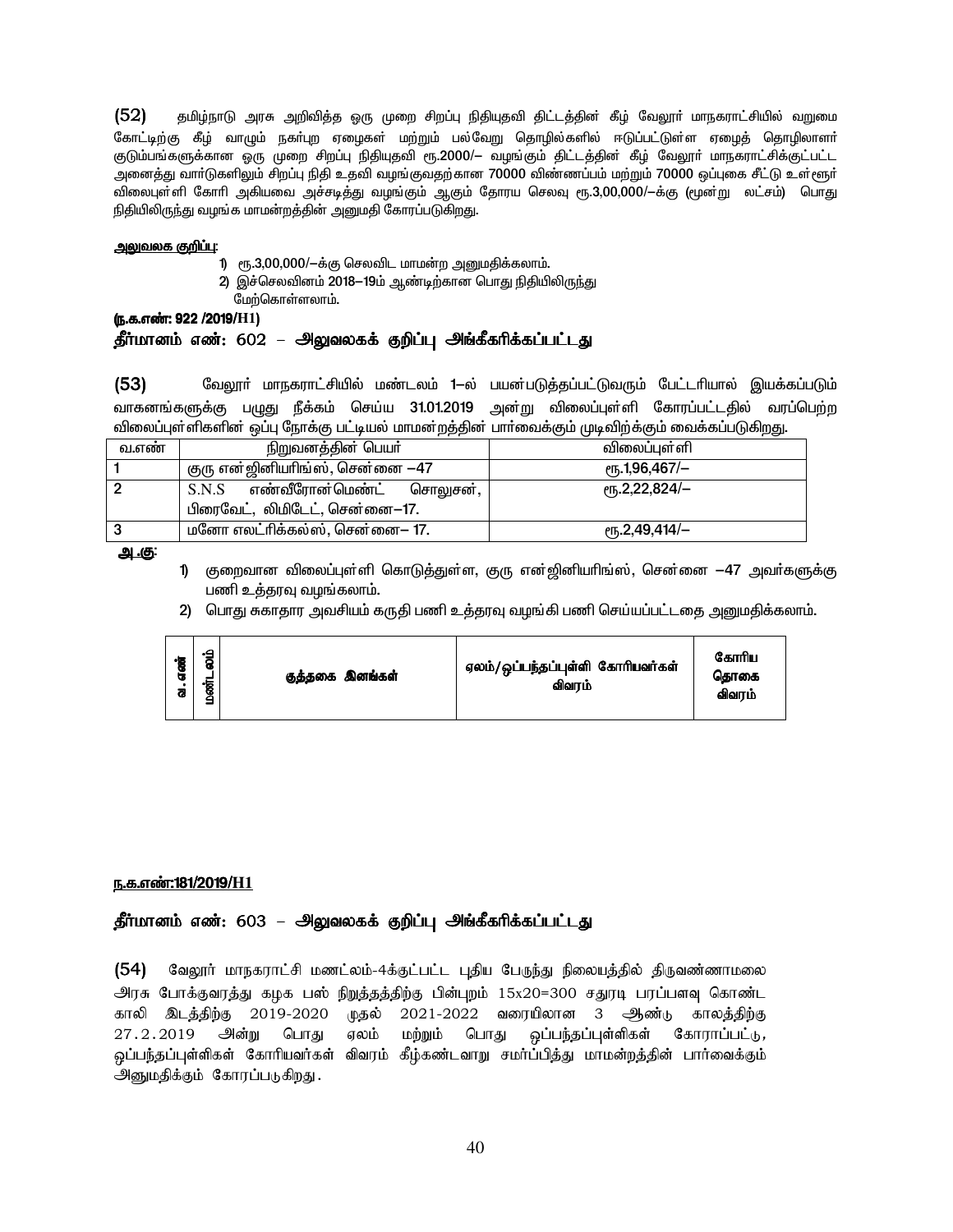|  | புதிய பேருந்து நிலையத்தில்<br>திருவண்ணாமலைஅரசுபோக்குவரத்து<br>கழக பஸ் நிறத்ததிற்கு பின்புறம் | 1. தலைவர்,வேலூர் மாவட்ட<br>பேருந்து உரிமையாளர்கள் சங்கம்<br>143/3 புதிய புறவழிச்சாலை<br>சென்னை சில்க்ஸ் அருகில் வேலூர் | மாதவாடகை<br>$\omega$ . 10200/- |
|--|----------------------------------------------------------------------------------------------|------------------------------------------------------------------------------------------------------------------------|--------------------------------|
|  | 15X20=300 சதுர அடிகள் காலி                                                                   | 2. வேலூர் நகர பேருந்து                                                                                                 |                                |
|  | இடம் குத்தகை உரிமம்.                                                                         | உரிமையாளர்கள் சங்கம்                                                                                                   | மாதவாடகை                       |
|  |                                                                                              | காட்பாடி ரோடு தோட்டபாளையம்                                                                                             | $(D.9,600)$ -                  |
|  |                                                                                              | வேலூர்                                                                                                                 |                                |

#### <u> அலுவலககுறிப்பு:-</u>

1. மேற்கண்ட குத்தகை இனத்திற்கு மாத வாடகை தொகையாக ரு. 10200/-க்கு கோரிய தலைவர், வேலூர் மாவட்ட பேருந்து உரிமையாளர்கள் சங்கம் வேலூர்-4 என்பவருக்கு குத்தகை உரிமம் வழங்க மாமன்றம் அனுமதிக்கலாம் 2. குத்தகை உரிமம் வழங்க முன் அனுமதி அளிக்க மாமன்றம் அனுமதிக்கலாம்.

#### தீர்மானம் எண்: – 604 அலுவலகக் குறிப்பு அங்கீகரிக்கப்பட்டது

(55) வேலூா் மாநகராட்சிக்கு எதிராக தொடரப்படும் சென்னை உயா்நீதி மன்ற வழக்குகளுக்கு இம்மாநகராட்சி சாா்பாக ஏற்கெனவே திருமதி.ஞ.சாந்தி, ஆ.ஊடிஅ., ஆ.டு., நெ.161, முதல் மாடி, சூளை ஹைரோடு, சூளை, சென்னை—1 அவர்கள் 41ஆஜராகி வருகிறார் இவரின் காலம் முடிவுற்றதன் காரணமாக இவர் தொடர்ந்து மாநகராட்சி வழக்கறிஞராக நீடிப்பு செய்ய கடிதம் மூலம் விருப்பம் 01.02.2019ல் தெரிவித்துள்ளாா். எனவே அன்னாரை சென்னை உயர்நீதி மன்ற வழக்கறிஞராக தொடர்வது குறித்து மாமன்றத்தின் முடிவிற்க்கு வைக்கப்படுகிறது.

## <u> அலுவலக குறிப்ப</u>

வழக்கறிஞா் திருமதி.ஞ.சாந்தி, சென்னை அவா்களுக்கு 12.07.2017 வரை நீடிப்பு செய்யப்பட்டுள்ளது. இருப்பினும் தொடர்ந்து இம்மாநகர வழக்கறிஞராக சென்னை உயர்நீதி மன்றத்தில் வாதாடி வருகிறாா். எனவே மேலும் மூன்று ஆண்டுகளுக்கு 13.07.2017 முதல் 12.07.2020 வரை நீடிப்பு செய்யலாம்.

(ந.க.எண்.410/அ10/2012)

## தீர்மானம் எண்: 605 – அலுவலகக் குறிப்பு அங்கீகரிக்கப்பட்டது

 $(56)$ வேலூா் மாநகராட்சி எல்லைக்குட்பட்ட மண்டலம்—ஐஐல் அம்ருத் திட்டத்தின் கீழ் அபிவிருத்தி செய்யப்பட்ட மூன்று பூஙகாக்கள் உள்ளன.

- 1. திரு.வி.க. நகர் பூஙகா
- 2. பக்தாசலம் நகர் பூஙகா
- 3. பி.எப்.அலுவலக பின்புறம் உள்ள பேஸ் –3 பூஙகா

மேற்கண்ட பூஙகாக்களை பராமரிப்பு செய்ய கீழ்கண்ட சஙகம் / குழு / பள்ளி ஆகிய 1.திரு.வி.க.நகர் குடியிருப்போர் சஙகம், 2.ஜெயம் மகளிர் சுய உதவி குழு, சத்துவாச்சாரி, 3.ஓயாசிஸ் பள்ளி நிர்வாகம், சத்துவாச்சாரி ஆகியோரிடமிருந்து சம்மத கடிதம் பெறப்பட்டுள்ளது. இந்த கடிதத்தின் படி

- திரு.வி.க.நகர் குடியிருப்போர் சஙகம், சத்துவாச்சாரி. 1. திரு.வி.க. நகர் பூஙகா
- ஜெயம் மகளிா் சுய உதவி குழு, சத்துவாச்சாாி. 2. பக்தாசலம் நகர் பூஙகா

3. பி.எப்.அலுவலக பின்புறம் உள்ள பேஸ்–3 பூஙகா – ஒயாசீஸ் பள்ளி நிர்வாகம், சத்துவாச்சாரி.

<u>னாண்டு</u> காலம் பராமாிப்புக்கு ஒப்படைக்க மாமன்றத்தின் பார்வைக்கும் முடிவுக்கும் வைக்கப்படுகிறது.

## <u>அலுவலகக்குறிப்பு</u>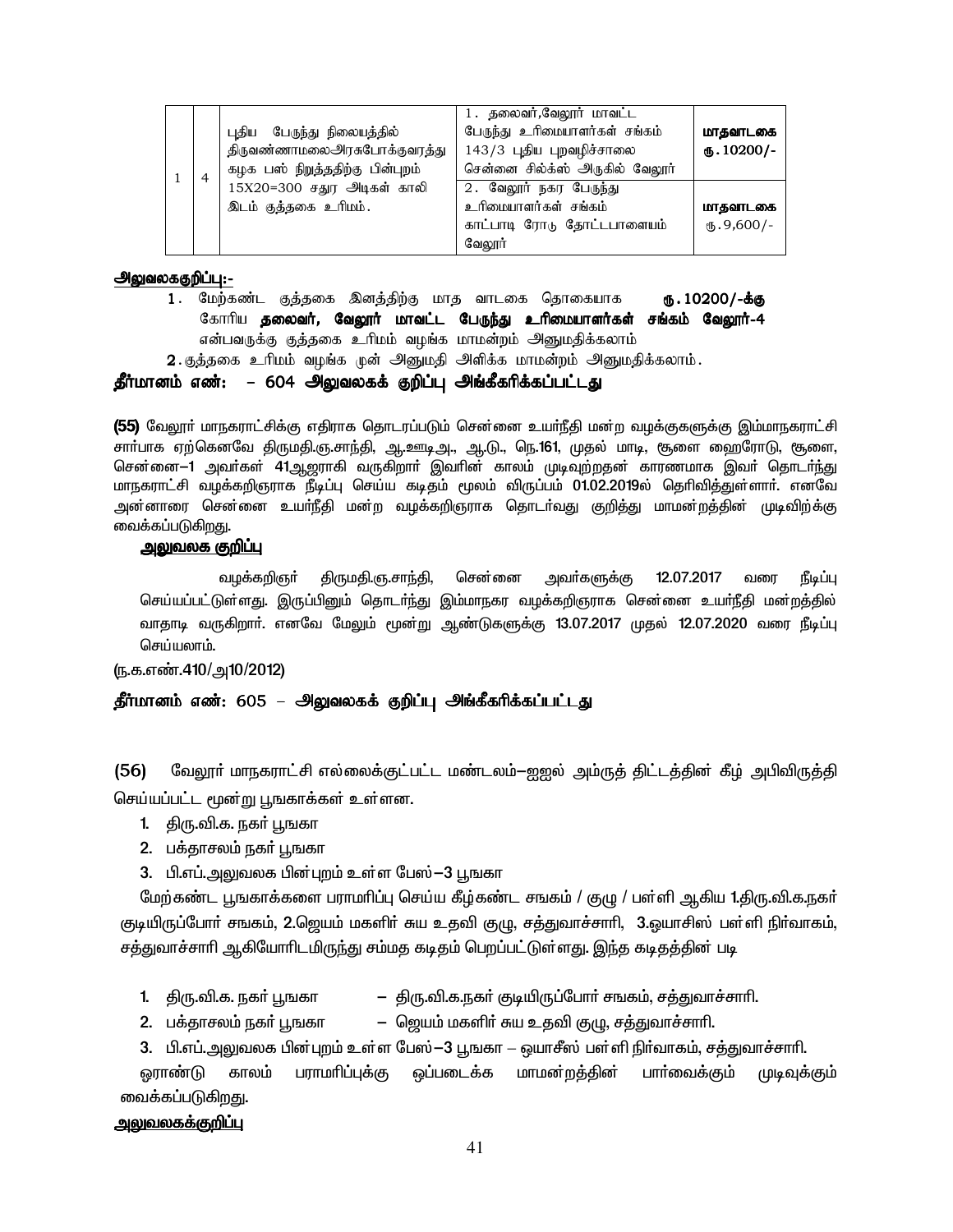மேற்கண்ட பூஙகாக்களை கீழ் கண்ட நிபந்தனைகளுக்குட்பட்டு வாாண்டு காலம் பராமரிப்பு பணிக்கு ஒப்படைக்கலாம்.

## நிபந்தனைகள்:—

- 1. மாநகராட்சி அனுமதியின்றி எந்த ஒரு கட்டிடமும் கட்ட கூடாது.
- 2. மின்சார செலவினம், மோட்டாா் பழுது ஆகியவைகள் மாநகராட்சி மூலம் செலவினம் செய்யப்படும்.
- 3. பொது மக்களை காலை, மாலை ஒரு வேளைகளும் பூங்காவிற்குள் அனுமதிக்க வேண்டும்.
- 4. இரவு 8.00 மணிக்கு மேல் யாரையும் அனுமதிக்க கூடாது.
- 5. நுழைவு கட்டணம் ஒரு நபருக்கு ரூ.10/— குள் மாநகராட்சி அனுமதியுடன் வசூலித்து கொள்ளலாம்.
- 6. பராமரிப்பு சரியில்லை என்றால், எந்த ஒரு முன் அறிவிப்புயின்றி வழங்கிய உத்தரவை மாநகராட்சி மூலம் ரக்கு செய்யப்படும்.

## தீர்மானம் எண்: 606 – அலுவலகக் குறிப்பு அங்கீகரிக்கப்பட்டது

 $(57)$ வேலூர் மாநகராட்சி பொது நிதி 2019-20ன் கீழ் வேலூர் மாநகராட்சிக்கு சொந்தமான வாகனங்களுக்கு சாலை வரி செலுத்தி வாகனங்கள் இயக்குவதற்கு பொது நிதியின் கீழ் மேற்கொள்ள தயாரிக்கப்பட்ட மதிப்பீட்டுத் தொகை ரு.2,00,000/-க்கு தோராயமாக கணக்கீடு செய்யப்பட்டுள்ளது. இத்தொகையை 2019-20-ம் ஆண்டிற்கும் வரும் சாலை வரிகளுக்கு பயன்படுத்த மாமன்றத்தின் அனுமதிக்கு மாமன்றப் பொருள் பணிந்து சமர்ப்பிக்கப்படுகிறது.

#### அலுவலக குறிப்பு:-

- இப்பொருள் மாமன்றத்தில் பதிவு செய்யலாம்.  $1.$
- $2.$ இப்பணிக்கான செலவினத் தொகையை 2019-20-ம் ஆண்டு பொது நிதியின் கீழ் செலவு செய்யலாம்.

 $(5.5.5.5\,\text{m}^3.878/2019/\text{E}1)$ 

#### தீர்மானம் எண்: 607 – அலுவலகக் குறிப்பு அங்கீகரிக்கப்பட்டது

(58) வேலூர் மாநகராட்சி பொது நிதி 2018-2019 – வேலூர் மாநகராட்சி மண்டலம்-3 பொதுசுகாதாரப் பணிகளுக்கு பயன்படுத்தப்பட்டுவரும் முன்றுசக்கர ரிக்ஷா வண்டிகளில் மொத்தம் 45 வண்டிகளின் டயர், டியூப், ரிம் மற்றும் இதர பாகங்கள் பழுதடைந்துள்ளதை, முதற்கட்டமாக 15 ரிக்ஷா வண்டிகள் மட்டும் பழுதுகள் நீக்கி, புதிய பாகங்கள் பொருத்தும் பணிக்கு மதிப்பீட்டுத் தொகையாக ரு.2,00,000/-க்கு .<br>ஆணையாளர் அவர்கள் நாள் 21.02.2019 ல் நிர்வாக அனுமதி வழங்கப்பட்டு 23.02.2019 அன்று பெறப்பட்ட முன்று விலைப்புள்ளிகள் ஒப்புநோக்கு பட்டியல் பின்வருமாறு.

| வ . எண் | ஒப்பந்ததாரின் பெயர்               | தொகை                      | சதவிகிதம்                             |
|---------|-----------------------------------|---------------------------|---------------------------------------|
|         |                                   | (15 ரிக்ஷா                |                                       |
|         |                                   | வண்டிகள்)                 |                                       |
|         | No.12.<br><b>MAGESH &amp; CO.</b> | $\text{I}$ . 2,25,000/-   | மதிப்பீட்டுத் தொகையை விட 1.125 அதிகம் |
|         | Tolgate Road,                     |                           | (L2)                                  |
|         | Vellore<br>Sainathapuram,         |                           |                                       |
|         | $-632001.$                        |                           |                                       |
| 2.      | <b>MURALI</b>                     | $\mathbf{t}$ . 2,50,000/- | மதிப்பீட்டுத் தொகையை விட 1.25 அதிகம்  |
|         | <b>CONSTTRUCTIONS.</b>            |                           | (L3)                                  |
|         | No.7, Azahgiri Nagar,             |                           |                                       |
|         | Waterboard Colony,                |                           |                                       |
|         | Alamelumangapuram,                |                           |                                       |
|         | Vellore - 9.                      |                           |                                       |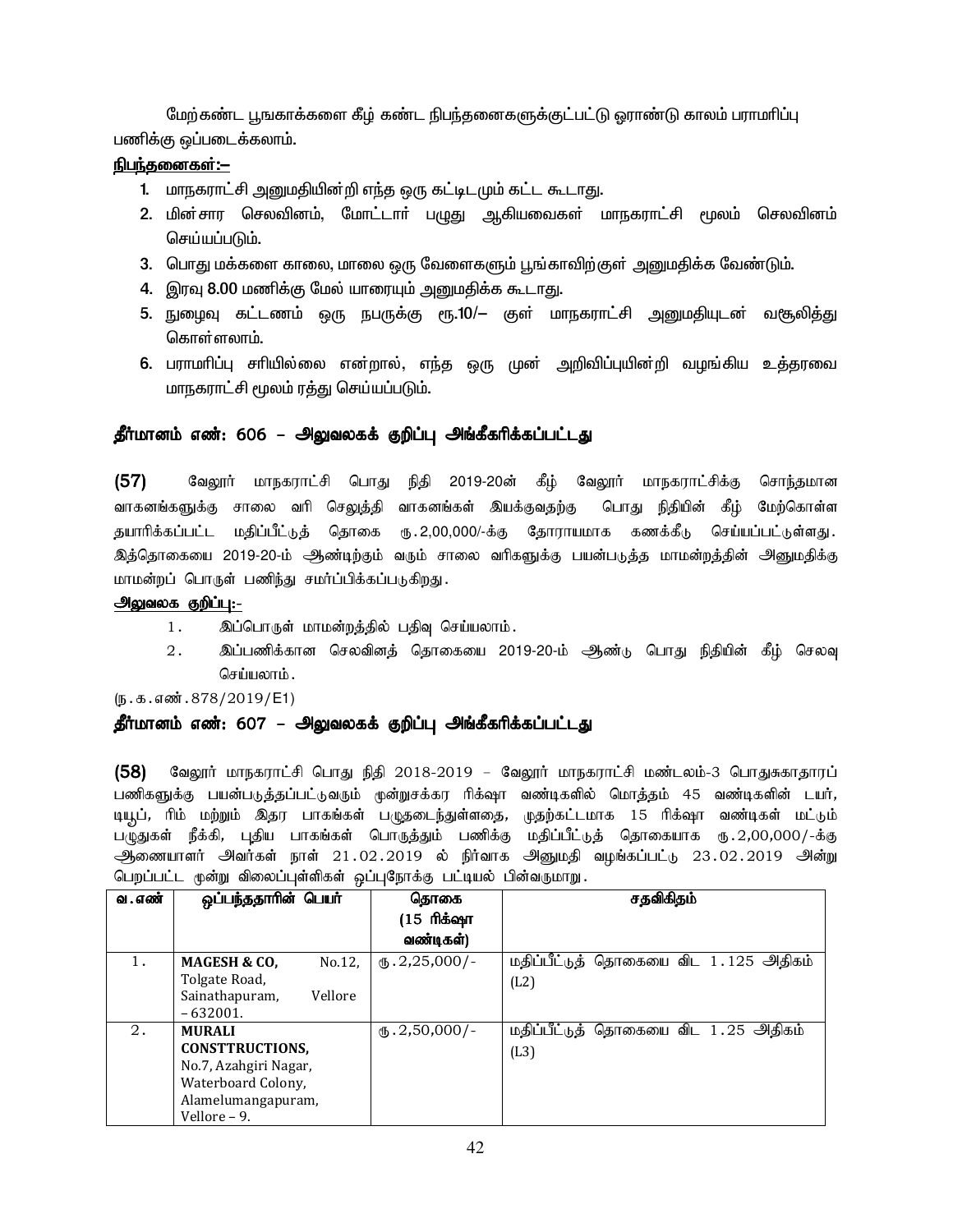| KAY YES CONSTRUCTIONS,       | $\frac{1}{10}$ , 2,00,000/- | மதிப்பீட்டுத் தொகை விகிதம் (0.00) (L1) |
|------------------------------|-----------------------------|----------------------------------------|
| No. 4/17, Senji              |                             |                                        |
| Krishnapuram, (Via) Latteri, |                             |                                        |
| Vellore – 632 202.           |                             |                                        |

M/S KAY YES CONSTRUCTIONS நிறுவனம் வேலூர், (L1) ஒப்பந்ததாரர் மதிப்பீட்டு தொகை விகிதத்தில் .<br>அளித்துள்ள விலைப்புள்ளியை ஏற்க மாமன்றத்தின் அனுமதிக்கு மாமன்றப் பொருள் பணிந்<u>து</u> சமர்ப்பிக்கப்படுகிறது .

## அலுவலக குறிப்பு:-

1 இப்பொருள் மாமன்றத்தில் பதிவு செய்யலாம்.

2 இப்பணிக்கான செலவினத் தொகையை பொது நிதி 2018-19ல் செலவு செய்யலாம்.

3 பெறப்பட்ட விலைப்புள்ளிகளில் குறைந்த தொகைக்கான விலைப்புள்ளி அளித்துள்ள KAY YES  $CONSTRUCTIONS$  கேலூர், நிறுவனத்தின் விலைப்புள்ளியை ஏற்கலாம்.

(ந.க.எண். 0299/H1/2019/Z-III)

## தீர்மானம் எண்: 608– அலுவலகக் குறிப்பு அங்கீகரிக்கப்பட்டது

(59) வேலூா் மாநகராட்சியில் மண்டலம் 1—ல் இயங்கிவரும் பேட்டாியால் இயக்கப்படும் மின் வாகனங்களுக்கு பேட்டரி கொள் முதல் செய்ய இம்மாமன்ற அனுமதி வழங்கியதனை அடுத்து <u>ஒ</u>ப்பந்தப்புள்ளி கோரப்பட்டத்தில் வரப்பெற்ற ஒப்பந்தபுள்ளிகளின் ஒப்பு நோக்கு பட்டியல் மாமன்றத்தின் பார்வைக்கும் முடிவிற்க்கும் வைக்கப்படுகிறது.

| வ.எண | நிறுவனத்தின் பெயர்                | ஒப்பந்தப்புள்ளி தொகை                            |
|------|-----------------------------------|-------------------------------------------------|
|      | குரு என்ஜினியாிங்ஸ், சென்னை $-47$ | $\epsilon$ <sup>T</sup> <sub>0</sub> .8240.00/- |
|      | மனோ எலட்ரிக்கல்ஸ், சென்னை— 17.    | $\epsilon$ гђ.8354.00/-                         |

## <u>அ.கு:</u>

1. குறைவான ஒப்பந்தப்புள்ளி கொடுத்துள்ள, குரு என்ஜினியாிங்ஸ், சென்னை −47 அவா்களுக்கு பணி உத்தரவு வழங்கலாம்.

## <u>ந.க.எண்:182/2019/H1/ ZI</u>

## தீர்மானம் எண்: 609 – அலுவலகக் குறிப்பு அங்கீகரிக்கப்பட்டது

(60) மேலூர் மாநகராட்சி மண்டலம் —1ல் திடக்கழிவு மேலாண்மை பணியில் பயன்படுத்தப்பட்டுவரும் மின்கலண் மூன்று சக்கர சைக்கிள்/ வாகனங்களுக்கு (BOV) தேவையான 12 Volt 42 Ah பேட்டரிகள் சுமா<mark>ர் 120</mark> எண்ணிக்கையில் தேவைப்படுவதால் இதனை வினியோகம் செய்ய தகுதியான வினியோகிப்பாளாிடத்திலிருந்து ஒப்பந்த புள்ளி பெறலாம். உத்தேச செலவீனம் ரூ.9.96 லட்சத்திற்கு மாமன்ற அனுமதிக்கும் முடிவிற்கும் வைக்கப்படுகிறது.

## <u>அ. கு:</u>

- 1) பொது சுகாதார அவசர அவசியம் கருதி பணியினை செய்யலாம்
- 2) செலவீனத்னைத பொது நிதியிலிருந்து மேற்கொள்ளலாம்.

## <u>ந.க.எண்:182/2018/H1</u>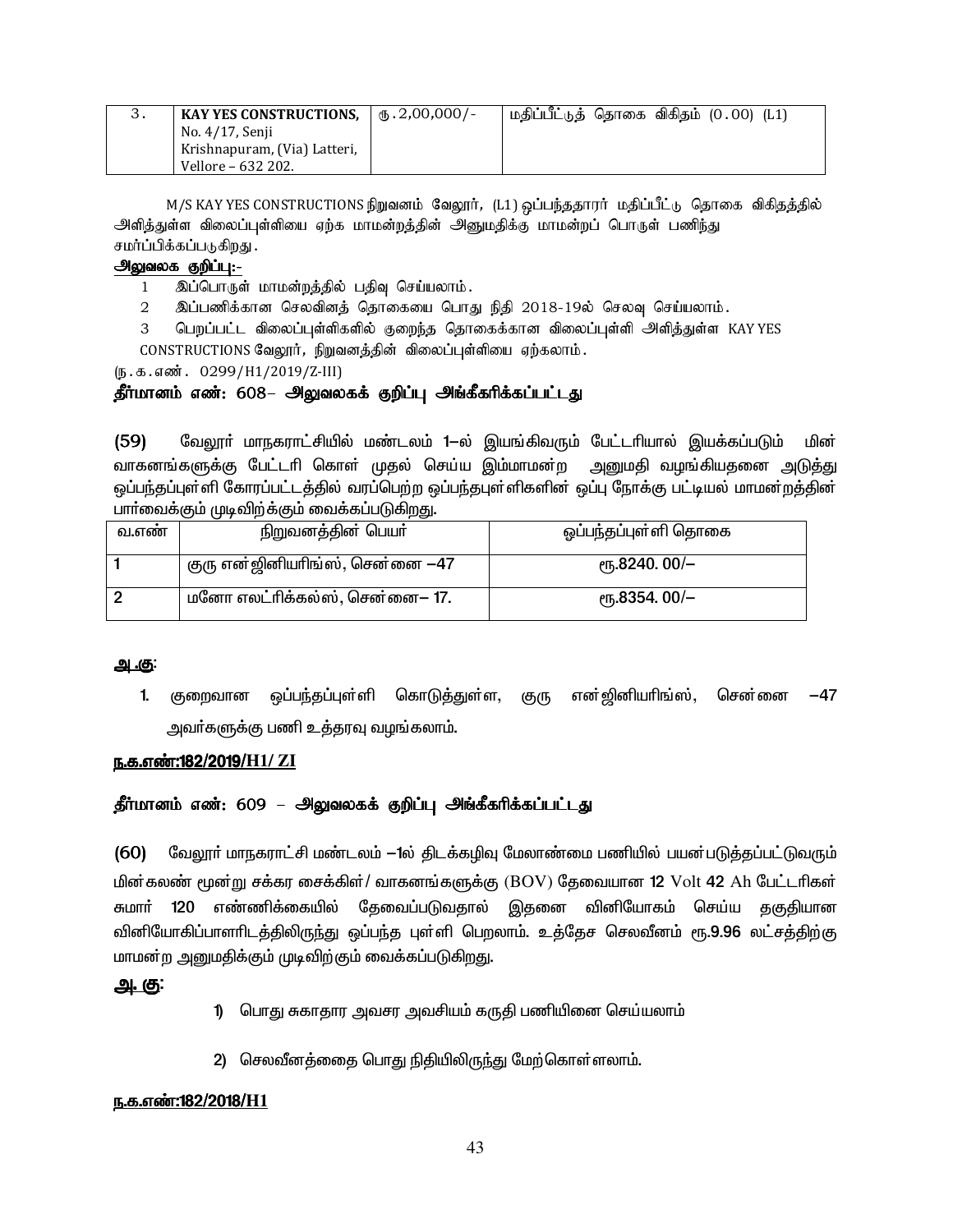## தீர்மானம் எண்: 610 – அலுவலகக் குறிப்பு அங்கீகரிக்கப்பட்டது

 $(61)$ வேலூா் மாநகராட்சியில் மண்டலம் 1—ல் இயங்கிவரும் பேட்டாியால் இயக்கப்படும் மின் வாகனங்களுக்கு பழுது நிவர்த்தி செய்ய வருடாந்திர பராமரிப்பு (Annual Maintianance contract) செய்ய இம்மாமன்ற அனுமதி வழங்கியதனை அடுத்து ஒப்பந்தப்புள்ளி கோரப்பட்டத்தில் வரப்பெற்ற ஒப்பந்தபுள்ளிகளின் ஒப்பு நோக்கு பட்டியல் மாமன்றத்தின் பாா்வைக்கும் முடிவிற்க்கும் வைக்கப்படுகிறது.

| வ.எண | <u>நிறுவனத்தின் பெயர்</u>       | ஒப்பந்தப்புள்ளி தொகை     | குறிப்பு          |
|------|---------------------------------|--------------------------|-------------------|
|      | குரு என்ஜினியரிங்ஸ், சென்னை —47 | $\epsilon$ гђ.58938.00/- | மதிப்பீட்டை விட   |
|      |                                 |                          | $0.53\ \%$ குறைவு |
|      | மனோ எலட்ரிக்கல்ஸ், சென்னை— 17.  | $\epsilon$ гђ.59899.00/- | மதிப்பீட்டை விட   |
|      |                                 |                          | 1.09 $%$ அதிகம்   |

<u>அ.கு:</u>

1) குறைவான ஒப்பந்தப்புள்ளி கொடுத்துள்ள, குரு என்ஜினியாிங்ஸ், சென்னை — 47 அவர்களுக்கு பணி உத்தரவு வழங்கலாம்.

## ந.க.எண்:152/2019/H1/ ZI

## தீர்மானம் எண்: 611 – அலுவலகக் குறிப்பு அங்கீகரிக்கப்பட்டது

(62) வேலூா் மாநகராட்சியில் மண்டலம் 4-ல் இயங்கிவரும் பேட்டாியால் இயக்கப்படும் மின் வாகனங்களுக்கு பேட்டாி கொள் முதல் செய்ய இம்மாமன்ற அனுமதி வழங்கியதனை அடுத்து ஒப்பந்தப்புள்ளி கோரப்பட்டத்தில் வரப்பெற்ற ஒப்பந்தபுள்ளிகளின் ஒப்பு நோக்கு பட்டியல் மாமன்றத்தின் பார்வைக்கும் முடிவிற்க்கும் வைக்கப்படுகிறது.

| வ.எண | நிறுவனத்தின் பெயர்                                   | ஓப்பந்தப்புள்ளி தொகை    |
|------|------------------------------------------------------|-------------------------|
|      | எலக்ட்ரானிக்ஸ்<br>மகாஹை–டெக்                         | $\epsilon$ гђ.8280.00/- |
|      | காரைக்குடி                                           |                         |
|      | ஒர்க்ஸ் ,<br>எலட்ரிக்கல்<br>மகாலட்சுமி<br>காரைக்குடி | $\epsilon$ гђ.8340.00/- |

## <u>அ.கு:</u>

குறைவான ஒப்பந்தப்புள்ளி கொடுத்துள்ள, மகாஹை—டெக் எலக்ட்ரானிக்ஸ், காரைக்குடி அவா்களுக்கு பணி உத்தரவு வழங்கலாம்.

## <u>ந.க.எண்:375 /1 /2019/H1/ Z IV</u>

## தீர்மானம் எண்: 612 – அலுவலகக் குறிப்பு அங்கீகரிக்கப்பட்டது

வேலூா் மாநகராட்சியில் மண்டலம் 2—ல் இயங்கிவரும் பேட்டாியால் இயக்கப்படும்  $(63)$ மின் வாகனங்களுக்கு பழுது நிவா்த்தி செய்ய வருடாந்திர பராமாிப்பு (Annual Maintianance contract) செய்ய இம்மாமன்ற அனுமதி வழங்கியதனை அடுத்து ஒப்பந்தப்புள்ளி கோரப்பட்டத்தில் வரப்பெற்ற ஒப்பந்தபுள்ளிகளின<mark>்</mark> மாமன்றத்தின் பாா்வைக்கும் ஒப்பு நோக்கு பட்டியல் முடிவிற்க்கும் வைக்கப்படுகிறது.

| nuu | ШΠ<br>ωıι<br>hihn<br>. . | --- -<br>- 11 h<br>160) c<br>hl<br>∵ \olchli .<br>ി ര<br>m | . |
|-----|--------------------------|------------------------------------------------------------|---|
|-----|--------------------------|------------------------------------------------------------|---|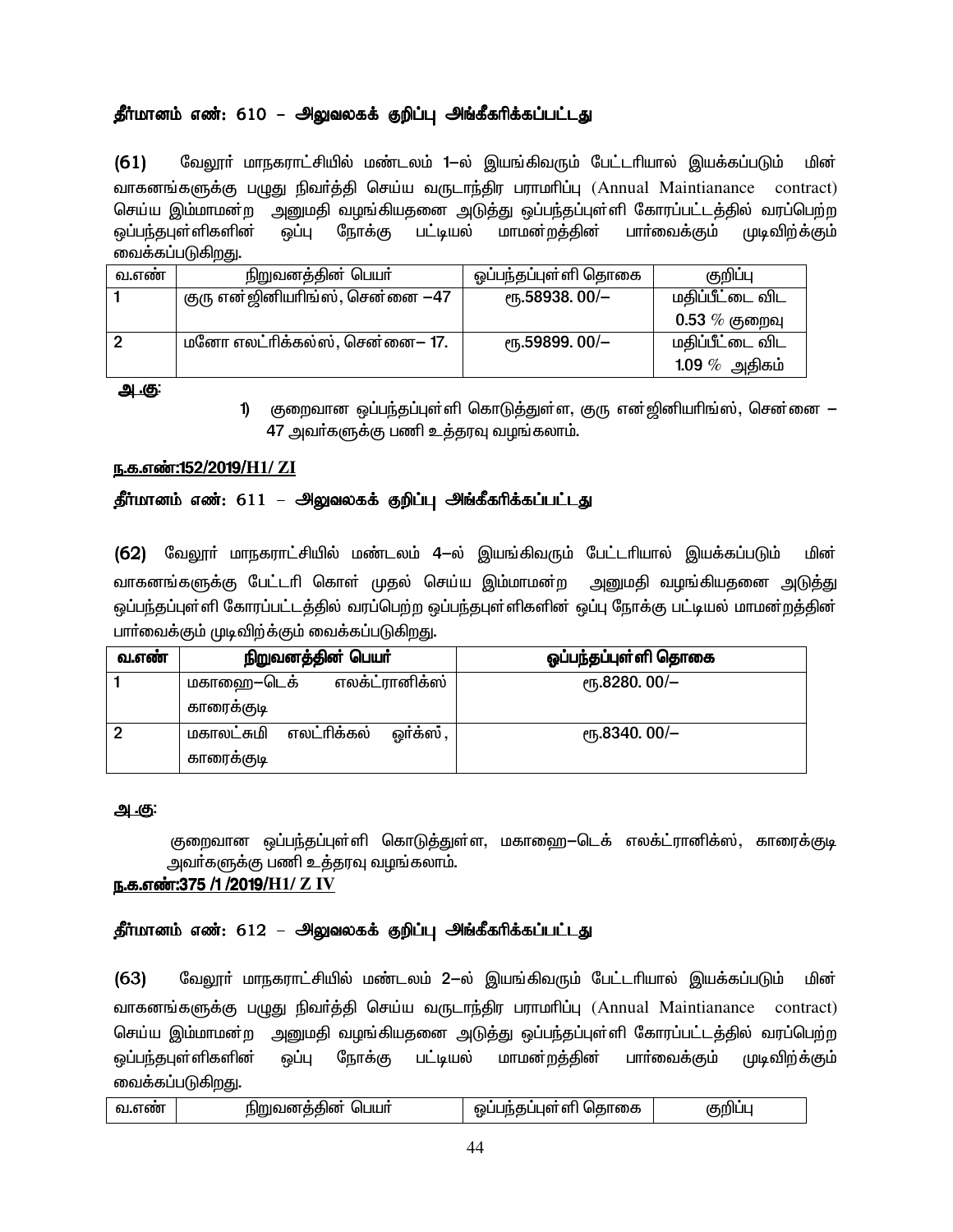| குரு என்ஜினியாிங்ஸ், சென்னை $-47$ | $\epsilon$ гђ.58938.00/- | மதிப்பீட்டை விட   |
|-----------------------------------|--------------------------|-------------------|
|                                   |                          | $0.53\ \%$ குறைவு |
| மனோ எலட்ரிக்கல்ஸ், சென்னை— 17.    | $\epsilon$ гђ.59899.00/- | மதிப்பீட்டை விட   |
|                                   |                          | 1.09 $\%$ அதிகம்  |

<u>அ.கு:</u>

ஒப்பந்தப்புள்ளி கொடுத்துள்ள, என் ஜினியரிங்ஸ், சென்னை குறைவான குரு -47 அவா்களுக்கு பணி உத்தரவு வழங்கலாம்.

#### <u>ந.க.எண்:668/2019/H1/ ZII</u>

## தீர்மானம் எண்: 613 – அலுவலகக் குறிப்பு அங்கீகரிக்கப்பட்டது

 $(64)$ வேலூா் மாநகராட்சி மண்டலம் —2ல் திடக்கழிவு மேலாண்மை பணியில் பயன்படுத்தப்பட்டுவரும் மின்கலண் மூன்று சக்கர சைக்கிள்/ வாகனங்களுக்கு (BOV) தேவையான 12 Volt 42 Ah பேட்டரிகள் சுமார் 120 எண்ணிக்கையில் தேவைப்படுவதால் இதனை வினியோகம் செய்ய தகுதியான வினியோகிப்பாளாிடத்திலிருந்து ஒப்பந்த புள்ளி பெறலாம். உத்தேச செலவீனம் ரூ.9.96 லட்சத்திற்கு மாமன்ற அனுமதிக்கும் முடிவிற்கும் வைக்கப்படுகிறது.

#### <u>அ.கு:</u>

பொது சுகாதார அவசர அவசியம் கருதி மேற்கண்ட பணியினை செய்யலாம் செலவீனத்தினை பொது நிதியிலிருந்து மேற்கொள்ளலாம். முன் அனுமதி வழங்கப்பட்டதை மன்றம் ஏற்கலாம்.

#### <u>(ந.க.எண்: 3763/2019/H1/Z1I)</u>

## .<br>தீர்மானம் எண்: 614 – அலுவலகக் குறிப்பு அங்கீகரிக்கப்பட்டது

வேலூா் மாநகராட்சியில் மண்டலம் 2—ல் இயங்கிவரும் பேட்டாியால் இயக்கப்படும்  $(65)$ மின் வாகனங்களுக்கு பேட்டாி கொள் முதல் செய்ய இம்மாமன்ற அனுமதி வழங்கியதனை அடுத்து ஒப்பந்தப்புள்ளி கோரப்பட்டத்தில் வரப்பெற்ற ஒப்பந்தபுள்ளிகளின் ஒப்பு நோக்கு பட்டியல் மாமன்றத்தின் பார்வைக்கும் முடிவிற்க்கும் வைக்கப்படுகிறது.

| வ. எண | நிறுவனத்தின் பெயர்          | ஓப்பந்தப்புள்ளி தொகை      |  |
|-------|-----------------------------|---------------------------|--|
|       | குரு என்ஜினியாிங்ஸ், சென்னை | <sub>(</sub> դ.8240.00/–  |  |
|       | மனோ எலட்ரிக்கல்ஸ், சென்னை   | <sub>(</sub> դ.8354. 00/– |  |

#### <u>அ.கு:</u>

என்ஜினியரிங்ஸ், கொடுத்துள்ள, குறைவான ஒப்பந்தப்புள்ளி குரு சென்னை  $-47$ அவா்களுக்கு பணி உத்தரவு வழங்கலாம்.

#### ந.க.எண்:3763/2019/H1/ ZII

## தீர்மானம் எண்: 615 – அலுவலகக் குறிப்பு அங்கீகரிக்கப்பட்டது

வேலூா் மாநகராட்சியில் மண்டலம் 3—ல் இயங்கிவரும் பேட்டாியால் இயக்கப்படும்  $(66)$ மின் வாகனங்களுக்கு பழுது நிவர்த்தி செய்ய வருடாந்திர பராமரிப்பு (Annual Maintianance contract) செய்ய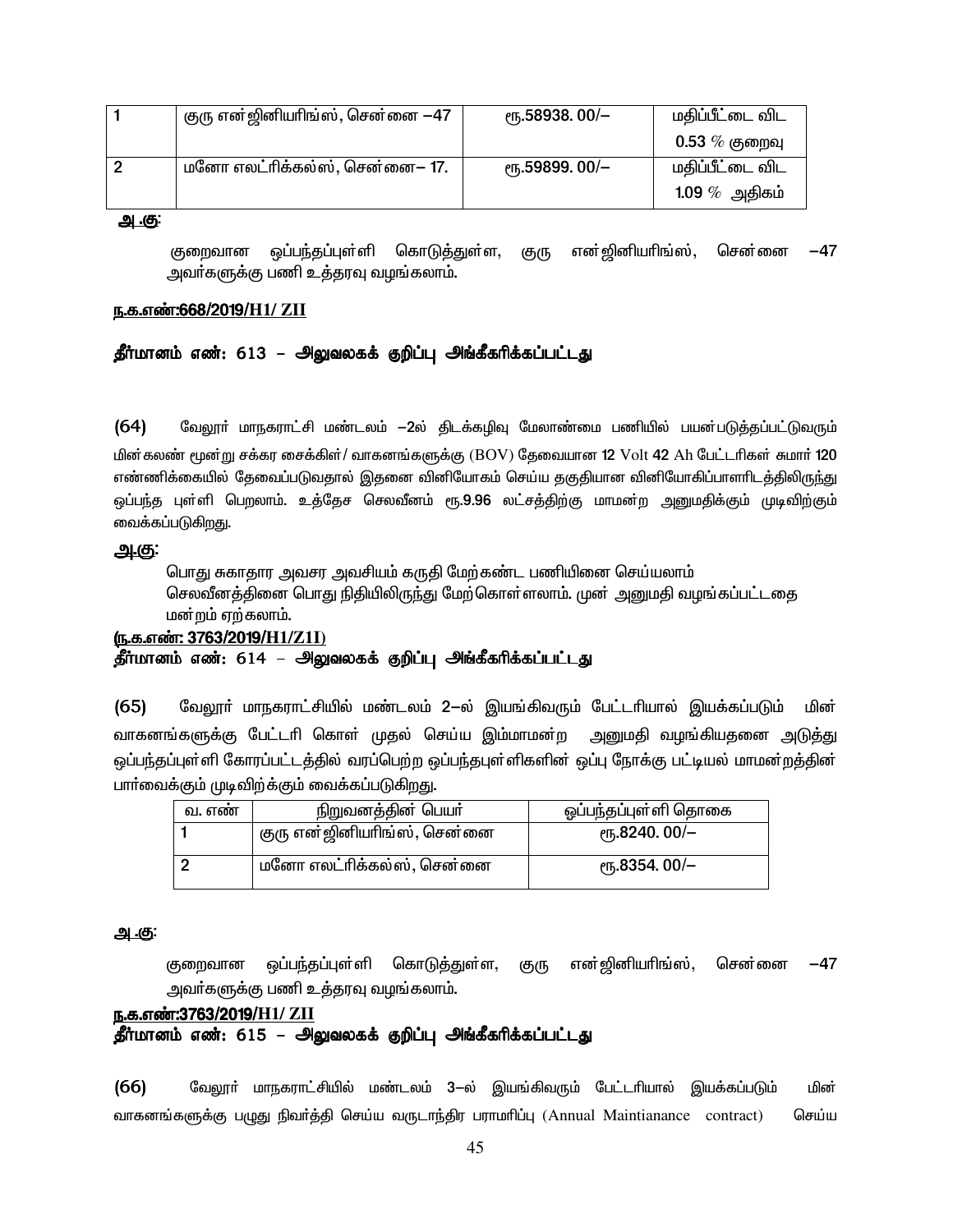இம்மாமன்ற அனுமதி வழங்கியதனை அடுத்து ஒப்பந்தப்புள்ளி கோரப்பட்டத்தில் வரப்பெற்ற ஒப்பந்தபுள்ளிகளின் ஒப்பு நோக்கு பட்டியல் மாமன்றத்தின் பார்வைக்கும் முடிவிற்க்கும் வைக்கப்படுகிறது.

| வ.எண் | நிறுவனத்தின் பெயர்               | ஓப்பந்தப்புள்ளி தொகை     | குறிப்பு         |
|-------|----------------------------------|--------------------------|------------------|
|       | மகாஹை—டெக் எலக்ட்ரானிக்ஸ்        | ет. 58938. 00/-          | மதிப்பீட்டை விட  |
|       | காரைக்குடி                       |                          | $0.53~\%$ குறைவு |
|       | மகாலட்சுமி எலட்ரிக்கல் ஓர்க்ஸ் , | $\epsilon$ гђ.61073.00/- | மதிப்பீட்டை விட  |
|       | காரைக்குடி                       |                          | 3 $%$ அதிகம்     |

அ.கு:

குறைவான ஒப்பந்தப்புள்ளி கொடுத்துள்ள, மகா ஹை—டெக் எலக்ட்ரானிக்ஸ் காரைக்குடி அவர்களுக்கு பணி உத்தரவு வழங்கலாம்.

## ந.க.எண்:246/2019 /H1 / ZIII

## தீர்மானம் எண்: 616 – அலுவலகக் குறிப்பு அங்கீகரிக்கப்பட்டது

 $(67)$ வேலூா் மாநகராட்சிப் பகுதியில் மலோியா, டெஙகு உள்ளிட்ட கொசுக்களால் பரவும் நோய்கள் பரவாமல் தடுப்பதற்கு தீவிர கொசு, கொசுப்புழு ஒழிப்பு பணி மேற்கொள்ள.

| 1. டெமிபாஸ் <b>50</b> Ec | – 600 லிட்டர்கள் |
|--------------------------|------------------|
| 2. பைரீத்திரம் $2\ \%$   | - 300 லிட்டர்கள் |
| எக்ஸ்டிராக்ட்            |                  |
| 3. மாலதியான்             | – 300 லிட்டர்    |
|                          |                  |

ஆகியவை அரசு அங்கீகாரம் பெற்ற நிறுவனத்திடமிருந்து வாங்குவதற்கு ஆகும் தோரய செலவு ரூ.10,00,000/— (பத்து லட்சம்) பொது நிதியிலிருந்து மேற்கொள்ளவும் மாமன்றத்தின் ஒப்புதல் கோரப்படுகிறது.

#### <u> அலுவலக குறிப்பு</u> :

மாமன்றம் ஒப்புதல் அளிக்கலாம்.

## <u>ந.க.எண்:8553/2017/H1</u>

## தீர்மானம் எண்: 617 – அலுவலகக் குறிப்பு அங்கீகரிக்கப்பட்டது

 $(68)$ வேலூா் மாநகராட்சியில் மண்டலம் 4-ல் இயங்கிவரும் பேட்டாியால் இயக்கப்படும் மின் வாகனங்களுக்கு பழுது நிவர்த்தி செய்ய வருடாந்திர பராமரிப்பு (Annual Maintianance contract) செய்ய இம்மாமன்ற அனுமதி வழங்கியதனை அடுத்து ஒப்பந்தப்புள்ளி கோரப்பட்டத்தில் வரப்பெற்ற ஒப்பந்தபுள்ளிகளின் மாமன்றத்தின் பாா்வைக்கும் ஒப்பு நோக்கு பட்டியல் முடிவிற்க்கும் வைக்கப்படுகிறது.

| வ.எண் | நிறுவனத்தின் பெயர்                     | ஓப்பந்தப்புள்ளி          | குறிப்பு          |
|-------|----------------------------------------|--------------------------|-------------------|
|       |                                        | தொகை                     |                   |
|       | எலக்ட்ரானிக்ஸ்<br>மகாஹை–டெக்           | ет.58938.00/-            | மதிப்பீட்டை விட   |
|       | காரைக்குடி                             |                          | $0.53\ \%$ குறைவு |
|       | ஒர்க்ஸ் ,<br>எலட்ரிக்கல்<br>மகாலட்சுமி | $\epsilon$ гђ.61305.00/- | மதிப்பீட்டை விட   |
|       | காரைக்குடி                             |                          | $3.46\%$ அதிகம்   |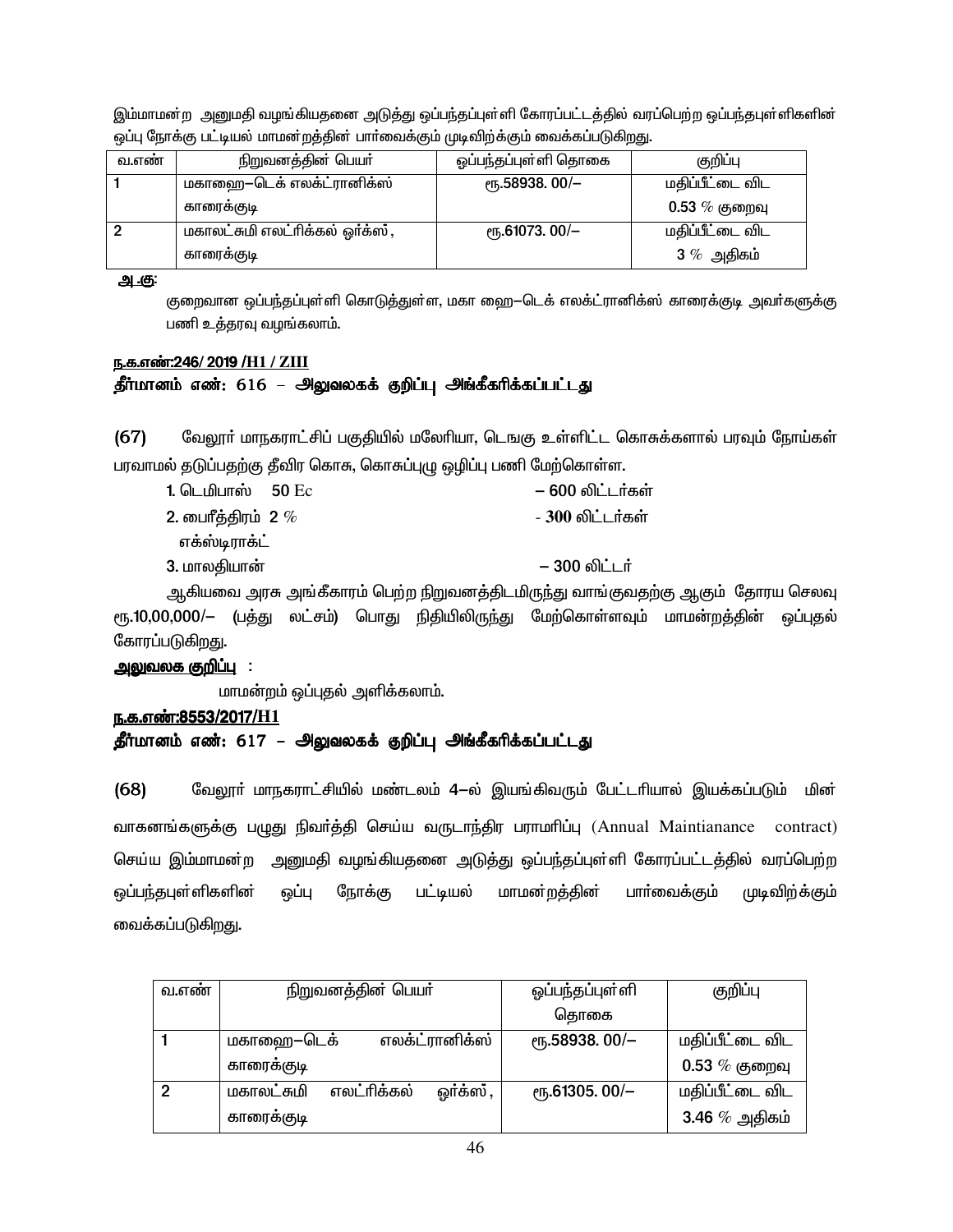<u>அ.கு:</u>

குறைவான ஒப்பந்தப்புள்ளி கொடுத்துள்ள, மகாஹை—டெக் எலக்ட்ரானிக்ஸ் காரைக்குடி அவர்களுக்கு பணி உத்தரவு வழங்கலாம்.

#### <u> ந.க.எண்:375/2019/H1/ ZII</u>

## தீர்மானம் எண்: 618 – அலுவலகக் குறிப்பு அங்கீகரிக்கப்பட்டது

வேலூா் மாநகராட்சியில் மண்டலம் 4-ல் இயங்கிவரும் பேட்டாியால் இயக்கப்படும் மின்  $(69)$ வாகனங்களுக்கு பேட்டாி கொள் முதல் செய்ய இம்மாமன்ற அனுமதி வழங்கியதனை அடுத்து ஒப்பந்தப்புள்ளி கோரப்பட்டத்தில் வரப்பெற்ற ஒப்பந்தபுள்ளிகளின் ஒப்பு நோக்கு பட்டியல் மாமன்றத்தின் பாா்வைக்கும் முடிவிற்க்கும் வைக்கப்படுகிறது.

| வ.எண | நிறுவனத்தின் பெயா்                     | ஒப்பந்தப்புள்ளி தொகை     |
|------|----------------------------------------|--------------------------|
|      | எலக்ட்ரானிக்ஸ்<br>மகாஹை–டெக்           | <sub>(</sub> դ.8280.00/– |
|      | காரைககுடி                              |                          |
|      | எலட்ரிக்கல்<br>மகாலட்சுமி<br>ஒர்க்ஸ் , | <sub>ሮ</sub> դ.8340.00/– |
|      | காரைககுடி                              |                          |

<u>அ.கு:</u>

குறைவான ஒப்பந்தப்புள்ளி கொடுத்துள்ள, மகாஹை—டெக் எலக்ட்ரானிக்ஸ், காரைக்குடி அவா்களுக்கு பணி உத்தரவு வழங்கலாம்.

## ந.க.எண்:288 /1 /2019/H1/ Z III

## தீர்மானம் எண்: 619 – அலுவலகக் குறிப்பு அங்கீகரிக்கப்பட்டது

 $(70)$ வேலூர் மாநகராட்சி மண்டலம்-3ல் பொது சுகாதாரப்பிரிவில் திடக்கழிவு மேலாண்மை பணிகள் மேற்கொள்ள பயன்படுத்தப்படும் ரிக்ஷா வண்டிகள் புழுது ஏற்பட்டு இயங்க முடியாத நிலையில் உள்ளது. மேற்படி வாகனங்களுக்கு டயர், டயூப், ரிம் மற்றும் இதர புழுதுகள் ஏற்பட்டுள்ளது. மொத்தம் 45 வண்டிகள் உள்ளது . இவற்றில் முதல் தவணையாக 15 ரிக்ஷா வண்டிகள் மட்டும் பழுதுகள் நீக்கி சரிசெய்யப்பட்டு பொது சுகாதார பணிகளுக்கு பயன்பாட்டில் இருந்து வருகிறது. இதனால் வார்டுகளில் பணிகள் மேற்கொள்ள மிகவும் சிரமமாக உள்ளது. எனவே பொது சுகாதார பணிகள் பாதிக்காதவாறு அவசர அவசியம் கருதி இரண்டாவது கவணையாக 15 ரிக்ஷா வண்டிகள் பமுது நீக்கி சரி செய்து கரவும் அகற்கான உக்கேச செலவினை தொகை ரூபாய் 2 லட்சத்தினை பொது நிதியிலிருந்து செலவு செய்து கொள்ள மாமன்றத்தில் அனுமதிக்கு வைக்கப்படுகிறது.

#### அலுவலக குறிப்பு:

- மாமன்றம் அனுமதிக்கலாம்  $1.$
- செலவினத் தொகையை பொது நிதியிலிருந்து மேற்கொள்ளலாம்  $2.$

#### ந.க.எண்:299/1/2019/H1/ Z III

தீர்மானம் எண்: 620 – அலுவலகக் குறிப்பு அங்கீகரிக்கப்பட்டது

(71) வேலூர் மாநகராட்சி மண்டலம் 1ல் பயன்பாட்டில் உள்ள TN23 AB5523 ஜீப்பிற்கு பமுது பார்க்க ஆகும் தோராயச் செலவு ருபாய் ஒரு லட்சத்து எண்பதாயித்திற்கு மாமன்ற அனுமதிக்கு வைக்கப்படுகிறது. குறிப்பு:-

மாமன்றம் அனுமதிக்கலாம். தேர்தல் அவசியத்தை முன்னிட்டு விலைப்புள்ளிப் பெற்று மாமன்ற அனுமதி எதிர்பார்த்து நடவடிக்கை மேற்கொண்டதை மாமன்றம் அனுமதிக்கலாம்.